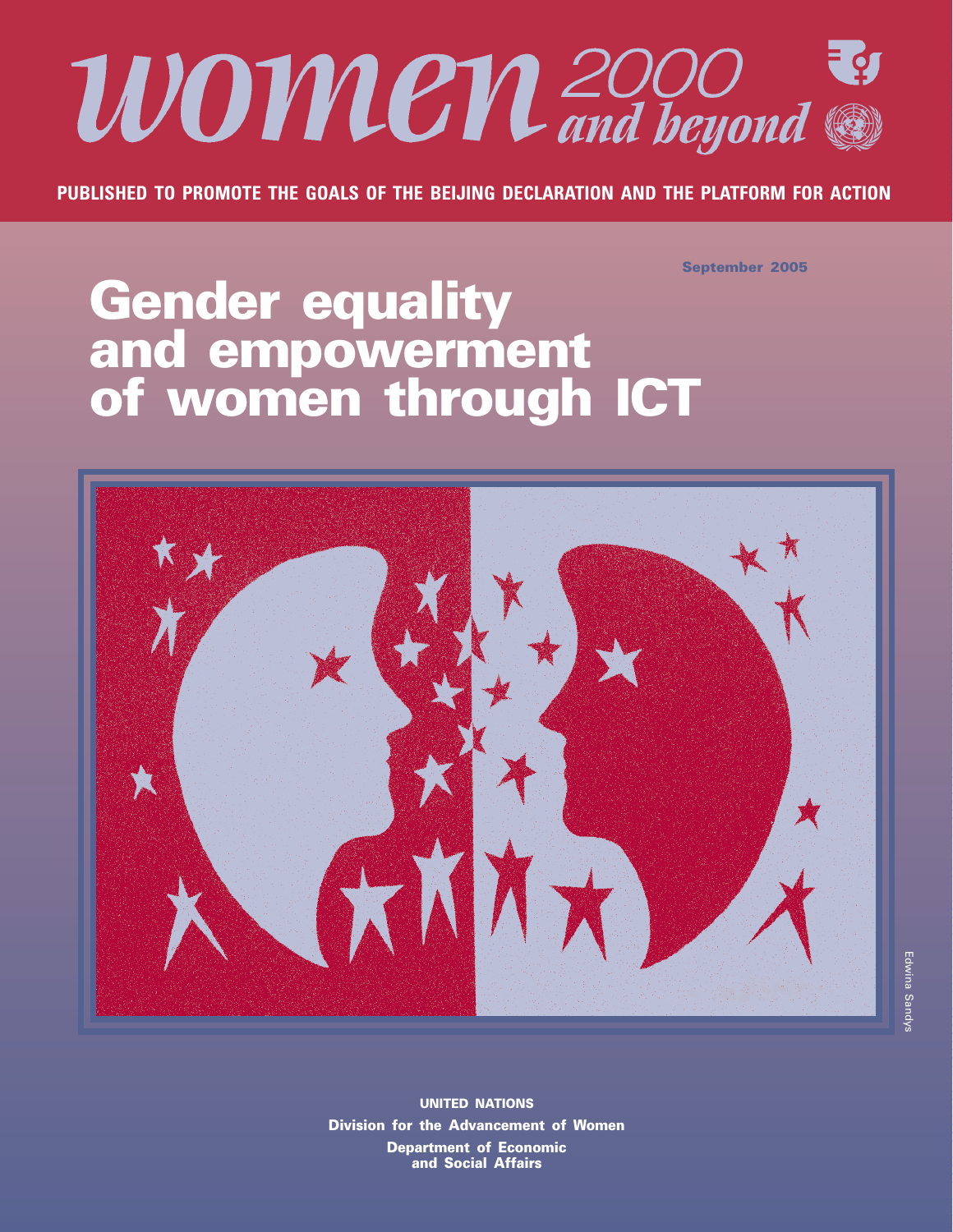# **Gender equality and empowerment of women through ICT**

*"The so-called digital divide is actually several gaps in one. There is a technological divide—great gaps in infrastructure. There is a content divide. A lot of web-based information is simply not relevant to the real needs of people. And nearly 70 per cent of the world's websites are in English, at times crowding out local voices and views. There is a gender divide, with women and girls enjoying less access to information technology than men and boys. This can be true of rich and poor countries alike".*

#### **United Nations Secretary-General, Kofi Annan Statement to the World Summit on the Information Society, Geneva, 10 December 2003**

# **Introduction**

#### **ICT and development**

The role of Information and Communication Technologies (ICT) as a tool for development has attracted the sustained attention of the United Nations over recent years. Strategic partnerships have been developed with donors, the private sector and civil society, and working groups and task forces have been established to enhance interagency collaboration throughout the United Nations system.

In 2000, the Economic and Social Council adopted a Ministerial Declaration on the role of information technology in the context of a knowledgebased economy.1 In 2001, the Secretary-General established a highlevel Information and Communication Technologies Task Force to provide overall leadership to the United Nations on the formulation of strategies to put ICT at the service of development.2

The Millennium Declaration adopted in 2000 underscored the urgency of ensuring that the bene-

fits of new technologies, especially ICT, are made available to all. To achieve this goal, a United Nations World Summit on the Information Society (WSIS) was planned in two phases. The first phase, the Geneva Summit in December 2003, aimed to develop political will and to establish the foundations for an Information Society for all. In total, 175 Governments endorsed the Declaration of Principles3 and Plan of Action at the first phase.4 The second phase of WSIS is planned for November 2005 in Tunis.

Information and Communication Technologies comprise a complex and heterogeneous set of goods, applications and services used to produce, process, distribute and transform information. The ICT sector consists of segments as diverse as telecommunications, television and radio broadcasting, computer hardware, software and services and electronic media (for example, the Internet and electronic mail).5 Information and communication needs can be met by more traditional means, such as print media and fixed telephone lines, or by satellite technology, mobile phones and the Internet. Traditional technologies continue to be important for large numbers of people around the world, particularly in rural areas. However, new technologies have a vast potential for empowerment which needs to be fully exploited.

The term ICT has been used to encompass technological innovation and convergence in information and communication leading to the development of so-called information or knowledge societies, with resulting changes in social interaction, economic and business practices, political engagement, education, health, leisure and entertainment.6 Over the past decade, there has been a growing understanding that these technologies can be powerful instruments for advancing economic and social development through the creation of new types of economic activity, employment opportunities, improvements in health-care delivery and other services, and the enhancement of networking, participation and advocacy within society. ICT also have the potential to improve interaction between Governments and citizens, fostering transparency and accountability in governance.

While the potential of ICT for stimulating economic growth, socioeconomic development and effective governance is well recognized, the benefits of ICT have been unevenly distributed within and between countries. The term "digital divide" refers to the differences in resources and capabilities to access and effectively utilize ICT for development that exist within and between countries, regions, sectors and socio-economic groups.

The digital divide is often characterized by low levels of access to technologies. Poverty, illiteracy, lack of computer literacy and language barriers are among the factors impeding access to ICT infrastructure, especially in developing countries. Internet usage figures collected by the International Telecommunications Union (ITU) in 2003 illustrate this gap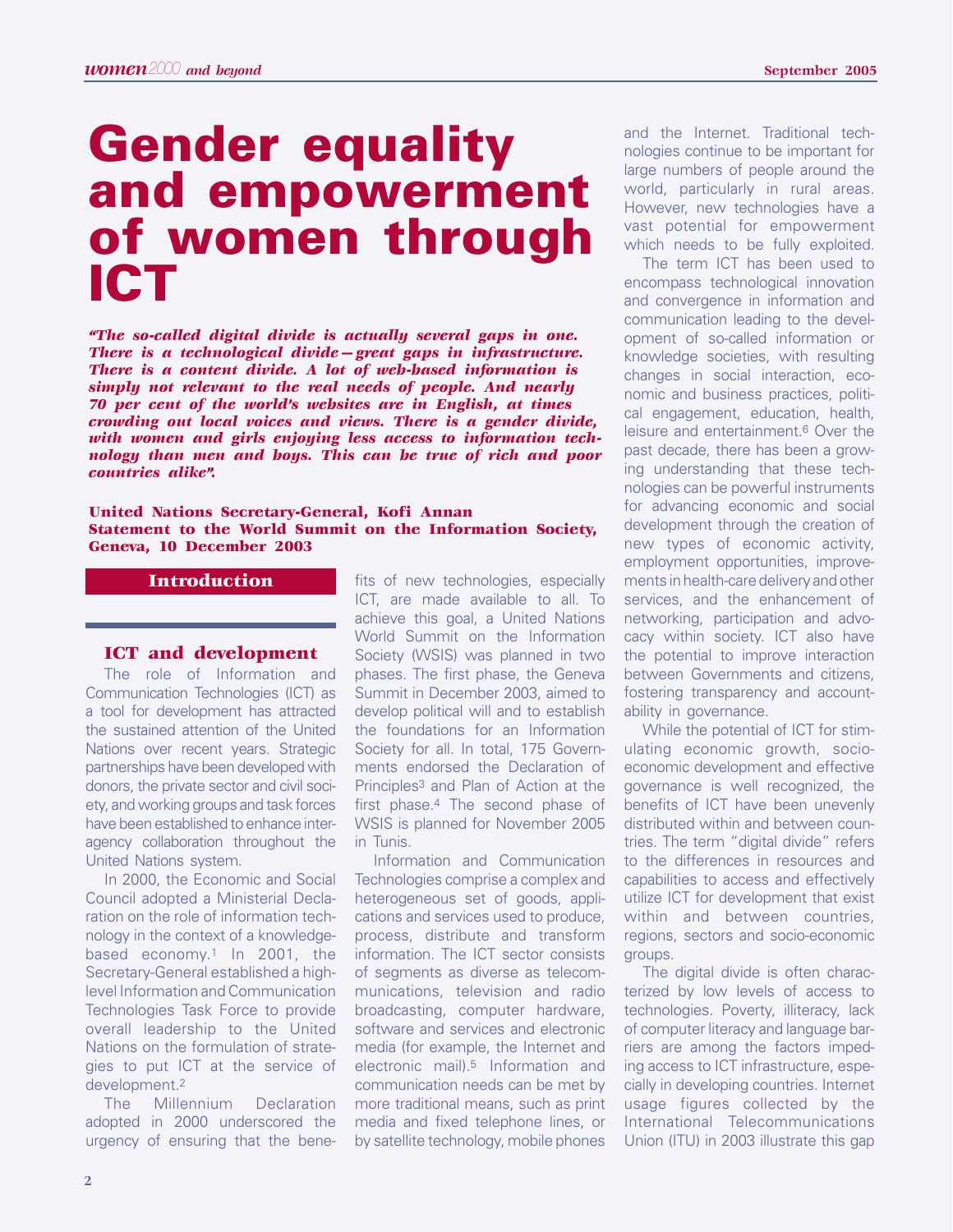in access. For instance, in 2003, the United States reported 5,558 Internet users per 10,000 persons, compared with 690 users per 10,000 persons in Asia and 156 users per 10,000 persons in Africa.7

The enthusiasm over the rapid growth of ICT and their applications have generated a variety of initiatives to foster the use of ICT for development, including research, projects, workshops and other activities. Many of these initiatives are directed at addressing the growing digital divide. Increased attention is being paid to reviewing and evaluating the impact of these initiatives. Early findings point to mixed results about the impact of 10 years of experience in ICT for development.

An InfoDev report published in 2003 suggests that despite the vast amounts of resources that have been invested in efforts to increase access to ICT in developing countries and among the poor, these technologies have not proven as transformative as expected.8 The InfoDev report indicates that to harness ICT more effectively for development and poverty reduction, ICT must be mainstreamed as tools for broader strategies and programmes for building opportunity and empowering the poor. The report further states that the ICT for development agenda should identify the broader changes required in developing countries, the role ICT can have in effecting these changes, and to be more selective and strategic about the attention and resources devoted to the dissemination of these technologies.9

## **Gender equality and ICT**

While there is recognition of the potential of ICT as a tool for the promotion of gender equality and the empowerment of women, a "gender divide" has also been identified, reflected in the lower numbers of women accessing and using ICT compared with men. Unless this gender divide is specifically addressed, there is a risk that ICT may exacerbate existing inequalities between women and men and create new forms of inequality.

If, however, the gender dimensions of ICT—in terms of access and use, capacity-building opportunities, employment and potential for empowerment—are explicitly identified and addressed, ICT can be a powerful catalyst for political and social empowerment of women, and the promotion of gender equality.

This report provides a summary of critical gender equality issues related to ICT and development and outlines potential opportunities for women's economic, social and political empowerment. Key strategies and tools to address the gender digital divide in national and international contexts are presented. Examples of good practice on gender equality and ICT are elaborated throughout the report.

The report focuses on the twofold need to address the gender divide and reduce inequalities related to ICT and to identify ways to use ICT proactively and effectively to promote gender equality and the empowerment of women.

**Historical background on attention to gender equality and ICT**

# **Intergovernmental processes**

Over the past decade, the United Nations intergovernmental processes have played a leading role in identifying key issues and proposing strategic actions to enhance women's empowerment through ICT. An emerging gender divide was identified in 1995 by the United Nations Commission on Science and Technology for Development (UNCSTD) in research conducted in preparation for the Fourth World Conference on Women. The Commission identified significant gender differences in levels of access to, control of and advantages accruing from a wide range of technological developments.10 It concluded that "the information revolution appeared to be by-passing women; that information society literature was silent on gender issues, and that neither research nor practical projects in the information technology field had addressed the specific circumstances of women".11

The Beijing Declaration and Platform for Action<sup>12</sup> adopted at the Fourth World Conference on Women in 1995 drew attention to the emerging global communications network and its impact on public policies, as well as the attitudes and behaviour of individuals. It called for the empowerment of women through enhancing their skills, knowledge, access to and use of information technologies.13 It also included a strategic objective: "Increase the participation and access of women to expression and decision-making in and through the media and new technologies of communication".14

Based on knowledge and experience that had emerged in the previous five years, the twenty-third special session of the General Assembly, held in June 2000 to review progress in implementation of the Platform for Action,15 recognized that ICT had created new opportunities for women and contributed to knowledge sharing, networking and electronic commerce activities. Member States acknowledged that poverty, lack of access and opportunities, illiteracy (including computer illiteracy) and language barriers prevented women from using ICT, including the Internet. Steps were proposed to ensure that women benefited fully from ICT, including equal access to ICT-related education, training and entrepreneurship opportunities and equal access as producers and consumers of ICT through public and private partnerships.16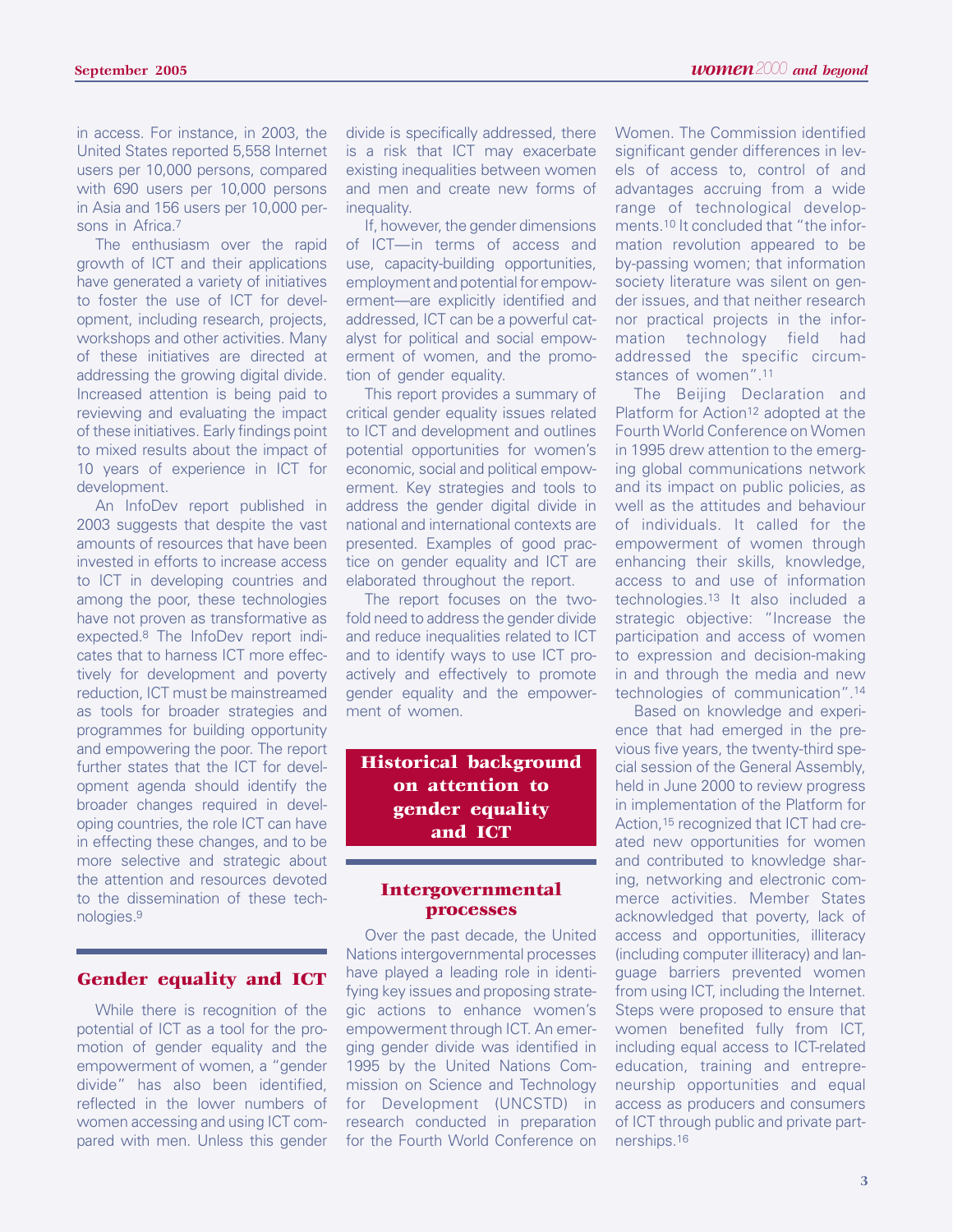Later that same year, the Ministerial Declaration on Development and International Cooperation in the Twenty-First Century<sup>17</sup> adopted by the Economic and Social Council stated that, "[t]he potential to help foster sustainable development, empower people, including women and youth, build capacities and skills, assist small-and medium-sized enterprises, reduce poverty, and reinforce popular participation and informed decision-making at all levels is enormous".18 The Action Plan of the United Nations Information and Communication Technologies Task Force, adopted in November 2001, aimed to "provide a platform to analyse how programmes for promoting education, combating diseases, promoting gender equality and the empowerment of women and those targeting youth, the disabled and people living in poverty in general can be leveraged and enhanced with ICT".19 The Declaration also acknowledged the need to incorporate a gender perspective in different areas.<sup>20</sup>

During its forty-seventh session in 2003, the Commission on the Status of Women recognized the importance of this issue and considered the topic, "Participation and access of women to the media, and information and communication technologies and their impact on and use as an instrument for the advancement and empowerment of women". This was the first time that the Commission had directly focused on the issue of ICT and the empowerment of women. The Commission adopted agreed conclusions21 which addressed women's equal access to ICT-based economic activities and employment, such as through telecentres, information centres and business incubators. The agreed conclusions put forward a series of recommendations in the areas of policy development and regulatory aspects, access, education, employment, partnerships, resources, research, data collection and good practices. Governments, United Nations bodies, international financial institutions and civil society were urged to ensure

equal access for women to ICT-based economic activities, such as small business and home-based employment, information systems and improved technologies; and to new employment opportunities created by the implementation of ICT. They were called on to respect differences in local languages, local knowledge systems and locally produced content in media and communications and to increase efforts to compile and disaggregate statistics on ICT by sex and age, as well as to develop gender-specific indicators on ICT.

In preparation for the Commission, the Division for the Advancement of Women<sup>22</sup> in cooperation with ITU23 and the United Nations ICT Task Force Secretariat24 organized an Expert Group Meeting on Information and Communication Technologies and Their Impact on and Use as an Instrument for the Advancement and Empowerment of Women, in the Republic of Korea in November 2002.25 The meeting considered four themes: national ICT policies and gender equality, ICT for participation, ICT for enhancing women's capabilities and ICT for women's economic empowerment. The experts adopted recommendations addressed to Governments and other relevant actors at the national and international levels.26 The experts recommended that all stakeholders take action to ensure that gender equality and women's rights were integrated into the World Summit on the Information Society and its follow-up programmes.

# **Advocacy on gender equality and ICT**

In 1996, the Division for the Advancement of Women, in collaboration with United Nations and NGO partners, organized an Expert Group Meeting on "Global Information through Computer Networking Technology in the Follow-Up to the Fourth World Conference on Women". The Division also published an issue of women2000 entitled, "Women and the Information Revolution".27

A "Canon on Gender Partnerships and ICT Development", developed primarily by women participants at the first international conference on ICT, the Global Knowledge Partnership Conference in 1997, outlined key principles for the development and design of ICT, prioritizing equal participation and gender-aware assessments and evaluations of ICT projects and programmes.28 At the second Global Knowledge Partnership Conference held three years later, a specific Women's Forum developed a comprehensive set of recommendations.29 The major recommendations included:

- Mainstreaming and monitoring of a gender perspective in all ICT initiatives;
- Collecting sex disaggregated data on the use of ICT and women's participation in policy-making as well as developing targets, indicators and benchmarks to track the progress of women's and girl's access to the benefits of ICT;
- Identifying and promoting good practices and lessons learned on the ways women and girls are using ICT;
- Capacity-building towards gender equality in education and employment;
- Enhancing democracy and women's participation through electronic connectivity; and
- Developing research and policies on health and environmental hazards of ICT industries.

In 1998, the ITU Task Force on Gender Issues was established within the ITU Development Sector.30 Currently known as the Working Group on Gender Issues,<sup>31</sup> the group has been a consistent advocate of women's empowerment and gender equality within the ITU and in the preparations for the World Summit on the Information Society.32 In 2002, ITU adopted two resolutions on gen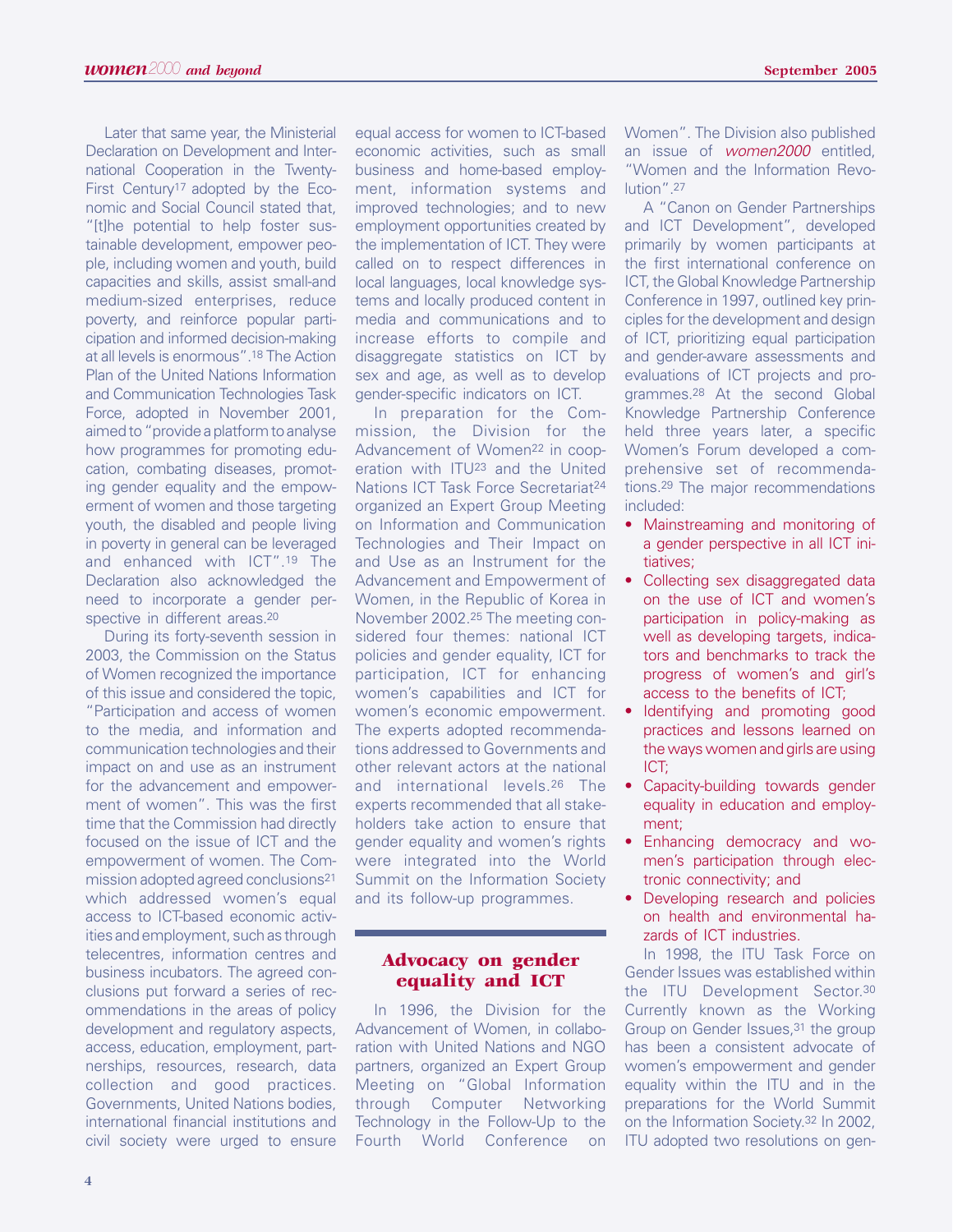der mainstreaming—one on Mainstreaming Gender in ITU-D Programmes33—which recognized that a 'gender dimension in telecommunications" is critical to the attainment of the goal of universal access; and another one on Gender Mainstreaming in IT—which called for gender mainstreaming in all programmes of the ITU.34 As a result of these resolutions, ITU created a gender unit with the support of the Norwegian Government to advance the work in preparation for WSIS.35

Advocacy for women's improved access to ICT, and attention to gender perspectives in the development and use of ICT has significantly increased in the United Nations in the context of preparations for the WSIS. The United Nations Inter-Agency Network on Women and Gender Equality (IANWGE) established a Task Force on Gender and Information and Communication Technologies to coordinate the activities of all United Nations entities working on gender equality and ICT in preparation for WSIS. The Task Force produced fact sheets on gender and ICT for WSIS Phase I, with contributions from a broad range of United Nations entities.36 Information on specific activities of other entities of the United Nations can be accessed through the inter-agency website, Women Watch.37

## **WSIS: Potential for addressing the gender divide**

#### **Phase I of the World Summit on the Information Society**

Gender equality advocates from civil society organizations, Governments, United Nations bodies and international agencies participated in regional and global preparatory meetings and made a strong case for including recommendations on gender equality and women's empowerment in the WSIS Declaration of

Principles and Plan of Action. In meetings held in many parts of the world over a two-year period from early 2002, including in Bamako, Budapest, Tokyo, Bavaro, Paris and Geneva, gender equality advocates organized their efforts through the Gender Caucus and the NGO Gender Strategies Working Group.

One major success of these efforts was the development of partnerships and collaboration between Member States, intergovernmental agencies and other stakeholders which resulted from the increased networking, awareness-raising and knowledge sharing in the WSIS process. While the work of gender advocates is reflected directly in both the WSIS Declaration of Principles and Plan of Action, a number of the objectives relating to attention paid to gender perspectives in the outcome documents were met.

One strong paragraph was included in the first section of the Declaration of Principles which stated, "[w]e affirm that development of ICT provides enormous opportunities for women, who should be an integral part of, and key actors in, the Information Society. We are committed to ensuring that the Information Society enables women's empowerment and their full participation on the basis of equality in all spheres of society and in all decision-making processes. To this end, we should mainstream a gender equality perspective and use ICT as a tool to that end".38

The Plan of Action contains references to the special needs of women in relation to capacity-building (removing the gender barriers to ICT education and training); enabling environment (promotion of participation of women in formulating ICT policies); ICT applications (e-health and eemployment); cultural diversity and identity (strengthening programmes focused on gender-sensitive curricula in formal and non-formal education and media literacy); media (balanced and diverse portrayal); follow-up and evaluation (gender-specific indicators on ICT use and needs and measurable performance indicators to assess the impact of funded ICT projects on the lives of women and girls should be developed).

A factor inhibiting adequate attention to gender equality perspectives was the lack of delegations at the Summit with expertise or experience with gender equality and women's empowerment issues. Many delegations were comprised of trade and telecommunications ministry staff. Another major challenge of gender equality advocacy in WSIS was the assumption that gender advocacy is primarily women's work. Gender equality advocates often had to lobby for attention to gender perspectives in the context of the regional and thematic caucuses within civil society (for example, in relation to media, network security and human rights).

#### **Phase 2 of the World Summit on the Information Society**

The Declaration of Principles from WSIS 2003 in Geneva outlined a "common vision" for the information society "premised on the purposes and principles of the Charter of the United Nations and respecting fully and upholding the Universal Declaration of Human Rights".39 The WSIS Plan of Action<sup>40</sup> articulates concrete actions to advance the achievement of the internationally agreed development goals, including those in the Millennium Declaration, the Monterrey Consensus and the Johannesburg Declaration and Plan of Implementation.

The second phase of WSIS will focus on the monitoring and implementation of the "progress of feasible actions laid out in the Plan of Action",41 including developing a core set of benchmarks or indicators which can be used to evaluate ICT for Development initiatives; surveying and presenting ICT "good practices" and "lessons learned"; and presenting the recommendations of two working groups on Financing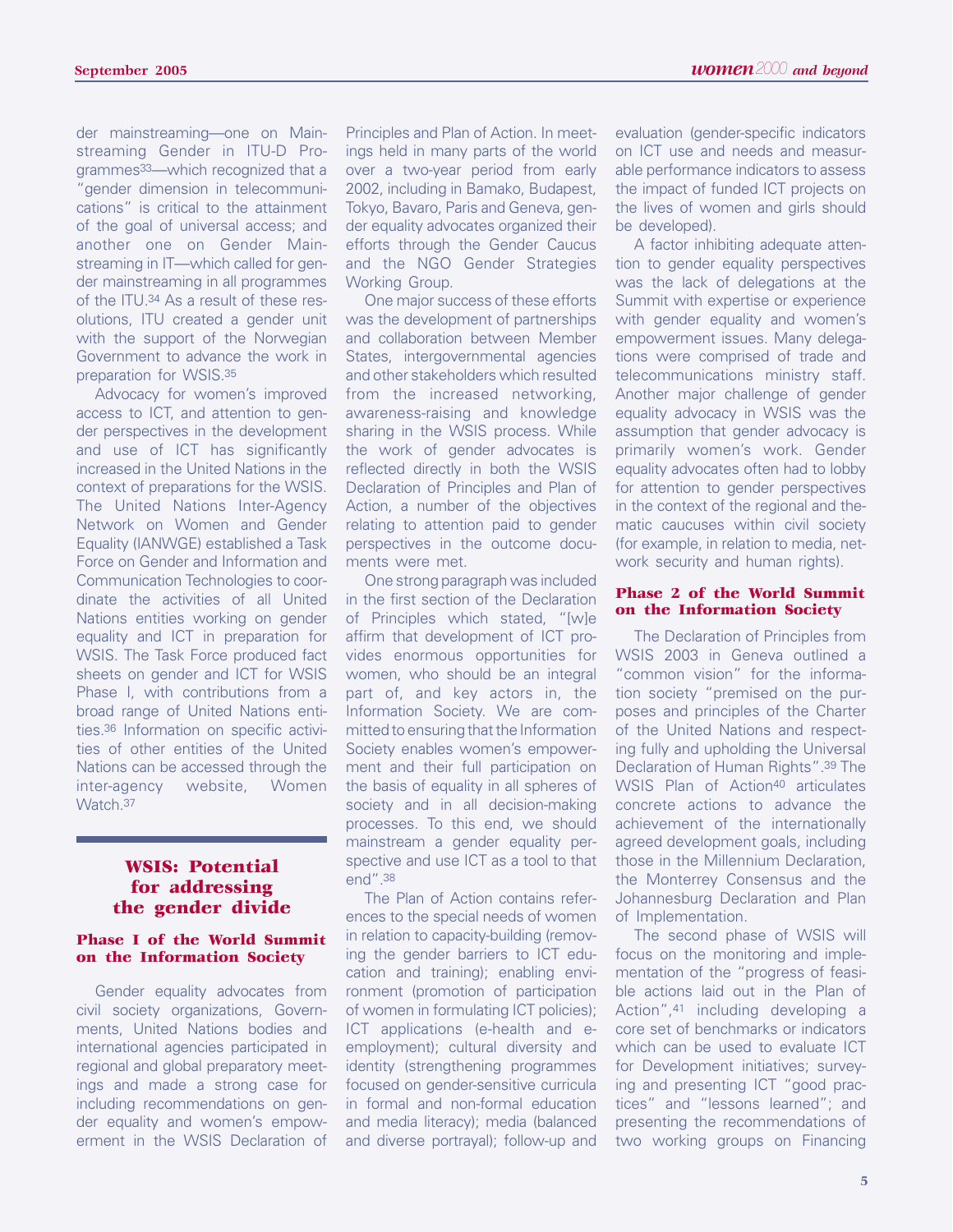Mechanisms and Internet Governance established by the Secretary-General of the United Nations.

Gender equality advocates have focused on networking to address the broad range of issues during the preparations for the second phase of the WSIS from a gender perspective.42 Priority areas for intervention have included lobbying for the incorporation of gender awareness in the development of national level ICT policies and "e-strategies"; and developing ICT indicators and targets as a tool for achieving the development goals of the Millennium Declaration.<sup>43</sup>

Financing ICT for Development is a critical gender equality issue. Several briefing and position papers have been commissioned by UNDP which have been based on consultations with organizations active in gender and ICT advocacy. The findings and conclusions of the Task Force make reference to the importance of integrating ICT policies into poverty reduction strategies; of funding civil society community networks because of their effectiveness in expanding ICT access to rural low-income populations; and of identifying further ways and means of lowering the costs of delivery to under-served markets and promoting community access. Ensuring adequate funding for ICT initiatives for women, and replication and upscaling of positive innovations and pilot projects, remains a challenge which needs to be addressed in the context of financing mechanisms.

In the formation of the United Nations Working Group on Internet Governance, <sup>44</sup> gender equality was one of the primary criteria used in the selection of candidates. Of the 39 members, seven are women, with a stakeholder balance of Government (18), private sector (6) and civil society (15). Two members of the WSIS Gender Caucus and NGO Gender Strategies Working Group are also on the Working Group.

The broad definition of Internet governance utilized by the Working Group includes issues related to content (such as spam and "illegal and harmful content"), and use (such as use of the Internet for fraud or criminal activities). The Working Group has prioritized the importance of Internet governance in relation to developmental aspects of the Internet, such as universal and affordable access to infrastructure, content, cultural and linguistic diversity, training and capacitybuilding. Gender equality issues were covered in the developmental aspects of Internet governance, in particular capacity-building in developing countries and other access concerns.

There has been active and visible gender advocacy in the work on Internet governance. However, constraints in identifying clear points for intervention and action on gender equality are faced when Internet governance is viewed from a largely technical perspective. Issues such as access to infrastructure, content and use, as well as intellectual property rights and developmental aspects, provide gender advocates with clearer entry points for intervention. Opportunities need to be identified for ensuring that recommendations for future governance arrangements address the need to create more effective means for women to participate in governance processes.

A Forum on Gender and ICTs for the World Summit on the Information Society 2005 was held in Seoul, Republic of Korea, from 24-25 June in 2005, with participants from 36 countries, representing academia, NGOs, Governments, international organizations and the private sector. The Seoul-Gyeonggi Declaration on Equal Participation of Women in the Information Society45 prepared by participants at the Forum emphasized the need to ensure integration of gender perspectives in the ICT financing discussions, including through gender -sensitive budgeting and specific interventions for women, taking into account the needs of marginalized women. In relation to ICT governance mechanisms, the Declaration recommends establishment of multistakeholder mechanisms at both the global and national levels, with opportunities for participation of women. Other issues emphasized in the Declaration included the need for sexdisaggregated data, capacity-building in gender analysis of ICT policies and programmes, increased employment opportunities for women, enhanced opportunities for women's involvement in ICT decision-making, and investment in infrastructure and services specifically for women.

# **Gender dimensions of ICT**

Analysis of gender issues in ICT builds on previous gender analysis of technology. Technologies are socially constructed and thus have different impacts on women and men.46 Women's capacity to exploit the potential of the new ICT as tools for empowerment is constrained in different ways. Some constraints are linked to factors that affect both women and men, including technical infrastructure, connection costs, computer literacy and language skills. These overall constraints are, however, exacerbated in many cases by gender-based determinants which particularly disadvantage women.47

Most poor women in developing countries are further removed from the information age than the men whose poverty they share.<sup>48</sup> Women need ICT for the same reasons as men; to access information of importance to their productive, reproductive and community roles and to obtain additional resources. Access to ICT can enable women and men to gain a stronger voice in their communities, their Government and at the global level. ICT also offers women flexibility in time and space and can be of particular value to women who face social isolation, including many women in developing countries.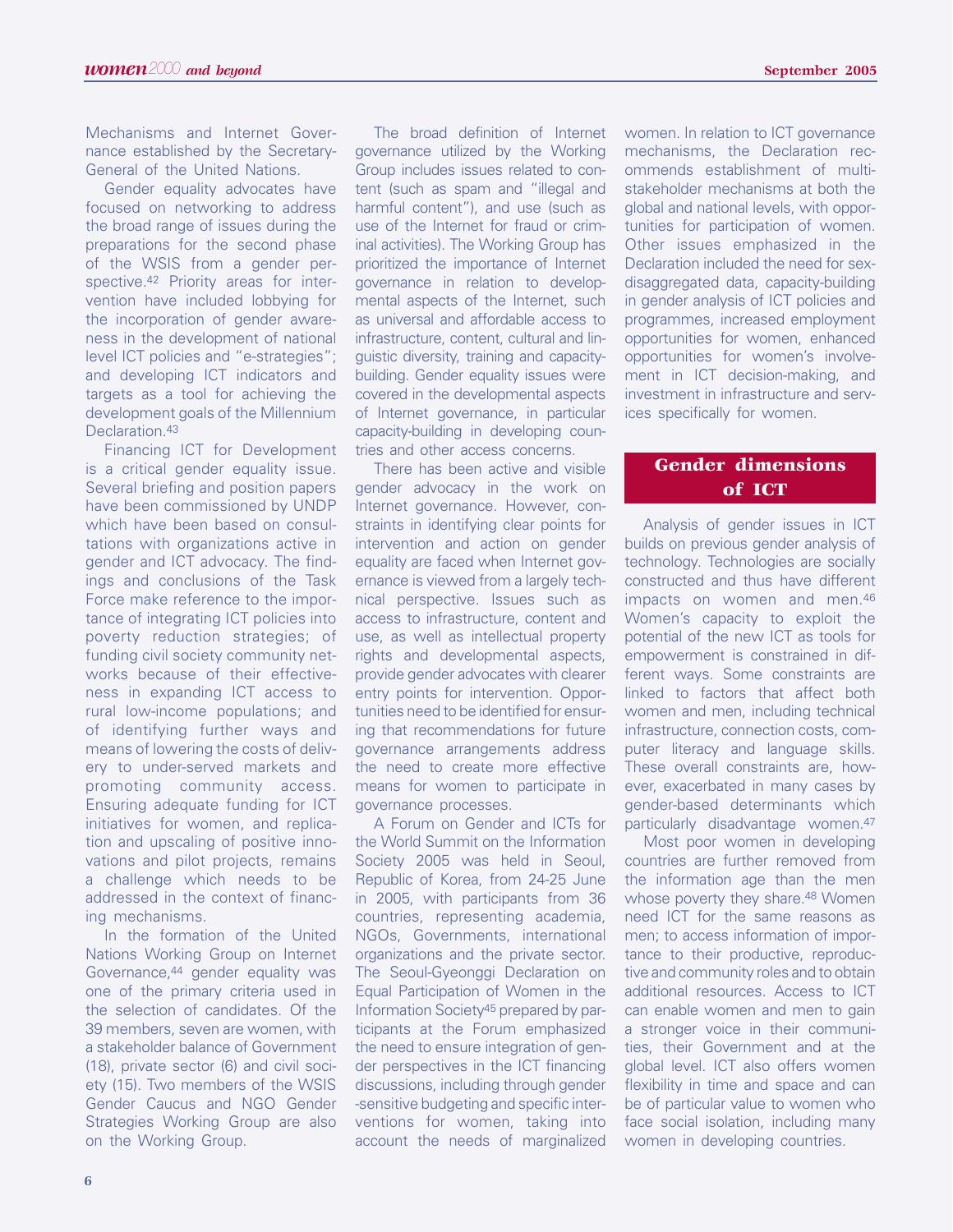# **Access and effective use**

In addition to physical access to the technology and the ability to utilize it, access also refers to the ability to make use of the information and the resources provided. The factors identified as constraints to access and use, i.e. poverty, illiteracy, including computer illiteracy, and language barriers are particularly acute for women. Women are, for example, less likely to own communication assets, such as radios, mobile phones and computers. In addition, women's access to and use of ICT is constrained by factors that go beyond issues of technological infrastructure. Socially constructed gender roles and relationships play a key role in determining the capacity of women and men to participate on equal terms in the information society.49 A UNESCO report on "Gender Issues in the Information Society" points out that the capability of women to effectively use information obtained through ICT is clearly dependent on many social factors, including literacy and education, geographic location, mobility and social class.<sup>50</sup>

Women are in the minority of users in almost all developed and developing countries. The trend for differentiation in use starts early, as seen in the United States where boys are five times more likely than girls to use home computers and parents spend twice as much on ICT prod-

#### **Use of radio networking in Brazil**

CEMINA (Communication, Education, and Information on Gender)<sup>b</sup> is a Brazilian organization with the mission of improving education on gender equality, health and environment issues and strengthening poor women's rights and citizenship through the use of radio. In 1995, a group of women's radio programmes founded the Women's Radio Network, which includes 400 women's radio programmes distributed across Brazil reaching thousands of listeners located

in the poorest communities. CEMINA is committed to integrating the Internet into a more traditional media that people are already familiar with in order to address cultural barriers which constitute a major challenge to overcoming the gender digital divide. CEMINA aims to empower women communicators by providing them access to the Internet through the creation of community radio telecentres and a defined space on the Internet with gender content.<sup>c</sup>

ucts for their sons as they do for their daughters.51

The development of infrastructure includes many decisions about the location of facilities, the type of technology, and issues of costs and pricing. Decisions which do not explicitly consider access for rural areas and poor and marginalized social groups, but favour urban areas with high-end and expensive communication services and technologies, can negatively influence access to and use of ICT by women.

Technological aspects can have a tremendous impact on women's access to and use of ICT. Mobile telephony, for example, has increased the

#### **Mobile phones for rural women in Senegal**

The Senegalese telephone company Sonatel, and Manobi, a French company, provided cell phones with Web Access Protocol (WAP) to rural women agricultural producers in Senegal, thereby extending their access to the Internet. This technology helped women obtain information about market prices of the inputs for their food processing activities and for the sale of their produce. The women preferred cell phones to computers because of the ease of transport. Women in the project appreciated the economic benefits of the technology, and other women were interested in becoming part of the project.a

access, ease of use and coverage among women in rural areas in many parts of the world. Internet radio has also become accessible to women through community and womenspecific spaces.

While ICT can deliver potentially useful information, such as market prices for women in small and microenterprises, it is only one element in a longer chain of necessary resources. Where women have limited or no access to roads and transport, credit and other development inputs, access to and use of ICT will consequently be limited in its impact. It is therefore important to complement the provision of ICT facilities with additional services and training that will build the capacities of women as well as men to act on the information and knowledge accessed through ICT.52

Investment in content development at the local level, based on local information needs, is key to increasing women's access to and relevant use of ICT. Greater attention should also be paid to recognizing women, including poor women, as information producers, and supporting their involvement by providing relevant training in collecting, packaging and disseminating local knowledge.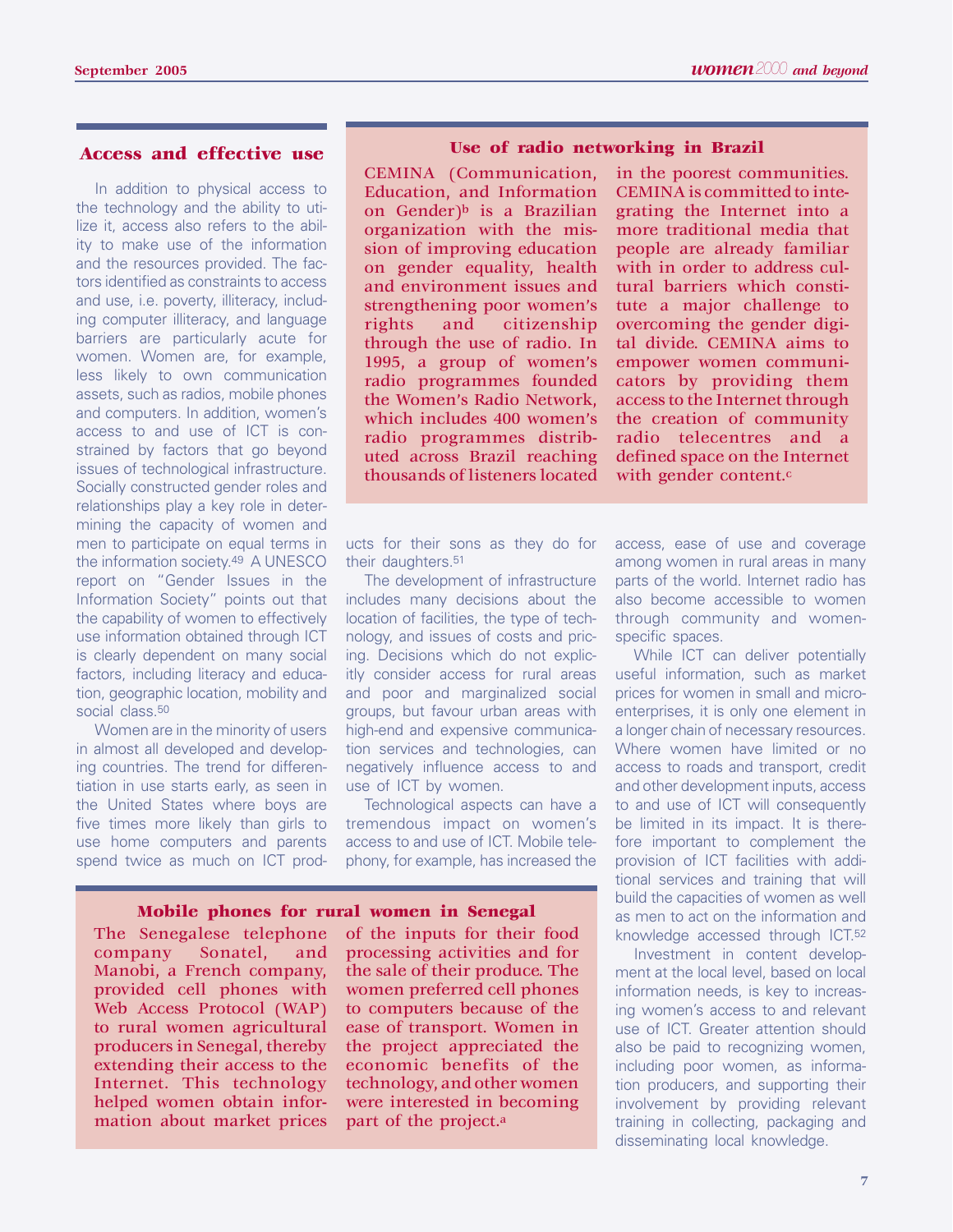#### **Impact of women's use of telecentres in South Asia**

In 2002, UNESCO explored the potential of ICT to contribute to poverty reduction in nine locations within five countries in South Asia. Access to ICT represented real and symbolic access to modernity, the future, education and knowledge. ICT centres constituted a space in which people could develop a sense of change and possibility. The study showed that gender perspectives played a significant part in determining

Experience has shown that reaching women in developing countries, particularly in rural areas, is facilitated by using multiple forms of media and communications technologies, i.e. ensuring that new technologies, such as computers and the Internet, are combined with technologies that reach more women such as radio, television and print media. The provision of relevant local language content, via affordable and easy-to-use technologies that are accessible to an audience with limited reading skills, is crucial if ICT are to meet the needs of women in developing countries.

#### **Public access centres**

One of the strategies adopted to increase access of remote areas and marginalized groups to ICT is the development of public access centres, such as telecentres, information centres or cybercafes. Telecentres can be part of existing institutions—such as health centres, schools and community centres.

In many cases, the location of and arrangements around public access centres are decided without considering the constraints for women, such as inappropriate opening times (including evenings), security issues and lack of transport. Women's multiple roles both the barriers as well as the positive effects of ICT for empowerment. Social and economic exclusion due to gender-based restrictions on mobility was found in many households, with most women's interaction generally restricted to their immediate family, a few neighbours and some extended family. The restrictions resulted in narrowing women's access to the information and resources that ICT centres provided.d

and responsibilities may limit the time they have available to use such facilities. In addition, women tend to have less disposable income to spend on communications than men. Telecentres can fail to reach women because attention is largely focused on the hardware, and not on content of information or the social context.53 As a result, it is further maintained that public ICT facilities have a tendency to become men-only spaces; effectively inhibiting women's access.54

The availability of women support staff and trainers in these facilities

can facilitate women's and girls' use of ICT resources. Some experiences of telecentres around the world have shown that women are more comfortable with women-trainers and, in some cases, able to participate more effectively in women-only training environments.55 The recruitment of women as managers of telecentres does not automatically ensure greater access by women in the community. An evaluation of telecentres funded under the Acacia programme in Africa indicated that women consistently make up less than one-third of telecentre users even when female trainers and facilitators and womentargeted training materials are made available. Other solutions proposed include having women-only times at existing telecentres or developing women-only spaces in these centres.56

Facilitating women's access to appropriate content is critical to ensuring that women can fully exploit the opportunities of public access centres. Repackaging and augmenting information (downloading, simplifying, adapting information to local contexts and translating into local languages), and documenting and uploading localorigin information, are critical steps for enhancing the relevance and use of telecentres for women.<sup>57</sup>

There are positive examples of use of public access facilities to increase

#### **Benefits for women of an ICT centre in India**

As women became involved in the Baduria ICT Centre in West Bengal, India, they reported that they gained more respect in their local communities as a result of the ICT skills acquired at the centre—learning to use a computer and accessing and distributing information to local people. This resulted in greater respect at both the family and community levels. Younger women felt they were able to approach the job market with greater confidence. There was also an emergence of solidarity; since women learned to use computers together at the ICT Centre, they often discussed their problems, creating a sense of unity among them and bringing forth leadership qualities.e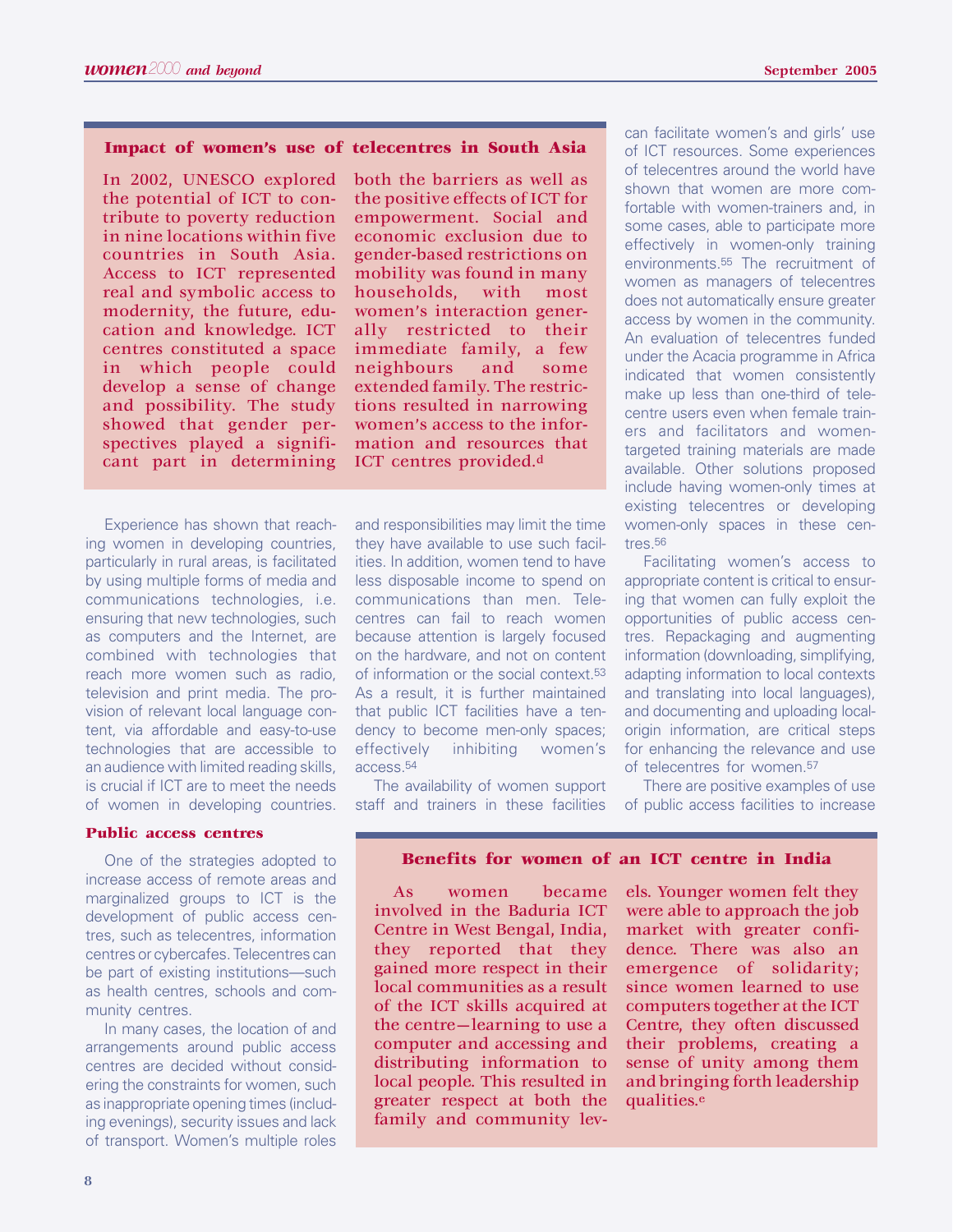women's access to and use of ICT. The experiences of community telecentres in many Latin American countries present positive examples of democratization of the Internet, increased women's participation and leadership in these areas, stimulation of the social uses of the Internet, and the active and informed inclusion of marginalized sectors, for example, through centres such as the Somos@ telecentros Virtual Community Project, coordinated by the Chasquinet Foundation58 (Quito, Ecuador) and supported by the International Development Research Centre (Canada). Similar projects are underway in Central America, such as Proyecto LINCOS and SISCOM in Costa Rica.59

#### **Employment**

The International Labour Organization (ILO) World Employment Report (2001)<sup>60</sup> observes that patterns of gender segregation are being reproduced in the information economy with women concentrated in end-user, lower-skilled ICT jobs related to word-processing and data entry and men in more senior managerial, administration and design of networks, operating systems and software. Women finding employment in the new, often ICT-related industries are rarely those who lost their jobs in the traditional sectors. New inequalities are therefore emerging between women with ICT-related jobs skills versus those without.<sup>61</sup>

Internationally outsourced jobs, such as medical transcription work or software services, have made a considerable difference to women's work opportunities in developing countries. In software, women enjoy opportunities on a scale never experienced in any other field. In the information technology sector, however, women make up a small percentage of managerial, maintenance and design personnel in networks, operating systems and software. According to the

United Nations Development Fund for Women (UNIFEM), women hold nine per cent of mid- to upper-level IT related jobs in engineering and make up 28.5 per cent of computer programmers and 26.9 per cent of systems analysts.62 Only among data entry workers do they form the majority at 85 per cent.

The majority of positions within traditional telephone companies in most countries are held by women. A closer look, however, reveals that women dominate the ranks of telephone operators and data entry personnel.63 Little data is available on women's participation in computer science, engineering research and employment in the private sector as well as in research institutions. Many women who operate computers use them largely for word-processing and related office programmes and for data entry. Few women are employed as programmers and systems analysts. In Asia, women constitute only 20 per cent of programmers (mostly in lower-skilled, low-value-added positions), while making up the majority of workers in data processing (especially outsourced work).64 In North America, Europe and Asia, few women are found in software and hardware engineering.65

The Commission on the Status of Women, at its forty-seventh session in 2003, urged relevant actors to ensure equal opportunities for women and to monitor gender representation in different categories and levels of work, education and training in the media and ICT areas, with a view to increasing women's participation in decision-making at all levels of ICT and the media.66

In most countries, women are under-represented in ICT decisionmaking structures including policy and regulatory institutions and ministries responsible for ICT. Women are underrepresented on the boards and in the senior management of IT companies, policy and regulatory organizations, technical standard-setting organizations, industry and professional orga-

nizations and within Government bodies working in this area. "Men still hold most of the management and control positions in telecommunication companies and regulatory or policy-making bodies; regulatory decisions are made without any impact analysis; service licenses are attributed to companies without equal opportunity policies and controlled mostly by men".67

Even where women have the necessary skills, persistent cultural constraints, such as stereotypical views of the roles of women and men and women's lack of mobility, remain a barrier to their full participation in the information age. Boundaries of work-time in the technological society do not recognize women's and men's multiple roles, and labour laws may prevent women's full participation in the information economy.

Deregulation and privatization of the telecommunications industry can make decision-making in this sector less accountable to citizens and local communities, further compounding inequalities in access to decisionmaking and control of resources for women.

#### **Business process outsourcing**

Recent technological changes have allowed for different parts of the production process to be split, resulting in the relocation of information processing within the ICT sector. This trend towards business process outsourcing affects not only domestic labour markets and the possibilities of increased foreign exchange inflows, but also the status of women's employment. In some countries in Asia, such as India, China and the Philippines, business process outsourcing is the single largest technology-enabled employer of women and one in which women are earning significant livelihoods.

However, there is considerable debate about the impact of this trend for women in the long term. The debate revolves around which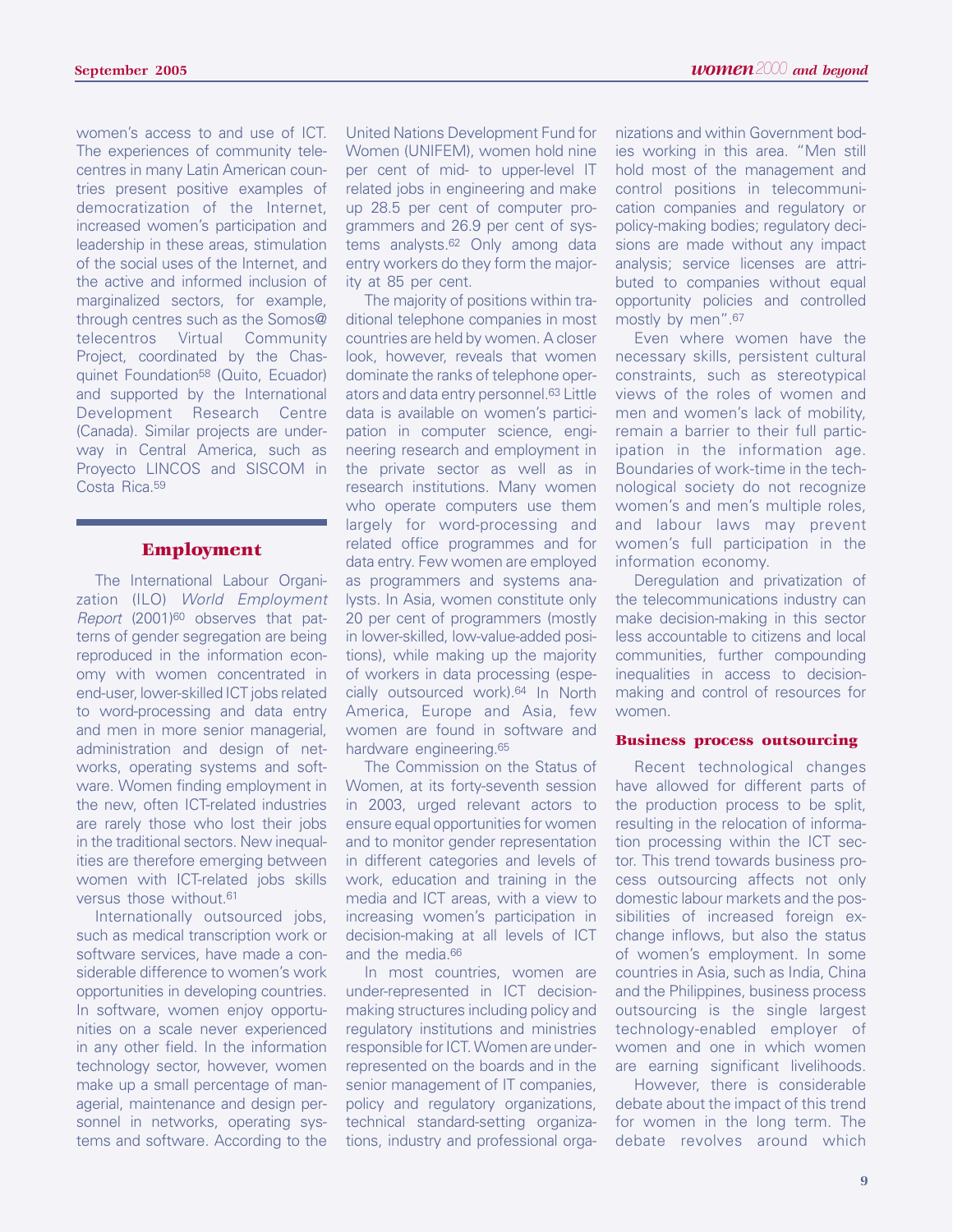women benefit from this new form of employment and the implications of the type of work women do in the sector. On the one hand, some researchers claim that outsourcing has created different requirements for labour, involving only a limited number of highly skilled professional workers and a large pool of semiskilled workers. Two reports presented at the regional 10-year review of the implementation of the Beijing Declaration and Platform for Action, organized by ESCAP, stated that outsourcing "shows clear signs of labour market segmentation by gender, caste and class".68 These reports also indicated that women employed in business process outsourcing are mostly from the urban and educated sections of their societies. This pattern of development, while reducing unemployment among educated women, will not contribute significantly to reversing the unemployment of lower-skilled women and could in the long-term, reinforce current socio-economic inequities.

Research by other scholars on women and ICT in Asia presents outsourcing as a major opportunity for the economic empowerment of women. With an expected 500 per cent increase in India's ICT services and back-office work, involving jobs for four million people and accounting for seven per cent of GDP by 2008,69 women's employment in this sector is expected to grow.<sup>70</sup>

In the service segment of IT work (call centres) where women comprise the vast majority of workers, critics focus on the self-denying cultural aspects, where workers have to learn the accents as well as popular speech and culture of the countries that companies service. Others focus on the fact that women do not profit from the flexibility that ICT are supposed to represent. They rather become tied to shifts that match peak call times in other countries that, for example, frequently come after midnight in India, the current centre of business processing outsourcing. Due to the high premium placed on increasing productivity, female call centre workers tend to be young and only remain in this activity for a few years as a result of the sheer pressure of the work. Studies of call centres in Delhi and in the New Okhla Industrial Authority (NOIDA) demonstrate a lack of opportunities for development and promotion and a high degree of burnout. Very few women are employed at the professional level or in the management of business process outsourcing.71

Teleworking is another growing employment trend that has opened up new opportunities for women, using ICT to enable them to work from their homes. This new organization of work has implications for women's multiple gender roles, including their domestic responsibilities in the household. Women, in particular in India and the Philippines, do medical and legal transcription and maintenance of daily accounts for small businesses located in northern countries. They are frequently termed "virtual assistants". Although they are able to work at home, the women perform their work in addition to the domestic labour expected of married women, for low wages relative to those working in the organized sector and under insecure employment contracts (if contracts exist at all). Women working at home also have to make substantial investments to secure their work—including the purchase of computers and payment for electricity and Internet connectivity.

The ILO World Employment Report (2001) warns that "as teleworking is emerging as an important mode of working in the information economy, existing social inequalities—particularly gender inequalities—will be reinforced unless proper policy measures are implemented".72 Promotion of teleworking for women must recognize the implications for women's work burden, given that the division of work at the household level is not being changed. While home-based work does allow women to continue to fulfil the domestic roles traditionally expected of them, it can be at a huge cost to women themselves, for example, staying up all night to meet deadlines. The long-term effects of this type of work need to be further monitored and evaluated. Evaluative indicators and benchmarks which determine changes in gender relations resulting from teleworking need to be developed and monitored on a continuous basis.73

#### **Malaysian experience of teleworking**

The findings of E-homemakers in Malaysia, a group which has worked since 1998 to support women who choose to work from home to balance their gender roles and responsibilities, show that rather than finding a balance between household tasks and paid work done at home, women often deal with increased multiple burdens. E-homemakers is collaborating with Malaysia's Ministry

of Women and Family Development to develop a gender-sensitive teleworking policy in Malaysia. This project could have a significant impact on gender equality and ICT if teleworking is designed on the need to establish equality between husbands and wives in all aspects of family life, in decisionmaking, in household work and in family responsibilities.g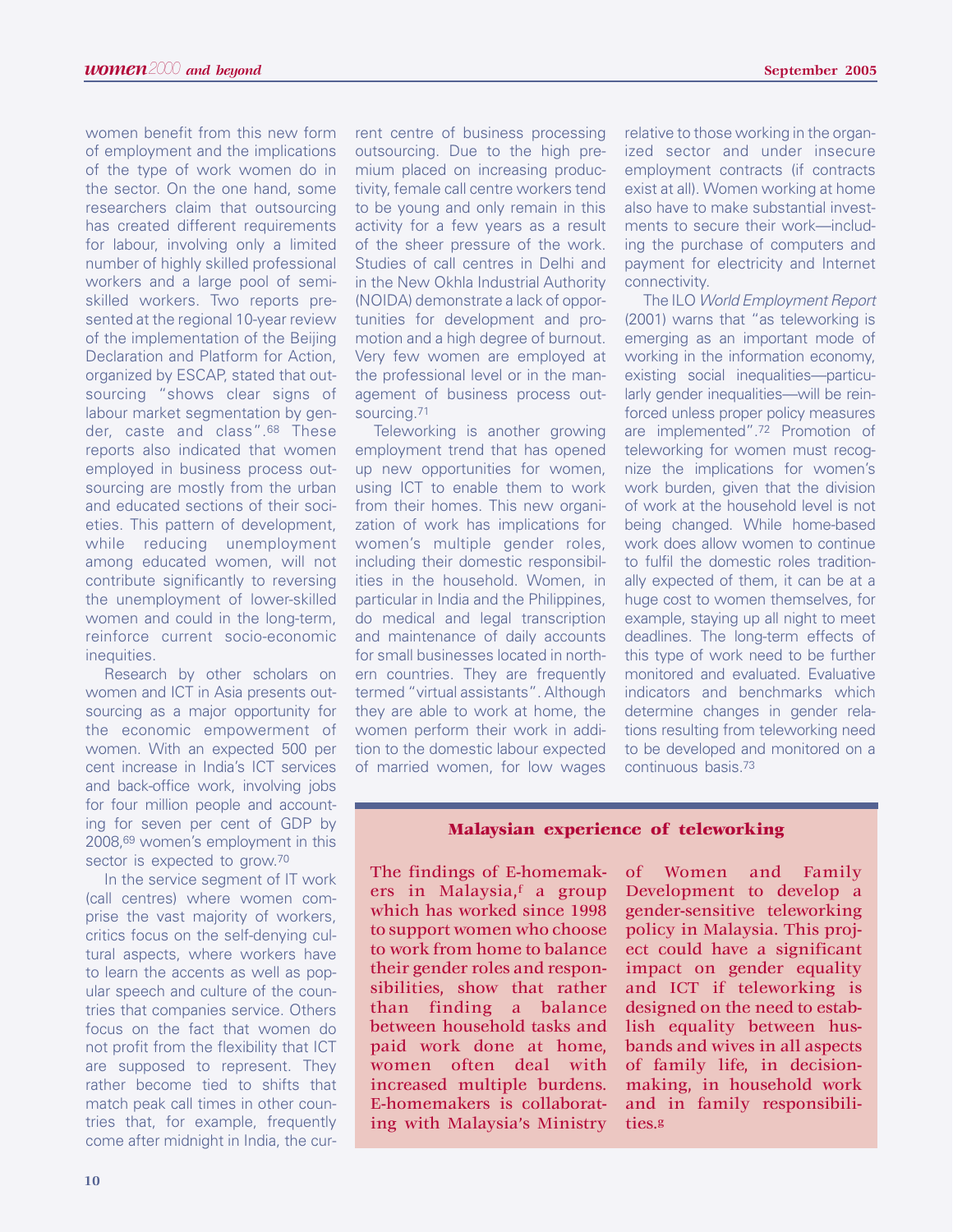# **Access to capacitybuilding on ICT**

Many organizations are working to build the capacity of women to access and use new ICT, through providing training for ICT-related jobs, as well as training for women in using ICT in their professions, including small businesses. In Afghanistan, for example, the Ministry for Women's Affairs, in collaboration with United Nations Development Programme (UNDP), has established a computer training centre for women.74 An InfoDev project, implemented by Cisco Systems and the United Nations Economic Commission for Africa (ECA), awards scholarships for young African women for training in Internet networking. Assessment of the training—which includes training on gender equality—

# **Generating new jobs for Korean women**

Government of the Republic of Korea established several projects for the economic empowerment of women. The Kyonggi Province Program for women provides training for women as IT professionals. The programme is tailored for women in different life situations. For example, unemployed women, women heads of households and handicapped women who want to enter the work force are trained in business incubation. The 10-12 month course has been completed by about 600 women, of which nearly two-thirds have either found employment or started their own businesses. The course made numerous accommodations to meet women's needs and constraints, including their daily schedules.h

reveals that the graduates have benefitted in terms of increased and selfconfidence and self-esteem and that 82 per cent of graduates of the first course had concrete plans for use of the skills learned, including in entrepreneurship.75

# **Content and stereotypical portrayal of women**

The importance of creating and distributing culturally diversified and local content for both traditional and new media has been recognized as a crucial factor in the promotion of diverse cultural and linguistic expression.76 However, much of the content available through the Internet and the new media is in languages that are not understood by billions of people. The English language has become a prerequisite for access to half of the information available on the Internet—for example, in search engines, catalogues and other

languages spoken and only 20 per cent of people are able to communicate in English.78 Women make up the majority of those who cannot access such information because of language barriers.79

The principle of content repackaging that underlies many ongoing projects is a key to providing information to "unconnected" women. Many "connected" women—particularly in developing countries—act as bridges to unconnected groups in their communities by repackaging information they find online and sharing it through alternative communications channels and in different languages.80

Women's ability to produce content relevant to their needs and priorities is of particular importance at a time when control of mass media networks—including radio, television, films, newspapers, magazines, cable, satellite, the Internet and telecommunications—is increasingly concentrated in the hands of a few media conglomerates.

Between 2001 and 2002, the sources.<sup>77</sup> In Asia, there are 2,197 tion production means that the diver-Women's exclusion from informa-

# **Relevant content for women in Latin America**

In Latin America, the women's movement has made concerted efforts to produce relevant Spanish content on the Internet. In 2003, a group of women's organizations in Argentina created the Agenda de las Mujeres (Women's Agenda) portal and ISIS International–Chile launched their portal Mujeres Hoy (Women Today). The portals provide access to important information produced in the region on the women's movement and gender equality issues. They reproduce articles published throughout the continent and make available key documents, research, statistics and

reports related to women's status and the advancement of their rights. Women contribute directly to the contents of these portals. Another interesting project has been developed by Radio FIRE, Costa Rica, the first feminist radio on the Internet. In addition to the audio of their radio programmes, the website contains written information and a photo gallery of events where women are key actors. Radio FIRE supports the women's movement in campaigns on sensitive issues, such as violence against women, women in conflict areas and child abuse.i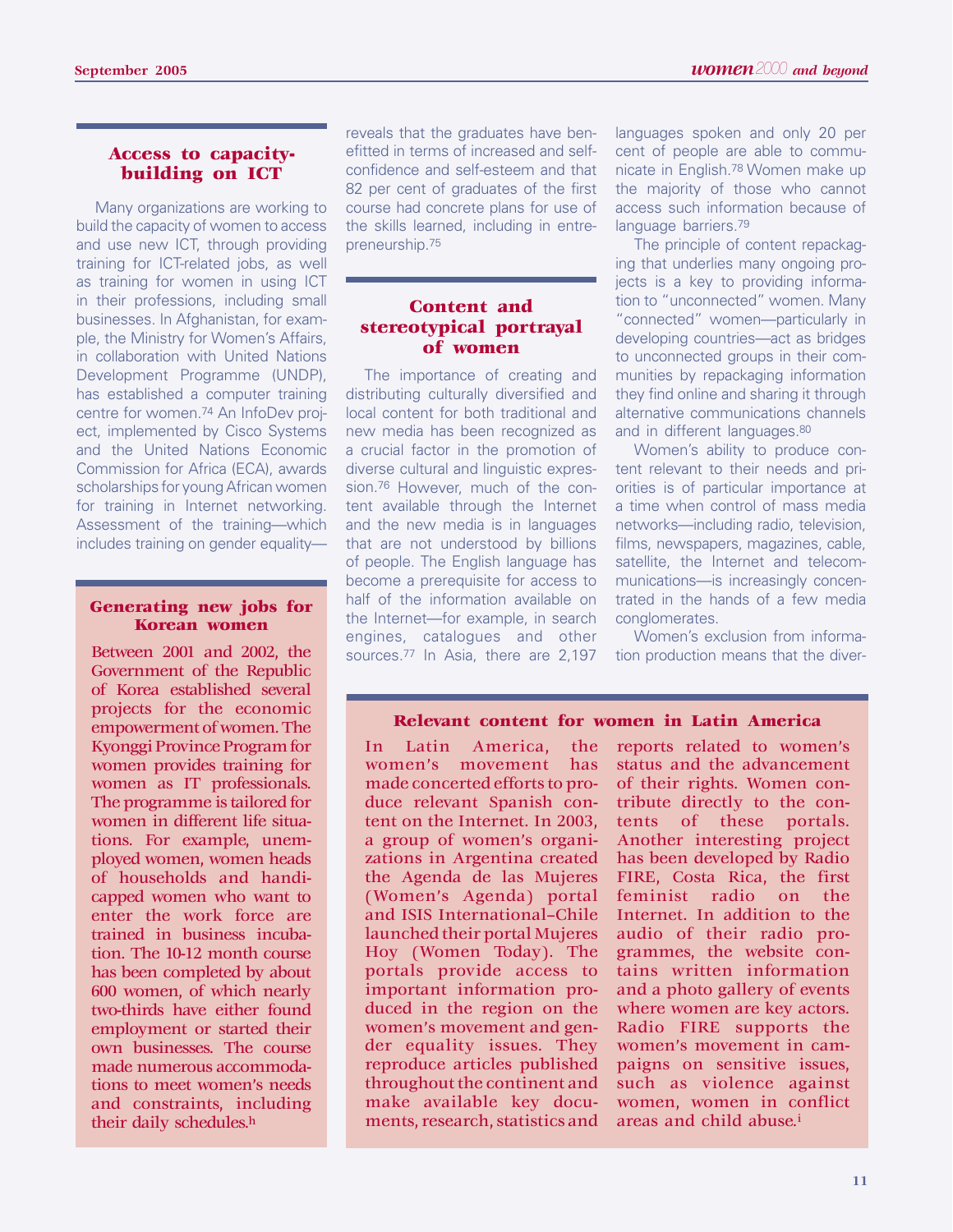# **WomenWatch: the United Nations website**

WomenWatch is a United Nations inter-agency website on gender equality. It was created in 1997 to follow-up the 1995 United Nations Fourth World Conference on Women in Beijing. WomenWatch is a "gateway" to information on work carried out to promote gender equality across the entire United Nations system. Through WomenWatch, information is disseminated on intergovernmental processes, in particular the Commission on the Status of Women, the work of the Convention on the Elimination of All Forms of Discri-

sity of their viewpoints, experiences and concerns are not well represented. This results in cementing the stereotypical portrayal of women in the established media.

Concerned about the image of women projected in the media, participants at the Fourth World Conference on Women in Beijing agreed that "print and electronic media in most countries do not provide a balanced picture of women's diverse lives and contributions to society in a changing world".81 The Platform for Action called for a balanced portrayal of women and girls in their multiple roles and encouraged the "use of non-stereotyped, balanced and diverse images of women in the media" 82

As discussed in the following section, images of women as sex symbols proliferate on the Internet.<sup>83</sup> By increasing women's access to training on and use of new technologies, especially the Internet, their ability to combat negative portrayals of women through ICT can be strengthened.

mination against Women, research and statistics and operational activities within the United Nations system. WomenWatch provides an online database-driven mechanism which links to websites and webpages, and in some cases to specific documents, on gender equality produced by United Nations entities. The directory is catalogued into sections on specific topics, such as the 12 Critical Areas of Concern from the Beijing Platform for Action and other emerging issues, including the Millennium Development Goals.j

# **Exploitation of women and girls through ICT**

The use of the Internet to perpetuate violence against women is of increasing concern at global, regional and national levels. The Internet is utilized to normalize and accelerate the sexual exploitation of women and children. According to recent research, the Internet has increased the commodification of women and sexualized violence, including through broadcasting sexual abuse in real time. Competition among sites has increased the percentage of violent and misogynistic images.<sup>84</sup>

A recent comprehensive paper<sup>85</sup> has outlined the various forms of new technologies that have been used to sexually exploit women. They include digital video disks that enable greater interactivity between users and images; newsgroups for the exchange of information on how to locate and sexually exploit women; websites as a popular medium of distribution and marketing of pornographic materials

and prostitution; chat rooms as spaces for child sexual abuse; file transfer protocol (FTP) as a technological application for exchanging materials on child pornography; and live video chats which can facilitate human trafficking for sexual purposes.86

According to a leading advocate on ICT and domestic violence in the United States, "technology is becoming an integral part of battering tactics".87 Some of the documented dangers experienced by survivors include surveillance of Internet activity through spy software and tracking of movement through global positioning software.88

The sex industry has used the anonymity provided by the Internet to violate laws prohibiting sexual exploitation and violence with impunity, particularly in countries with strong non-regulation policies. By locating their servers in host countries with less restrictive laws, creators of pornographic websites can avoid regulation while still accessing global markets. The new technologies have thus enabled the creation of online communities, free from community interference or standards, where any and every type of sexual violence is possible and misogyny is the norm. The average person with a computer, modem and search engine can now find more violent, degrading images in several minutes than they could have found in a lifetime 15 years ago.

The growing presence of sexually exploitative content and use of the Internet for the exploitation of women and violence against women has been used to argue the enforcement of policies that will control the content that can be published on the Internet. For example, there have been calls for technology that will not only filter content but will track down creators and clients of pornographic websites.

ICT can be effectively used to foster awareness of the many forms that violence against women can take on the Internet and to develop a com-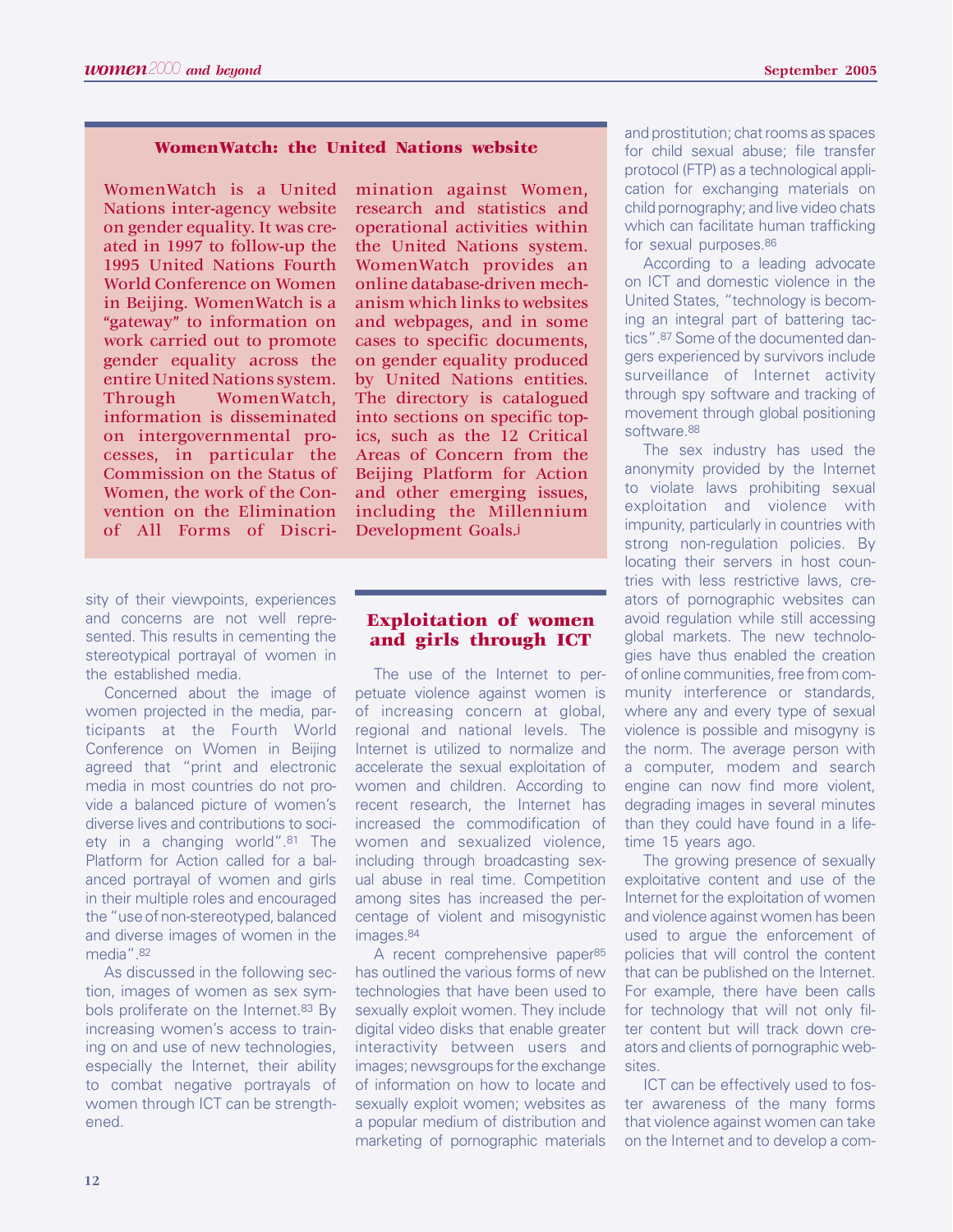# **Online module on violence against women on the Internet in the U.S.**

In April 2002, the Berkman Center for Internet and Society at Harvard University launched a six-week online module on "Violence against Women on the Internet".k The course synopsis stated "[i]n this series, we will explore the various ways in which violence against women is facilitated through the use of the Internet, as well as ways in which the Internet may be used as a site of resistance to

munity that can both respond to these issues and take action.89 The women's movement has begun to address the enabling role of ICT in combating violence against women. The Internet has been used effectively to mobilize activists against pornography.90

Women's groups must participate in the development of policies, legislation and other actions to combat the exploitation of women and girls. One critical approach is to increase women's use of the space provided by ICT to discuss and debate violence against women on the Internet.

# **Potential for empowering women**

In developing countries, there has been an increase in pro-poor ICT for development initiatives. A study by the International Development Research Centre of Canada (IDRC) on ICT for poverty reduction strategies states that trends show that "ICT have been applied to systemic improvements important to poverty reduction such as education, health and social services delivery, broader Government transparency and accountability, and helping empower citizens and build social organization

such violence. Violence against women is a critical social problem that affects all of us in some way. Whether we have directly experienced abuse, know a friend who has been victimized, or have been confronted with the myriad other forms such violence take, it impacts how we view the world and shapes our experiences and opportunities".l

around rights and gender equality".91 However, the study also cautions that while documentation of experiences is increasing, there continues to be a need to consolidate research and evaluate lessons that will facilitate effective ICT for development strategies, including support for pro-poor initiatives such as girl's access to primary education.

Women's empowerment is focused on increasing their power to take control over decisions that shape their lives, including in relation to access to resources, participation in decision-making and control over distribution of benefits. For women who can access and use them, ICT offer potential, especially in terms of reducing poverty, improving governance, overcoming isolation, and providing a voice. However, existing persistent gender discrimination in labour markets, in education and training opportunities, and allocation of financial resources for entrepreneurship and business development, negatively impact on women's potential to fully utilize ICT for economic, social and political empowerment.

There is a growing body of evidence on the benefits of ICT for women's empowerment, through increasing their access to health, nutrition, education and other human development opportunities, such as political participation. Women's sustainable livelihoods can be enhanced through expanded access of women producers and traders to markets, and to education, training and employment opportunities. By using one of the most important democratizing aspects of the Internet—the creation of secure online spaces that are protected from harassment—women are enjoying freedom of expression and privacy of communication to oppose gender discrimination and to promote women's human rights.

Experiences throughout Africa, Eastern Europe, Asia, Latin America and the Caribbean illustrate creative solutions to provide access to and use of ICT as a tool for participation and, most importantly, to contribute to women's empowerment. For example, the Multimedia Caravan project in Senegal provided rural women with the opportunity to develop their own ideas on how ICT can be used to further their development needs and goals. In Kenya, women and men weavers were trained in using the Internet to learn new weaving techniques and access more realistic prices for their products. In Uganda, the Uganda Media Women's Association established a radio programme—Mama FM—where women can actively participate and learn about development issues such as human rights, children, governance, nutrition, health, among others. In Poland, the Network of East-West Women disseminated information to enhance women's participation in the European Union accession process in European Union candidate countries. These projects illustrate the scope of ICT and clearly show that technologies such as radio, television and CD-ROMs are perfectly acceptable, and in many cases more effective forms of ICT than web-based solutions, as they can resolve issues such as language, illiteracy or access to the Internet.<sup>92</sup>

The advent of new technologies and the growing convergence of all media have had a major impact on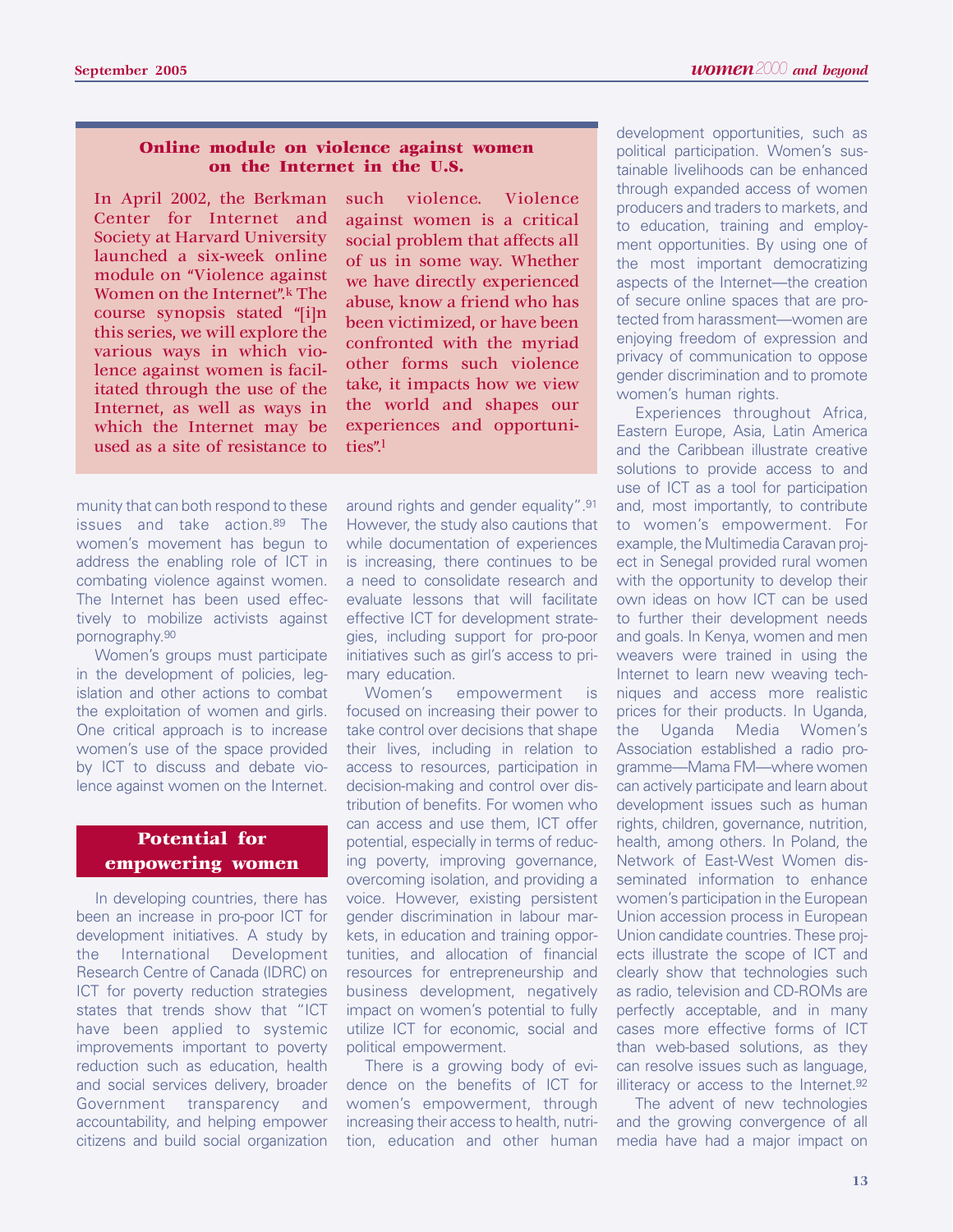the information and communication work undertaken by the women's movement. The new technologies offer potential for innovative social interaction, including peer and bottomup communication, and creative opportunities for the creation, reproduction and dissemination of information relevant for women. There are increased opportunities for national, regional and global distribution of women-generated news, much of which, in the past, was limited in outreach. The Internet has brought women's news and views into the public domain, with countless websites targeted specifically, if not exclusively, to women.93

Availability of technology is only one aspect influencing the potential for empowering effects. Potential for empowerment is also affected by socio-cultural aspects, such as class, age, ethnicity and race. Women from the same social context may not enjoy equal access to ICT.

# **Empowerment of rural women**

General Assembly resolution 58/146 stressed the need to ensure that rural women have access to and fully participate in the area of ICT. The resolution invited the World Summit on the Information Society, in Geneva and Tunis, to take into consideration, while addressing gender issues, the priorities and needs of rural women and girls as active users of information and to ensure their participation in developing and implementing global information and communication technology strategies.

Effective access to and use of ICT can improve rural women's leadership and participation in community and economic development activities. However, rural women are at the lowest level of the digital gender divide. According to findings of the ITU, limited infrastructure, affordability and education are the main barriers for rural women in Africa. Time, geo-

#### **Women's radio clubs in Zimbabwe**

The establishment of women's radio clubs in Zimbabwe enabled women to network with other rural women and to participate in political life. In Zimbabwe, some 52 women's radio listening clubs are active in the Development through Radio project, aimed at giving rural women access to radio and allowing them to participate in the production of programmes based on their developmental needs and priorities. Women posed questions to political officials which were transmitted through an information intermediary. The responses of officials became part of the weekly broadcast. The project is now extending the programme to women in Sierra Leone to increase their involvement in the civic and political life in the rebuilding of their country.m

graphical location of facilities and social and cultural norms constitute additional constraints.94 The improvement of access for rural women and their participation in ICT will be limited if access to infrastructure, such as roads and transport, education, training, and economic resources, including financing, is not increased. Multiple forms of media and communication technologies reach more women in rural areas.

United Nations entities have worked to ensure access to and use of ICT by rural women in many different areas. The UNDP/Japan Women in Development Fund has supported programmes in Bhutan, Cameroon, Egypt, India, Rwanda, Ukraine and to increase rural women's access to ICT. For example, in Egypt, model health clinics have been set up in rural areas and provide, inter alia, access to and training in health related information with extensive use of ICT. In Ukraine, under a project entitled "Sustaining Women Farmers" approximately 2,000 prospective women entrepreneurs have attended ICT training seminars. In the Arab States, UNIFEM has supported the participation of women in ICT through a new partnership in a Jordanian Government-sponsored "E-Village" initiative. Apart from education and training opportunities, the project also

creates new job and marketing opportunities, focusing in particular on linking women producers to expanded tourist markets. In March 2005, ESCAP co-organized a seminar on e-business opportunities for women.

The United Nations Educational, Scientific and Cultural Organization (UNESCO) capacity-building programme for the empowerment of marginalized adolescent girls in depressed rural areas in Bangladesh, India, Nepal and Pakistan includes literacy and life skills, management of micro-enterprises, micro-finance, and science education with access to ICT. A UNESCO project in Nabanna, India, on "Networking Rural Women and Knowledge" explores innovative uses of databases, intranet portals and webbased partnerships in the local language for the benefit of poor women. The project's emphasis is on building a framework for information sharing, content creation, off-line information dissemination and web-based partnerships with organizations located outside the region. The findings of this and other innovative models and approaches of applying ICT for poverty reduction at the grassroots level are documented in two UNESCO publications: Profiles and Experiences in ICT Innovation for Poverty Reduction and Research ICT Innovations for Poverty Reduction.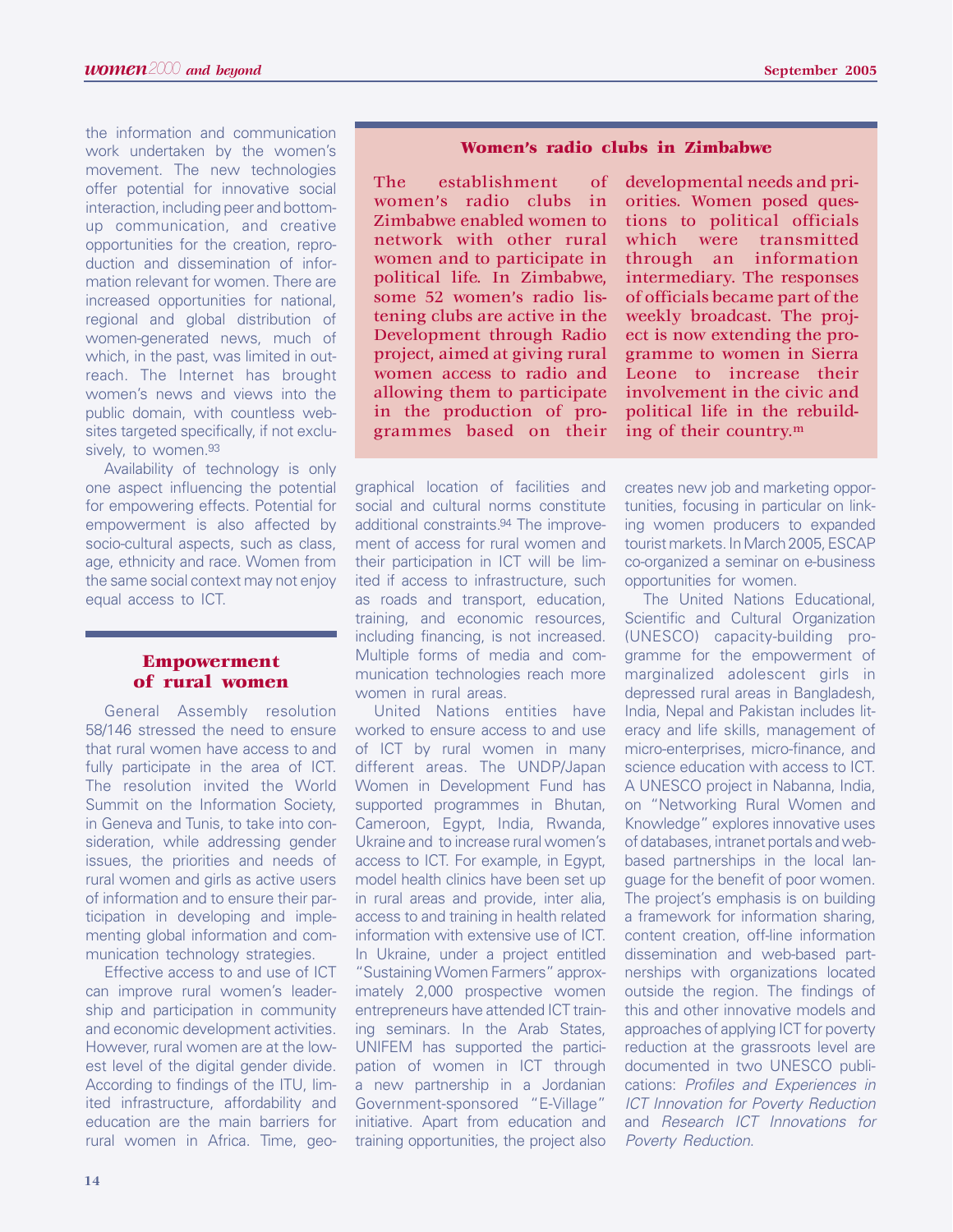#### **ICT for the empowerment of indigenous women**

In the IV Continental Encounter of Indigenous Women that took place in Lima, Peru in 2004, indigenous communicators discussed the low levels of access to ICT, due mainly to infrastructure shortcomings. Indigenous women emphasized the value of combining traditional media, mainly radio, with community telephones, to bring up issues for discussion in their

own language related to community development concerns, such as health and education. Indigenous communities need to build their own communication initiatives, participate in networks, develop capacity for political involvement and create alliances with journalists who support the participation of indigenous communities in society.<sup>n</sup>

# **Enabling women's economic empowerment**

ICT interventions that are directed at economically empowering women capitalize on the potential of these technologies as knowledge and networking tools for women as producers and distributors of goods and services. The tools are used to connect women to new and wider markets, broaden their social networks and provide them with information that opens up important economic opportunities.

ICT can provide new opportunities for women's economic empowerment by:

- Creating business and employment opportunities for women as owners and managers of ICT-accessed projects, as well as employees of new business ventures;
- Creating an environment, including through training, where women feel comfortable participating in community development activities and advocating for their needs and priorities;
- Developing ICT-based tools that address women's specific needs and are run by women (for example, literacy programmes, business planning courses, ICT training,

access to market and trading information services and e-commerce initiatives); and

• Offering economic opportunities in salaried employment and entrepreneurship, as well as in the ICT sector itself and in jobs enabled by ICT.

Programmes and initiatives have demonstrated how ICT can be an instrument for women's economic empowerment, such as the Grameen Phones Programme in Bangladesh, the Development through Radio Programme in Zimbabwe, and the deployment of competitive wireless options in Bolivia and the Dominican Republic, particularly for women in the informal sector.95

E-commerce initiatives can link women producers and traders directly to markets at national, regional or even global levels, allowing them to restructure their economic activities and bypass middlemen and male-dominated and exploitative market structures.96 In Gujarat, India, women dairy producers use the Dairy Information System Kiosk (DISK), which manages a database of all milk cattle and provides information about veterinary services and other practical information about the dairy sector.97

Notwithstanding these innovative approaches, availability and access to the necessary facilities for women

#### **Ideas for earning money in Uganda**

A project in the Nakaseke region of Uganda has illustrated that poor, largely illiterate women in rural Africa, in areas with limited connectivity, can benefit from new ICT. In a 1999 needs assessment, rural women living near the Nakaseke Telecentre indicated their need for information on marketing and prices for foodcrops and crafts. With funding and support from the International Development Research Centre (IDRC), the<br>International Women's **International** Tribune Center (IWTC) designed a CD-ROM of ICTbased learning materials on

microenterprise, in a audiovisual package using local languages and easily accessible to women with low literacy skills. Women visited the Telecentre and used the CD-ROM enthusiastically. Some are saving to acquire mobile telephones so that they have daily access to market prices and can make better marketing decisions. The community of women has become more confident and is working together to devise solutions to reduce their poverty. They are also training women from other areas in the use of ICT.o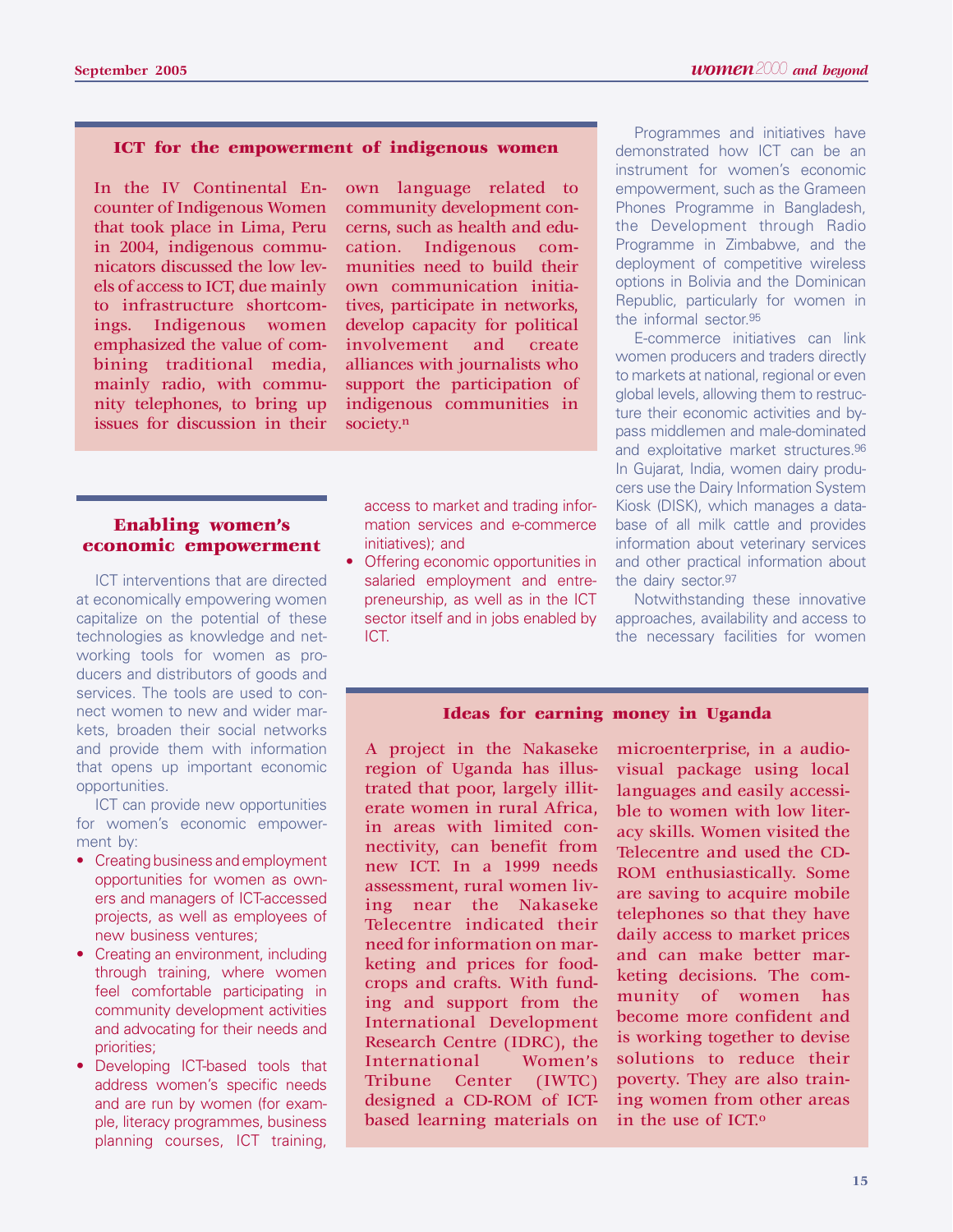# **Using the Internet to increase productivity of handicrafts in Argentina**

PRODEMU, an NGO in Catamarca, Argentina, trained young women from a poor rural community in the use of ICT for improving the design and marketing of handicrafts. By creating a webpage and

remain major concerns. Even a project such as the CD-ROM project in Uganda requires access to a community telecentre or community access point where computers and special assistance are available to create an environment where women feel welcome and comfortable exploring a new technology.98

Beyond generating new jobs for women, ICT are being used in projects that address other gender equality issues related to poverty reduction. For instance, projects in South Asia that focused specifically on income generating activities and direct employment benefits for women created a space for information exchange, provided support networks and developed a range of interrelated social, technical and economic skills. Participants acquired the confidence for autonomous activity that made a significant contribution to their empowerment.99

Although ICT have not yet had a significant impact on creating employment and generating income for very poor and marginalized women, there is potential through increasing their engagement with ICT to expand social networks and introduce new modes of learning which can play a key role in overcoming poverty in the future.

# **Enabling women's socioeconomic empowerment**

ICT provides opportunities for women's socio-economic empowerment in many areas, including in health and education.

improving the packaging, they increased their sales. This kept young women profitably employed in their community rather than migrating to work in cities.p

#### **Education**

Education is an area where both developed and developing countries are applying a combination of traditional and new ICT, adapting, for example, the use of computers and the Internet, radio and television, in formal and informal learning, distance education and in establishing e-learning centres—to support education and training of women and girls.

High illiteracy rates of women and girls and their lack of ICT training are two of the most serious barriers that prevent them from entering the information economy. Continuing gender gaps in education, due to domestic responsibilities, lack of mobility and sociocultural practices that downplay the importance of education of girls, constitute enormous challenges for

women and girls.100 Language and basic computer literacy are prerequisites for women and girls to benefit from the use of ICT for education. The under-representation of women in science and technology adds to the gender differences and inequalities in this field.

Initiatives that focus on educating women in poor communities and teaching them computer literacy have demonstrated the value of ICT for women. A study of nine projects with a specific focus on women and youth in South Asia showed that ICT use is valued for providing a different model of teaching and learning which is practical and hands-on. New ICT also allow the process and content of education to be adapted to learner preferences and priorities, thus opening up possibilities for designing and providing education in forms that are locally relevant.101

In many developing countries, computers are being introduced in schools as a tool to support the learning process. Research has shown that classrooms are not free from gender bias. Therefore, gender-sensitive planning of ICT interventions is a precondition to ensure equal access and effective use by girl students of computers in the classroom environment.

# **Functional literacy through ICT in Ghana**

A project in Ghana uses radio to develop functional literacy and to provide information in local languages on a wide range of topics. The topics include HIV/AIDS, teenage pregnancy, nutrition, community empowerment, income generating activities, food preservation, animal husbandry, child labour, and energy-saving. Radio is also used to support literacy teaching with more detailed information that could not be provided in the classroom.

Although faced with problems such as poor radio infrastructure and inadequate airtime to offer literacy in 15 local languages, the project illustrated that the use of radio strengthened the coverage of the functional and development themes of the literacy programme, changing people's attitudes towards family planning and contributing to the establishment of income-generating ventures.q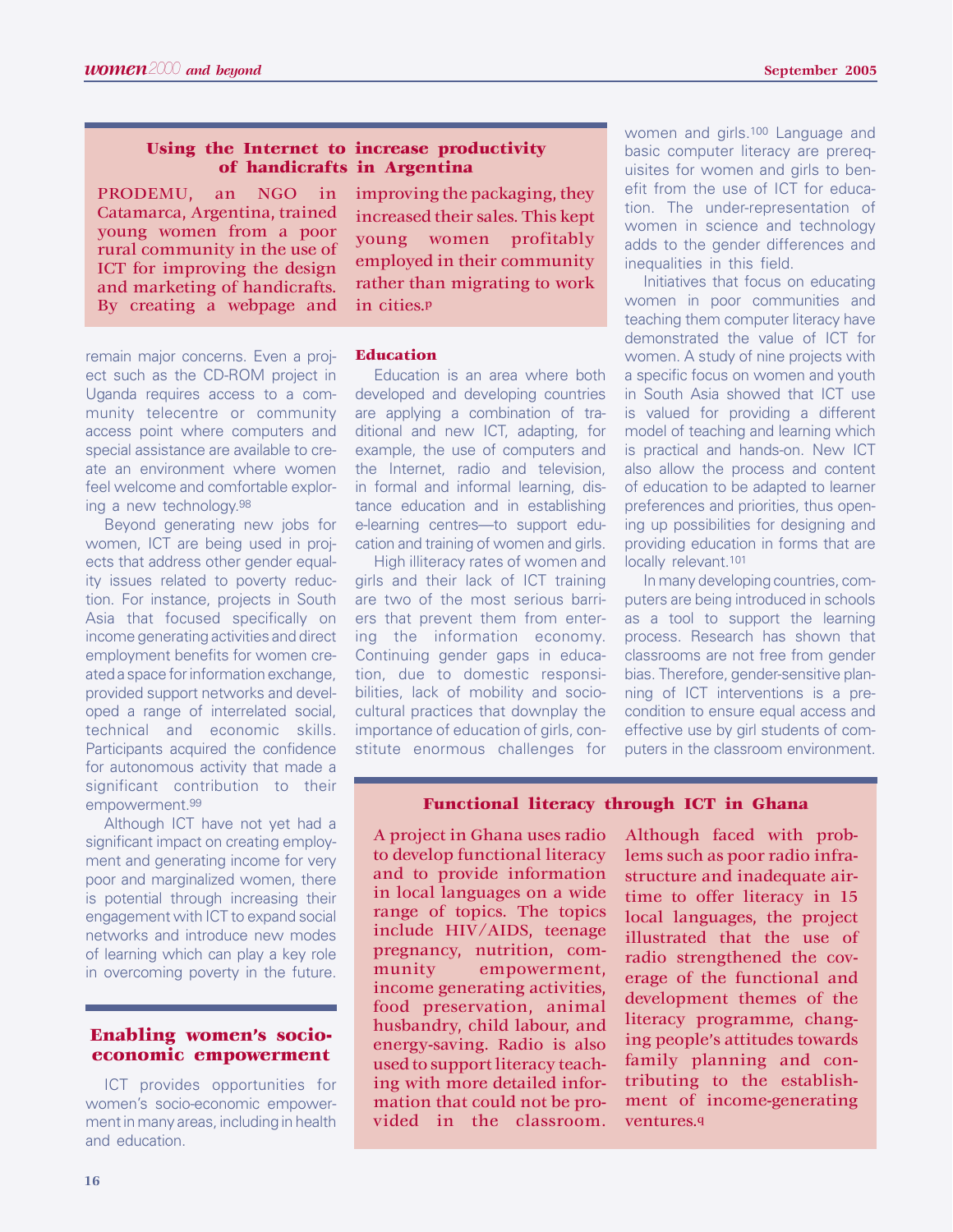# **ICT for education in African countries**

World Links, an organization that promotes international tele-collaboration among secondary school teachers and students in developing countries, commissioned a gender assessment study in 2001. The research focused on male and female students in four African countries: Ghana, Mauritania, Senegal and Uganda. The evaluation found that despite efforts to make the programme gendersensitive, gender inequalities in access persisted. In some schools in Ghana and Uganda, girls do not enjoy equitable access to the com-

#### **Health**

There is a vast potential for ICT to facilitate global, regional and national health initiatives for women. The use of ICT by health practitioners in developing countries is quite well established. Organizations such as Satellife<sup>102</sup> and HealthNet<sup>103</sup> are examples of projects that have been successful in providing health information and connections to developing country health professionals. Satellife is a US-based NGO that works to break down barriers to health information access through innovative applications of ICT. HealthNet is its global communication network, which links health-care workers around the world via e-mail and allows doctors, nurses, researchers, medical students and other health-care providers who had been working in isolation to communicate, share experiences and access information critical to their work.

These kinds of projects exemplify how ICT can contribute to improve health conditions in developing countries. However, there has been too little attention given to how these

puter labs. High student-tocomputer ratios and firstcome, first-served policies do not favour girls who are typically heavily outnumbered by boys at the secondary level. Girls have earlier curfew hours and domestic responsibilities that limit their access time. Proposed measures to correct this gender bias include encouraging schools to develop "fair use" policies in computer labs, conducting gender sensitivity sessions and advocating for reducing after-school duties of girls to give them more time.<sup>r</sup>

technologies can directly address women's health concerns, or how they can build on women's roles at household and community levels as the primary users and disseminators of health information 104

Some successful efforts have been undertaken by health promoters to use radio to effectively disseminate information related to women's health, including sexual and reproductive rights and health. Use of the Internet is being explored through exchange of information via e-mail, online newsletters and listservs.<sup>105</sup> ICT have the potential for delivering locally adapted health information to women through community access points.

#### **HIV/AIDS**

ICT are also helping women in HIV/AIDS affected households to cope, particularly in Africa where AIDS remains a major problem and where women and girls often bear the brunt of the pandemic. Women are at greater risk of HIV infection, including as a result of gender inequality. They bear significant responsibility for caring for HIV/AIDS victims and for the survival of families. They are constrained by lack of inheritance and property rights, unemployment, lack of access to and control over resources, and poor health, including malnutrition.

# **ICT in support of women's health in Uganda**

The United Nations Population Fund (UNFPA), in collaboration with Uganda's Ministry of Health and Population Secretariat and Uganda district authorities, initiated the project, RES-CUER, with the objective of reducing Uganda's high maternal mortality rate (506 per 100,000) by improving local care and referral systems. The project combined communications, transport and quality health services. High frequency (VHF) radios were installed at base stations, health units, referral

hospital ambulances and District Medical Officer's vehicles. Birth attendants were equipped with walkietalkies which improved the image of the birth attendants and built confidence in their patients, allowing them to help more women. Rural health personnel are now able to call and give practical advice even when there is no transport available. The RESCUER project is being replicated in three districts and there are plans to extend it to 30 more.s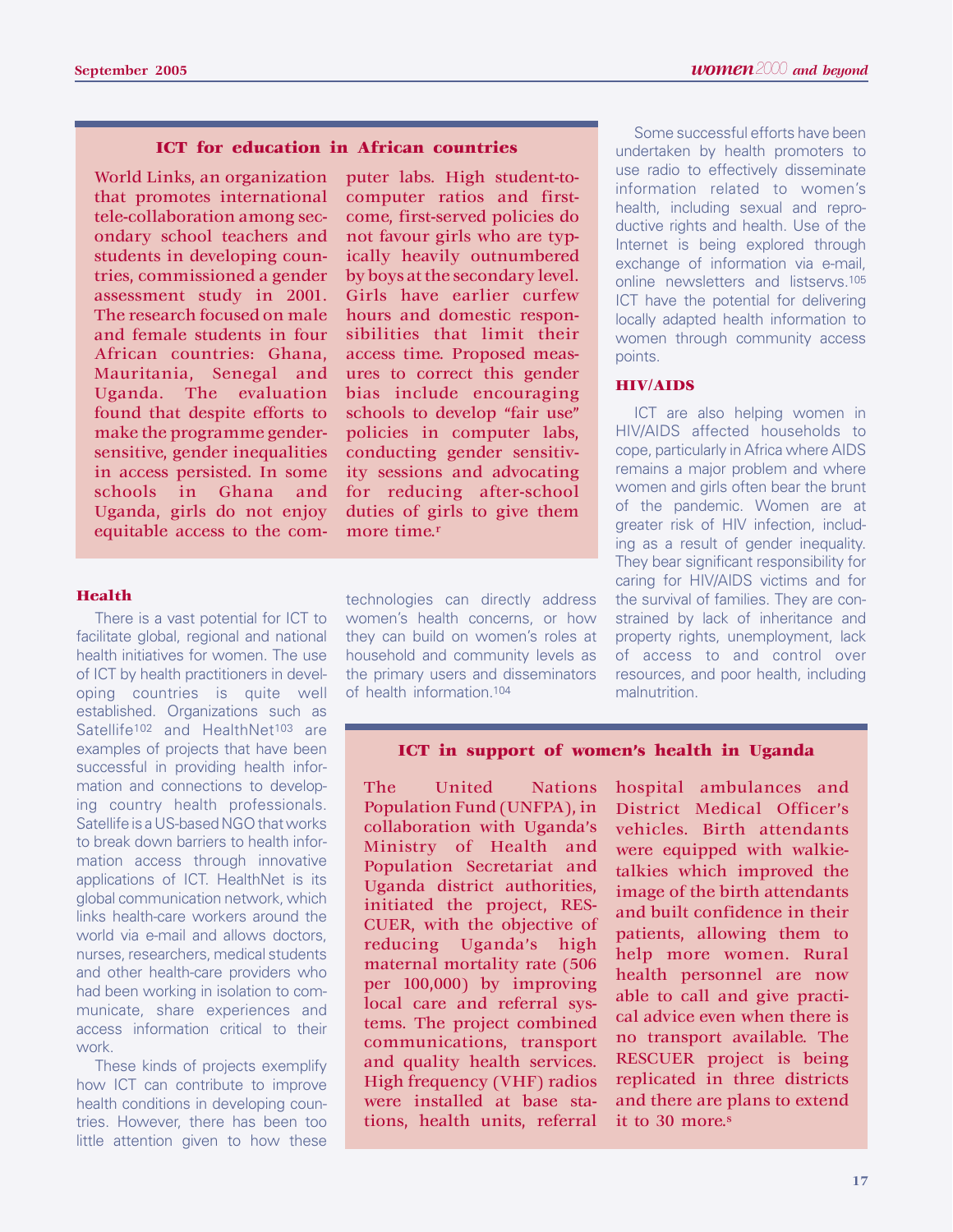# **ICT supporting women to cope with HIV/AIDS in Kenya**

The Kenya AIDS Intervention Prevention Project Groupt established communitybased informal learning centres in western Kenya, giving priority to orphans, widows, low-income women and older vulnerable children from HIV/AIDS affected households. The participants are taught about nutrition, and receive training in relevant skills to enable them to care for people living with AIDS and to become economically and socially empowered. The project organized a health and agriculture community radio network for women who had completed the training. The participants were organized into six radio listening groups, and were

trained in the use of audio and video recording equipment to enable them to exchange information, for example, on farming techniques, and to raise public awareness about HIV/AIDS. The groups were also trained in photography and the use of drama and traditional oral storytelling as tools for learning, education and development. A radio/cassette player and a mobile phone were distributed to each of the groups, and the participants were encouraged to communicate with national FM radio stations—to respond to programmes, obtain information and share their experiences with a wider audience.

#### Network of East-West Women, the European and North American WomenAction (ENAWA), and many others, have constituted an effective global communications network in support of women's advocacy through training women activists, facilitating online dialogues, debates and discussions across countries and regions and aggregating content in websites. This network also advocated actively for expanding the coverage and commitment of Governments around media and ICT issues.

Within the context of increasing monopolies in the communications sector, women's media and communications networks are taking full advantage of new technologies to amplify the voices of marginalized women. The emergence of ICT has facilitated the establishment of alternative media organizations and NGOs covering issues that are not given adequate attention by the mainstream media and to reach out to large sections of the population that were previously not served by the mainstream media. The Internet has brought women's news and views into the public domain, with countless websites targeted specifically, if not exclusively, at women.

# **Enabling women's political empowerment**

People around the world are using new technologies in unprecedented ways for networking, movement building, political participation and advocacy. Women and their organizations have pioneered strategic and empowering uses of ICT to promote women's rights. The Fourth World Conference on Women, as well as the five- and ten-year reviews of the implementation of the Platform for Action in 2000 and 2005, led to massive networking and mobilization of the women's movement globally through ICT.

Organizations such as the Association for Progressive Communications Women's Networking Support Programme (APC-WNSP), International Women's Tribune Center (IWTC), Agencia Latin America de Informacion (ALAI), FEMNET Africa, ISIS International,

# **Fiji suitcase radio project**

A women's community media initiative in Suva (femLINKpacific—Media Initiatives for Women) is pioneering a community radio project using mobile suitcase radio equipment with a 100 watt transmitter. FemLINK trained young women in secondary schools as its broadcast team. Its first broadcast in May 2004 coincided with the International Women's Day for Peace and Disarmament. The radio project is a proactive response to the commercialization of radio waves in Fiji and provides a space for women who wish to raise their issues, in their own way, in their local communities. The mobile radio project aims to address gaps in information to and from women in rural communities, especially in relation to strengthening women's participation in decision making.u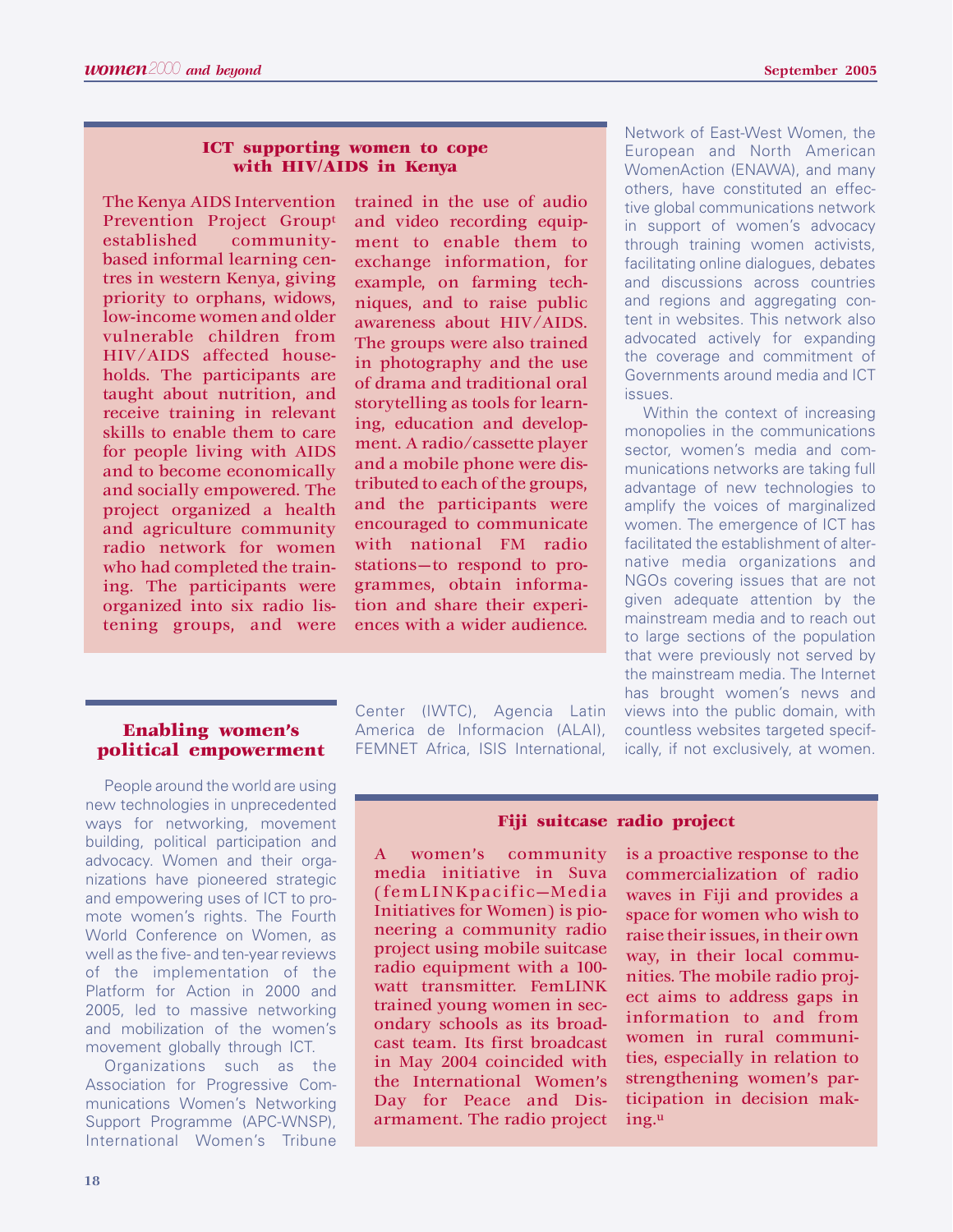# **Women Mayors Link: connecting local governance, ICT and gender**

Women Mayors' Link is an initiative developed in 12 countries and territories of the Stability Pact Region. The direct beneficiaries are 50 women mayors from Albania, Bosnia and Herzegovina, Bulgaria, Croatia, the former Yugoslav Republic of Macedonia, Greece, Hungary, Kosovo, the Republic of Moldova, Romania, Serbia and Montenegro and Slovenia. The project aimed to promote the use of ICT to improve local and community governance, and to promote gender issues within constituencies. Half of the women mayors had developed strategies on ICT in local government institutions and agencies and 64 per cent had specialized departments dealing with the Internet, e-mail and network issues. The fact that 90 per cent of the project was implemented by e-mail and the Internet increased the level of confidence and satisfaction of the participants in using ICT. The initiative was successful in promoting networking among women mayors in the region. Despite the gains made, participants still face challenges in effective and strategic use of ICT for their work. Almost half of the women mayors had problems related to the costs. Other challenges include the lack of capacity-building opportunities that will enable them to use ICT to benefit their communities. Language is another barrier faced as the majority of women in the network have beginner-level English skills, while limited relevant content is available in their native languages. $v$ 

equality, and empowering minorities.106 It can be particularly powerful in providing a voice to women who have been isolated and invisible.

In recent years, e-governance has become a priority area of many Governments resulting in the implementation of programmes that apply ICT in delivering Government services and promoting transparency and accountability. Beyond delivery of Government services and information to the public using electronic means, e-governance focuses on using these new technologies to strengthen the public voice to revitalize democratic processes, and refocus the management, structure, and oversight of Government to better serve the public interest.<sup>107</sup>

E-governance is significant for the exercise of citizenship and direct public participation in Government activities, both of which are key elements in women's empowerment and achievement of gender equality. Gender-responsive governance involves the active and meaningful participation of women in all levels of decision-making and ensuring greater transparency and accountability in government.

Information technology can contribute to increasing women's networking for social and political advocacy, strengthening women's participation in the political process, supporting the work of elected women officials, and increasing women's access to government and its services.

# **E-Governance**

ICT is a forceful tool to improve governance and strengthen democracy and citizen empowerment. It can help foster more transparent governance by enhancing interaction between government and citizens, revitalizing civic institutions and public debate, promoting equity and

#### **Access to Government services in India**

Gyandoot is an intranet project in Dhar district of Madhya Pradesh which connects 21 rural cybercafes located on the roadsides of central villages. The services include provision of farm gate prices of agricultural commodities, copies of land records, facilities to file applications for caste, income and domicile certificates, landholders' passbooks of land records and loans through

e-mails. Through the project women have a greater understanding of and access to the local processes. They may file complaints regarding common public grievances through the Internet and an e-mail reply is assured within seven days. The complaints filed include hand-pump disorders, teacher absences, and inadequate access to seeds and fertilizers.w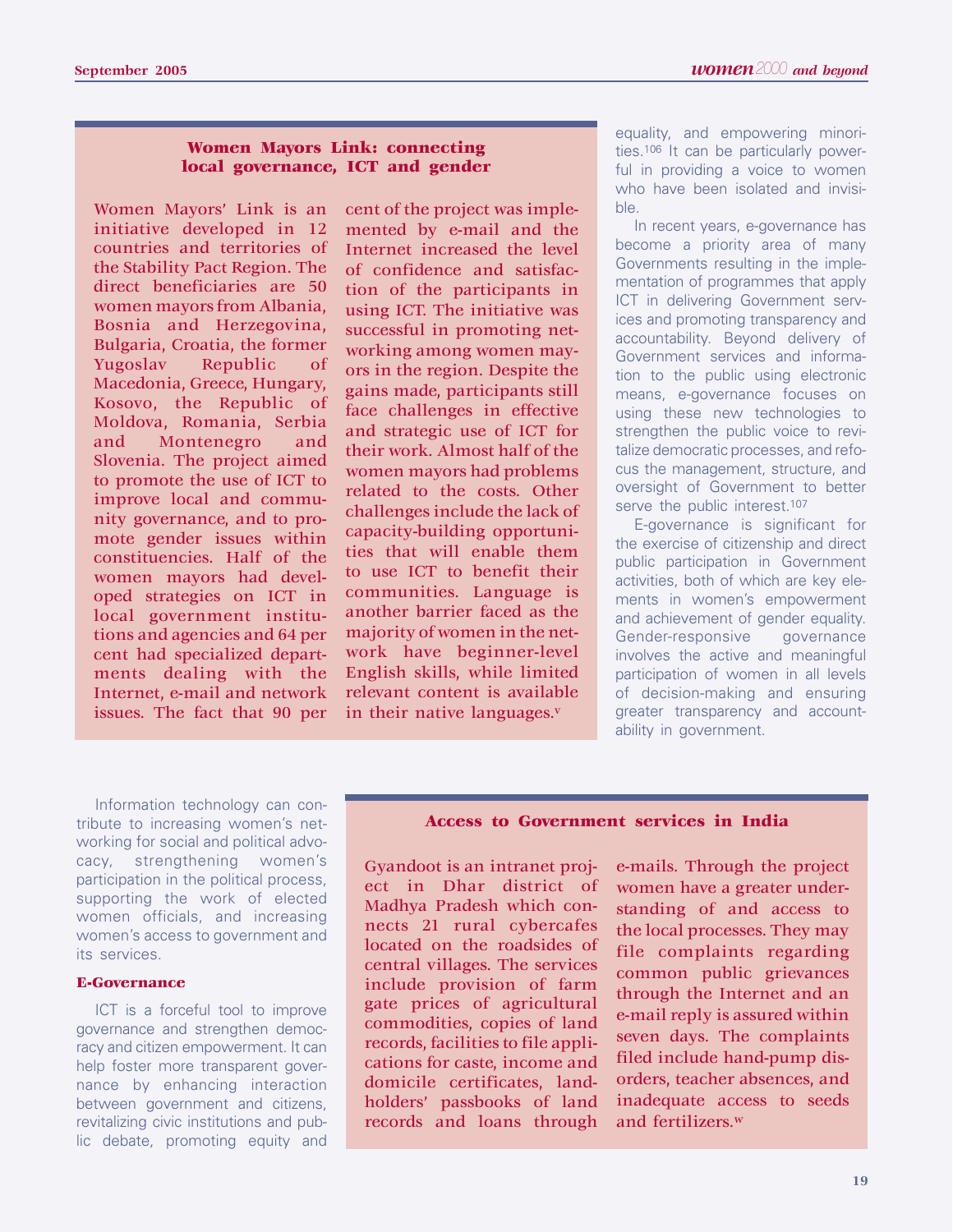# **Empowering women in the context of violence against women**

A virtual space can provide positive information on violence against women and a safe place for victims and survivors of violence to discuss their experiences or to seek help. For women to benefit from these spaces, they need access and capacities to utilize ICT in this manner. For ICT to be an effective tool for advocacy on violence against women, the needs and realities of women must be identified and addressed. This requires capacity-building efforts for women to enable them to trust and use ICT as a medium for communicating about their experiences. Affordable access points for women must also be provided. Experience has shown that it is important to complement Internetbased advocacy with more traditional forms of communication media.

#### **Helpline for women in India**

In Trichy, an NGO created a helpline for women in distress to handle issues such as rape, sexual harassment, battering and dowry harassment, and eveteasing. The complainants can disclose information anonymously which is routed to the All Women Police Station for further action. The service has received a positive response as women can avoid the social stigma of having to go to a local police station where they may encounter red tape and corruption. There is also an option of e-mailing other types of complaints to the police control room.y

#### **The Fifth Woman Campaign in Slovakia**

The Fifth Woman Campaign, which ran from November 2001 to February 2002, was a nationwide media campaign on violence against women in Slovakia. The campaign was a joint effort of seven women's groups. The name of the campaign was derived from the estimation that every fifth woman has been a victim of gender-based violence. In addition to raising public awareness, the campaign also aimed to support NGOs to advocate for measures to address the problem and assist victims. The Fifth Woman website was created as a platform for publishing articles on violence against women and facilitating online discussions. An analysis of the response revealed a deepening concern and understanding of violence against women as a priority issue in the country. Some problems were encountered in using ICT as the main medium for the campaign, and the organizers realized the importance of face-to-face meetings and discussions to augment the campaign's online activities. Despite these challenges, ICT played a crucial role in the success of the campaign, particularly in broadening the audience for the campaign. The number of visitors to the website was larger than the number of people who called on the info-line (3,121 calls on the info-line versus 5,672 website visits).x

**Strategies for addressing the gender digital divide**

# **Use of multiple forms of media and communication technologies**

Future strategies for reaching women, particularly in remote areas, need to use multiple forms of media and communication technologies. A mix of "traditional" and new technology is often the most appropriate choice. Gender equality advocates are using radio, print media, Internet and video in innovative manners to expand the reach of new technologies. In many situations, the combination of radio and the Internet is proving especially powerful. New ICT can significantly strengthen existing communi-

cation strategies. There are many creative examples of this approach carried out by women's organizations on the ground.

# **Improving sex-disaggregated data, indicators and benchmarks**

Recognition of a gender digital divide exists, but due to a lack of data it is difficult to provide factual evidence to policy makers on the need to include gender issues in ICT policies, plans and strategies. Sweeping generalizations based on anecdotal materials are of limited value.

One of the recommendations of the forty-seventh session of the Commission on the Status of Women in 2003 was to increase efforts to compile statistics disaggregated by sex and age and to develop gender-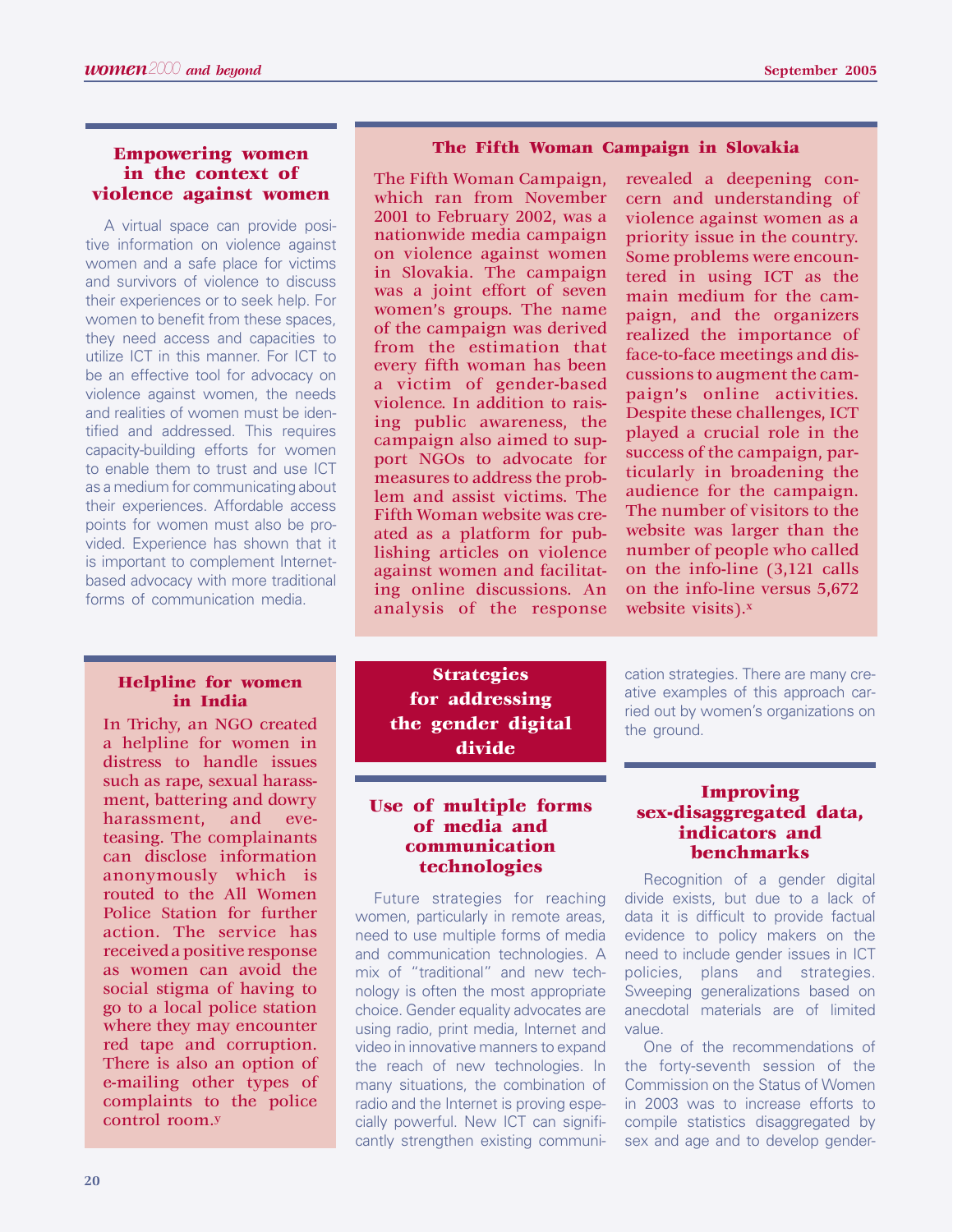#### **Project using a multiple ICT approach in Malawi**

Farmwise is a project which is helping women farmers in the rural village of Mwandama in Zomba district, Malawi, to improve agricultural production. The project developed a computer database system with a web-based interface and e-mail facility to help women farmers determine what they can expect to harvest from their land, which crops can be grown given the soil type and fertility, and what inputs should be used and when. Requests for advice from farmers were sent by email to the advisers in the agricultural extension office. E-mail was also used to communicate with Radio 1, a station of the Malawi Broad-

specific indicators on ICT use and needs. Sex-disaggregated data is not being collected on a regular basis at the national, regional or global levels. As a result, the gender digital divide remains unmeasured and invisible. Standard presentations of ICT statistics have paid little or no attention to gender equality issues. The World Bank statistical database, "ICT at a Glance", prepared by the Development Data Group, for example, provides breakdowns by country but without disaggregation by sex for any of the indicators.

Areas where sex-disaggregated statistics and indicators are needed have been identified as access and usage, content, employment, education, consideration of gender issues in national ICT policy, representation in decision-making and the relative impact of ICT on women and men.108 It is difficult to get gender-specific data on use by country for developing countries. As a result, existing statistics on Internet usage need to be interpreted with caution.109 In

casting Corporation, popularly known as "Farmers Radio". Since most farmers in the village listen to this radio station, it was used to publicize the Farmwise project. The station's programme presenters used the online input calculator to answer questions from farmers about the types and amounts of inputs they required, and taught farmers with Internet access how to use it. The women were given alerts of the relevant radio programmes and their airtimes. Brochures were also available. As a result of the project, productivity in the district has more than doubled.z

developing countries where women make up a high percentage of users, populations with access to the Internet constitute a small elite, as seen in Indonesia, Mexico and Philippines.<sup>110</sup>

Gender-specific, as well as gendersensitive, indicators at the national level are required to support policy makers in defining gender-sensitive goals and recommendations. At the project level, the collection of sexdisaggregated data is necessary to assess if women and men benefit equally from projects and to identify necessary corrective actions.

Few countries or areas collect gender-specific ICT statistics. Those that do are largely countries or areas where the gender digital divide is least marked. Canada, Chile, Denmark, Finland, Hong Kong Special Administrative Region of China, Iceland, Ireland, Singapore, Sweden, Thailand and the United States all collect sexdisaggregated ICT usage statistics. In all of these countries or areas, the percentage of female Internet users as a percentage of total Internet users is 45 per cent or more. In most African countries, where such data is not collected by official statistics sources, estimates of female Internet use as a percentage of total use are 25 per cent or less.111

The only area where ITU systematically collects sex-disaggregated telecommunications/ICT statistics is the employment of women by telecommunications service providers.112 While it is valuable to know that women comprise the majority of employees in telecommunications companies, the type of work that women are engaged in and whether women have accessed higherincome, highly-skilled and decisionmaking positions must also be taken into account.

ITU has recognized that it is important to go beyond the numbers of women and men employed, to documenting the posts they hold and analysing changes over time.113 ITU has recently embarked on a project to compile and analyse quantitative and qualitative gender-sensitive information from national and international sources. This information, which could eventually be compiled into a database, will provide an important source of sex-disaggregated ICT statistics.114

A major source of sexdifferentiated statistics and indicators on ICT presently available are market research surveys from a number of countries where Internet commerce is already significant or anticipated.115 The data available from these sources, however, concentrate on Internet usage and online behaviour, with reference to commercial/market analysis.116

Some of the most interesting and substantial work on the collection of gender and ICT statistics is being conducted by the Republic of Korea. Since 2000, the Korean Network Information Center117 has undertaken and published quarterly surveys of Internet use, averaging 5,700 users, with some 20 categories of data collected and disaggregated by sex, and in most cases, age.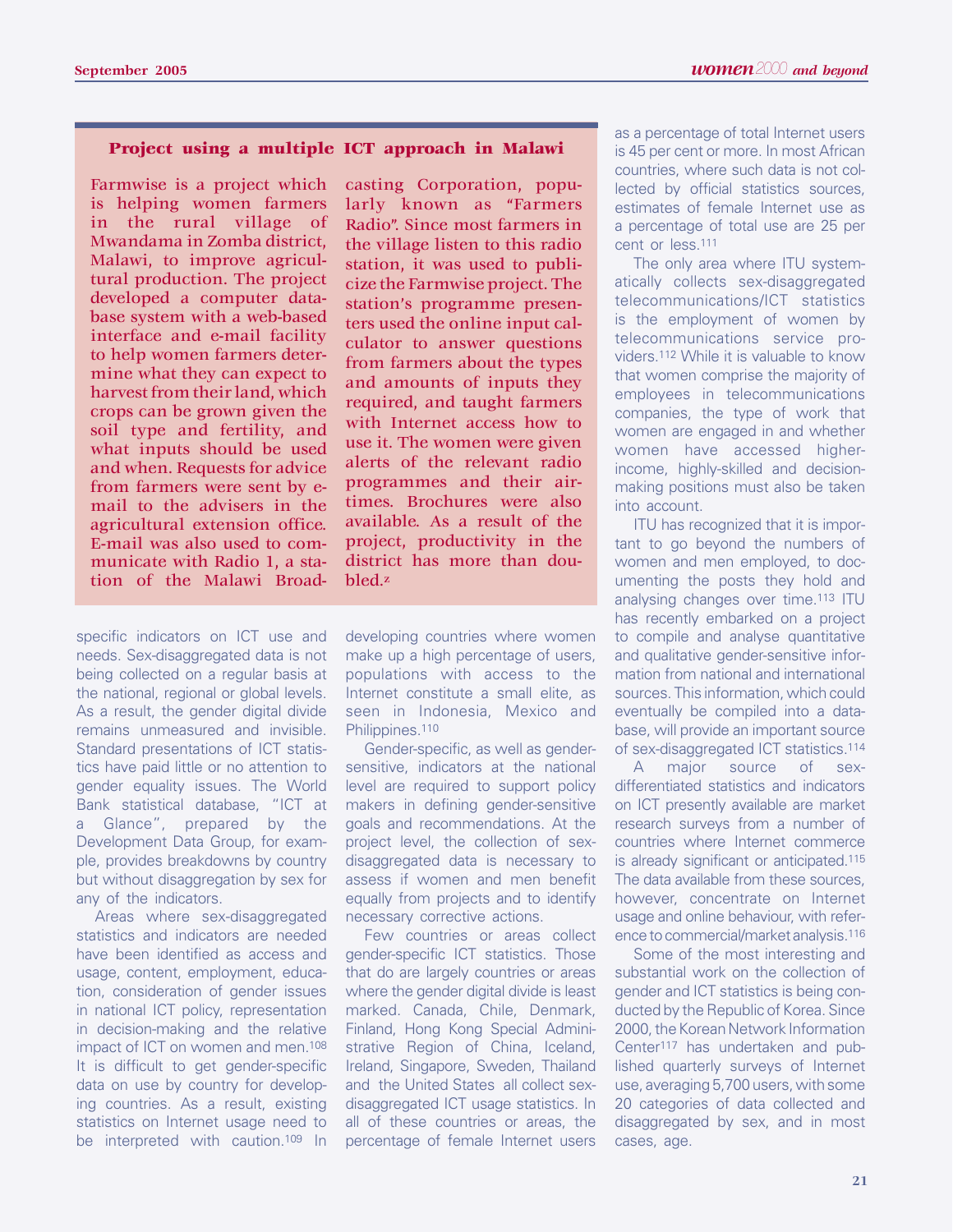## **"Women's informatization survey and index development" in the Republic of Korea**

In 2001, the Ministry of Gender Equality released a research report on "Women's informatization survey and index development" which examined the gender digital divide in the Republic of Korea. The Ministry based their research on five categories, from which they developed an index of women's "informatization"—defined as the process by which information technologies have transformed economy and society. The categories utilized are awareness, access, utilization, skill and effects (impacts). The index measured the comparative involvement of women and men according to the categories. The results showed that women's informatization measured 88 per cent

Lack of data is a fundamental constraint for evaluating the gender impact of ICT and women's position in the ICT sector within the region of Central and Eastern European States and the Commonwealth of Independent States (CEE/CIS). A recent report from UNIFEM and UNDP118 noted that the limited data available are often inconsistent or otherwise inadequate for revealing the situation of women in relation to the ICT sector. A recent initiative of the Statistical Division of the United Nations Economic Commission for Europe (ECE) will make an important contribution to addressing this gap and facilitating the efforts of National Statistics Offices to improve their data collection and to develop gendersensitive data and indicators on gender and ICT.119

that of men's. Although women scored very high on awareness, skills and effect, the situation of women was particularly deficient in terms of access and usage, with women having only 22.9 per cent the access of men and using the Internet 28.2 per cent as much as men. In November 2001, the Government of the Republic of Korea followed the development of the index with a survey of statistics to compare women and men in terms of informatization. Among the findings was a digital divide by age, with a serious gap apparent for those in their fifties and older. Higher-income women had a higher rate of informatization than those with lower incomes.aa

# **Full implementation of gender mainstreaming**

Gender equality aspects need to be fully incorporated in all work related to ICT at national, regional and global levels, including in the development of policies and regulatory frameworks, projects and research and data collection. A basic starting point for incorporating gender perspectives in ICT initiatives is the use of gender analysis to ascertain the needs and priorities of both women and men and the manner in which policy-making, planning and other activities can support equitable access, use and benefits, including employment opportunities.

A study of hundreds of development projects, either with ICT as the major sector or with substantial ICT components, showed that while more than one-third of all projects had a high degree of awareness of gender issues, gender-sensitivity was carried over to the ICT components in only 10 per cent of the projects.<sup>120</sup>

#### **Sex-disaggregated data on ICT in the ECE region**

The United Nations Economic Commission for Europe's Statistical Division conducted an assessment on gender and ICT data in the ECE region in 2003. Questionnaires were sent out through the National Statistics Offices (NSOs). The results indicated a wide range in data collected in the 19 countries reporting the availability of sex-disaggregated data. Some countries, such as Finland, have highly developed ICT data collection systems which include extensive sources on new technologies; while others, such as Russia, only collect data in relation

to education. Thirteen of the 42 reporting NSOs had not started any official ICT data collection, eleven of which were CIS and Balkan countries. Of the CIS countries which responded to the ECE Assessment Survey on ICT and Gender Statistics, Ukraine was the only country to report the collection of official sex-disaggregated ICT data on use and knowledge of computers, through household surveys known as People's Security Surveys, which have been carried out since 2001 in collaboration with ILO and UNDP.bb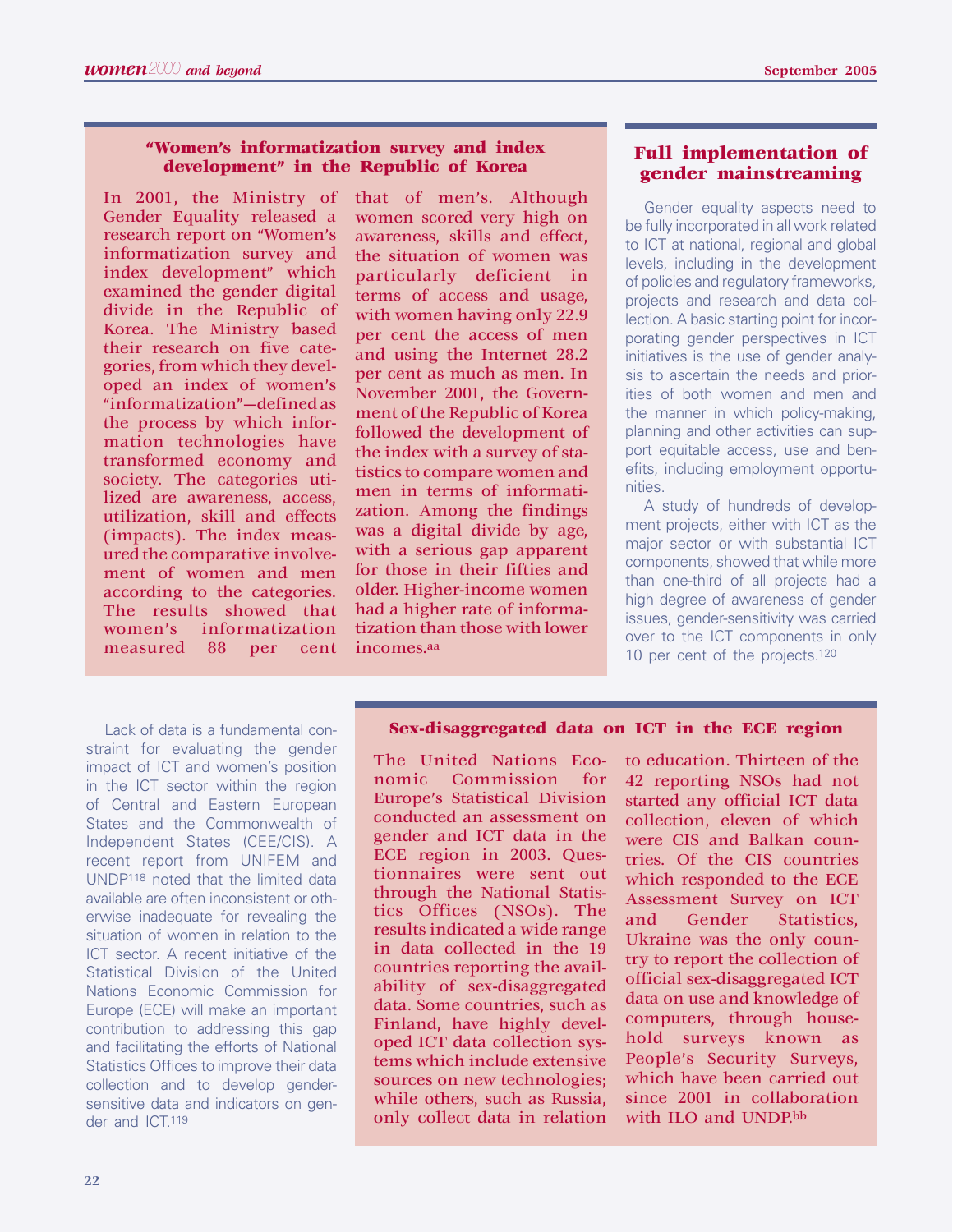#### **ICT policies and regulatory frameworks**

Gender issues need to be identified and addressed in all aspects of development and implementation of ICT policy and regulatory frameworks. Such frameworks cover a range of issues, including the development of a national communication infrastructure (including technology choices), Government information services, and tariffs and pricing, which influence women's access to and use of ICT. Policies and regulatory frameworks, including legal protection and the right to privacy and anonymity in transactions, interaction and expression, directly affect the rights and security of users, and are of concern to women as well as men.

Despite the importance of ICT policy decisions at the national level related to women's access and use, ICT policies in most countries give inadequate attention to gender equality perspectives. Further, too few efforts are made to improve women's access to ICT and to increase women's participation in decisionmaking and management. In 2001, a six-country<sup>121</sup> study carried out by the United Nations Economic and Social Commission for Asia and the Pacific (ESCAP) related to the provision of networking and telecommunications infrastructure, the facilitation of e-commerce, human resource development, and the promotion of good governance and citizens' participation illustrated the lack of attention to gender equality goals and women's advancement in national ICT development frameworks and strategies.122

There has been relatively little involvement of national machineries for the advancement of women or of civil society groups. Improved processes of consultation and participation need to be developed and more women should be involved at decision-making levels. Efforts should be made in these processes to ensure that women's specific needs are addressed, particularly in relation to access, use and employment. This

#### **Assessment of gender mainstreaming in Central Eastern European/Commonwealth of Independent States (CEE/CIS) countries**

Most countries in the CEE/CIS region have developed, or are in the process of developing National Action Plans for Information Policies, which guide national ICT development. A gender perspective is largely absent from these plans. At the same time, women's organizations in the region have rarely engaged with ICT issues and little pressure is on policy makers to take gender perspectives into account in relation to ICT. A gender assessment indicates that a critical starting point for achieving gender balance in the ICT sector is equal access to tertiary level education. It also highlights the need to encourage older women to use ICT. Based on the findings, the following actions are

recommended: increased support for gender and ICT advocates in the region; gender mainstreaming within ICT policies and programmes; further research to determine the status of women in the ICT sector and the gender impact of ICT policy development; specific measures to strengthen gender perspectives within ICT projects at various phases, including planning, implementation, and evaluation; capacity-building for ICT project personnel on gender equality and its relevance to ICT; and support for stronger involvement of women and women's organizations from the region in the WSIS process leading to the 2005 Tunis Summit.cc

would require adequate resource allocations to support initiatives focused on increasing the access to and use of ICT by women for their empowerment.123

Some positive examples have, however, been identified. A number of countries in Africa (Côte d'Ivoire, Guinea and South Africa) have taken valuable steps towards gender equality in ICT policy. For instance, the Telecommunications Act of South Africa includes provisions to redress gender imbalance and other areas of disadvantage.124 In Asia, the Republic of Korea has set an important precedent by establishing a proactive ICT policy towards gender equality.

One means to influence ICT policies from a gender perspective is through encouraging increased participation of women in decision-

making and policy-making positions. However, increasing the involvement of women and women's groups in ICT policy and planning and monitoring and evaluation will require training on gender and ICT to increase the potential for their full participation. One contributor to an online discussion held in November 2003 on women's role in ICT, "Talk to Her", highlighted the importance of women gaining access to the "language" of ICT. "I think one of the biggest challenges for many young women is grappling with the language of ICT for development policy processes. Many times, policy statements are written (and discussions conducted) using specialized terms which most people would only learn in university".125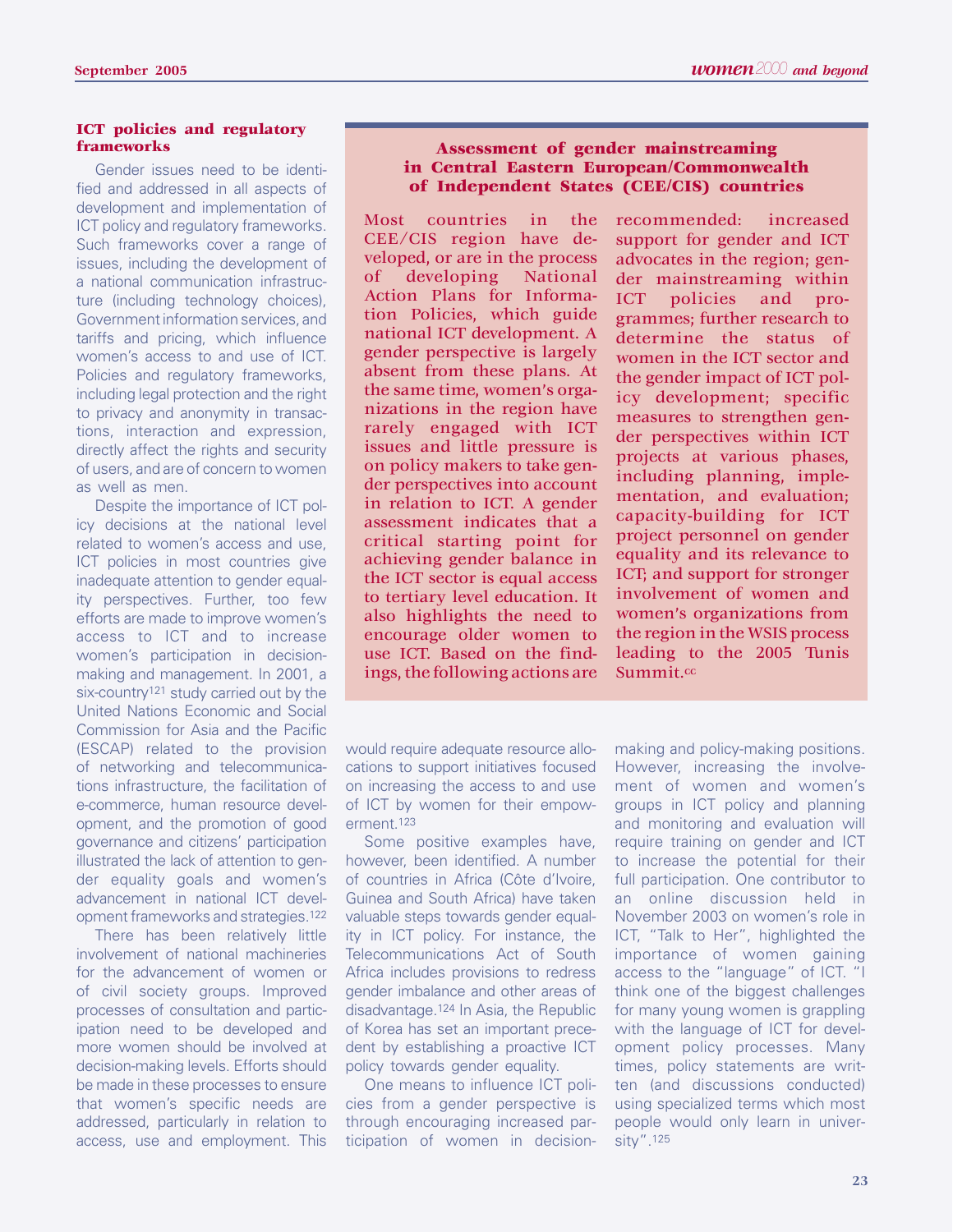#### **Project planning**

Gender concerns have to be addressed in initial stages of ICT projects to ensure that the needs and priorities of both women and men are appropriately considered and that gender equality goals are embedded in project design. A study undertaken by the World Bank in 2002 of 80 ICT projects concluded that gender issues were rarely articulated in product design and implementation, often because donors do not request this information.126 Broad gender mainstreaming guidelines for ICT projects have been proposed by a number of organizations with the intention of influencing project design and implementation. These guidelines build on the well-developed gender planning and gender mainstreaming tools that are now commonly utilized in different sector areas.127

The World Bank study underlined the need for a proactive approach to ensure gender-balanced participation, particularly in projects in developing countries because of the limited pool of women with skills in this area. It also indicated that those responsible for project implementation should take account of gender relations when ensuring women's full participation in order to avoid backlash from other community members. Involving all stakeholders in the target community, including both women and men, in the earliest phases of project design is imperative.

#### **Training**

Attention to gender perspectives in existing capacity-building activities and development of specific training for women's groups and networks, including national machineries for the advancement of women, is critical to successfully incorporating gender perspectives in all areas of ICT development. Training is needed at national, regional and local levels. Government bodies could support the development of, and fully utilize the training capacity of, NGOs or civil society organizations involved in ICT.

As emphasized in the online discussion organized by the Division for the Advancement of Women in 2002, the main barriers to women's use of ICT continue to be lack of training, language and access to necessary tools. "The problem of training has to be faced if we want to be able to express our needs and fears using ICT and if we want to be producing information and not only consuming it. Women of any age have to be involved in the training activities and emphasis should be put on young girls to become real actors in public life".128

#### **Funds for ICT for development**

Gender perspectives should be incorporated into the allocation and implementation of funds to support ICT for development. Issues of importance include increasing the allotment of funds for women-specific projects, and the consideration of gender perspectives in all aspects of the management of such funds. Attention should be paid to ensuring that sufficient funds are directed to capacity-building which is accessible to women and men.

Telecommunication Development Funds (TDFs) have been established by telecommunication regulators to finance the expansion of universal access to ICT in under-served and rural areas. Most TDFs are established to finance ICT access projects, including telecentres, phone shops, public telephones and libraries. Such funds have been successfully developed and implemented in many Latin American countries (for example, Chile and Peru). Several countries in Africa and Asia are currently working to develop their own TDFs (including Nigeria, Sri Lanka, Uganda and Zambia). In South Africa, the Universal Service Agency was created to implement ICT projects to expand universal access. Very few ICT projects by NGOs or civil society organizations have received funding from TDFs. Such projects should be developed and implemented by women's organizations or organizations working towards gender equality. Some funds give attention to gender perspectives by ensuring that the basic guidelines state the need to support women's organizations, women managers, and take women users into account in their planning, as evidenced in the Dominican Republic and South Africa.<sup>129</sup>

# **Further development of gender-specific tools**

ICT advocates and practitioners are developing gender-aware consultation and participation methods and tools to assess the needs and priorities of women and to ensure that ICT are effectively utilized as a tool for women's empowerment. These include training programmes and planning and evaluation methodologies. The Association for Progressive Communications Women's Networking Support Programme (APC-WNSP), a global network that facilitates strategic use of ICT to support women's actions and agendas, provides gender training for ICT practitioners and policy makers, and has in this way increased outreach to a wide range of policy makers, including Government officials in the Balkans, Andalucia, Spain, the Philippines and several Pacific island countries.

The Gender Evaluation Methodology (GEM) for ICT initiatives was developed by APC-WNSP as a resource for ICT practitioners. GEM has been tested in 27 ICT projects in over 19 countries in Africa, Asia, Central and Eastern Europe and Latin America. Projects included community telecentres, education and training initiatives for women, employment projects, networking and community building projects and women's ICT media, information and advocacy projects. The evaluation findings cover issues of access, use of ICT for employment and economic empowerment, and the use of media and ICT to support advocacy for gender equality issues and women's empowerment.130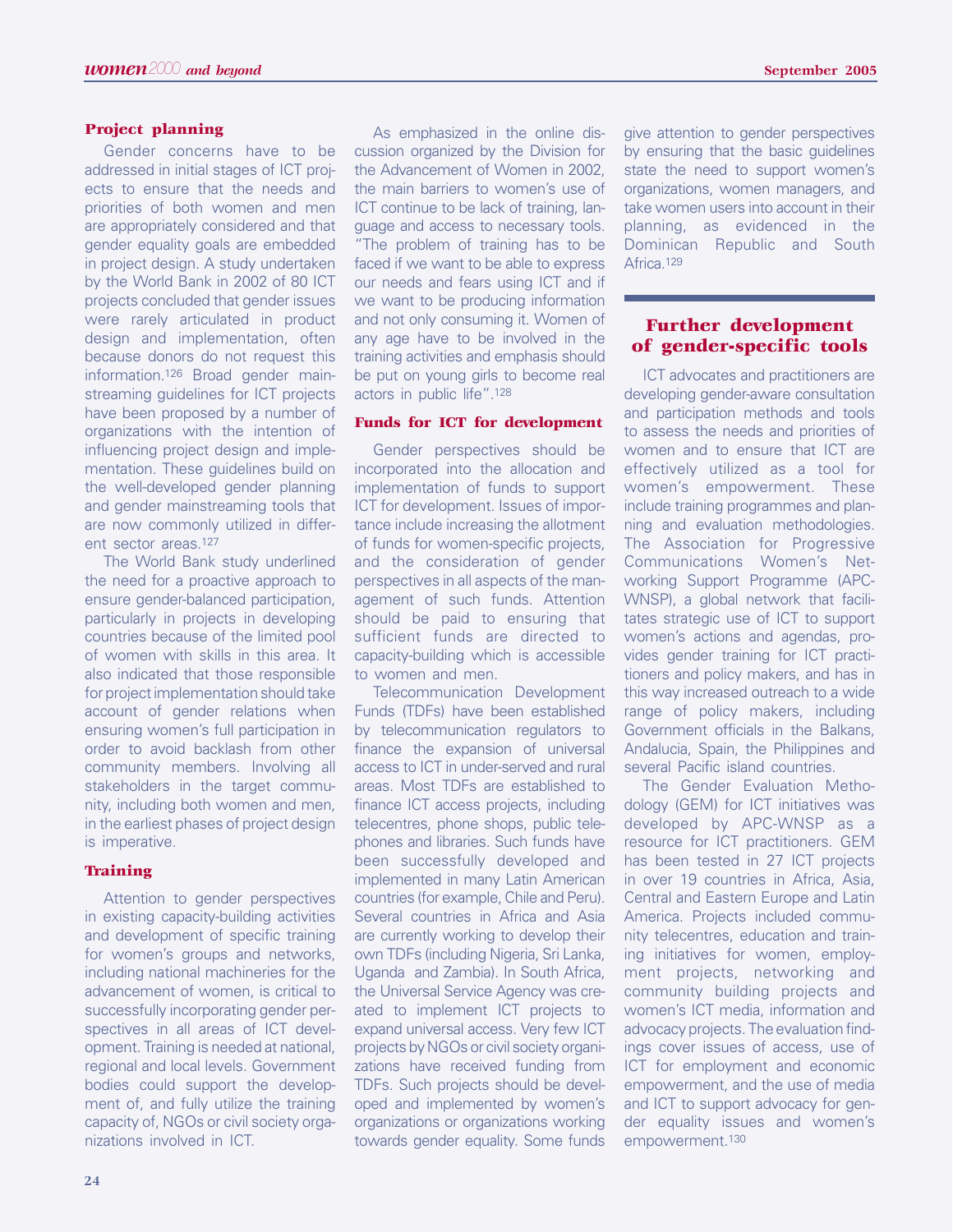# **Gender and ICT Awards**

Gender equality advocates have also initiated awards to highlight good practices. The Gender and ICT Awards programme was inaugurated during the WSIS in Geneva in December 2003. This awards programme was conceived to recognize gender and ICT initiatives globally and to provide further impetus for mainstreaming gender perspectives in the field of ICT. Four innovative and effective projects that use ICT for the promotion of gender equality and women's empowerment were recognized and received grants to further their work. The award winners came from India, Romania and Uganda addressed issues of rural women and armed conflict, political empowerment of women mayors and poverty reduction strategies for poor women. The Gender and ICT Awards are organized by the Association for Progressive Communications Women's Networking Support Programme131 and the Global Knowledge Partnership.132 The Gender and ICT Awards will also be awarded in 2005 and will focus on the use of ICT for women's economic empowerment.133

In 2003, the GenARDIS (Gender and Agriculture/Rural Development in the Information Society) established a Small Grants Fund to Address Gender Issues in Information and Communication Technologies for Agricultural and Rural Development in Africa, the Caribbean and the Pacific. GenARDIS partners include the Technical Centre for Agricultural and Rural Cooperation, the International Development Research Centre (IDRC), the International Institute for Communication and Development (IICD) and the Humanist Institute for Cooperation with Developing Countries (Hivos).134 The competitive awards programme was set up to improve outreach to rural women who comprise the majority of the poor. The programme responds to gender issues in the urban-rural digital divide in ICT infrastructure and to other con-

# **Project receiving a GENARDIS grant—The Knowing and Growing Network: ICT tools for women organic farmers in the Caribbean**

As in many other regions in the world, Caribbean women play a vital, if underrecognized and unsupported role in food production. Organic farming is highly knowledge-intensive and women farmers often lack the means to learn more about organic production methods and tend to be isolated from market information. To overcome these challenges, Networked Intelligence for Development, an NGO based in Toronto, Canada, organized a workshop in collaboration with the Jamaica Organic

straints that disadvantage women, including language, literacy, heavy workloads and cultural attitudes.

#### **Research on gender equality and ICT**

Continued research on gender equality and ICT issues at the national, regional and global levels and documentation of good practices also contributes to deepening the understanding of practitioners and policy makers about the interplay of these technologies with gender equality and the empowerment of women. New research focused on the gender dimension of ICT in various contexts is increasing. This expanding resource can be used by Governments, institutions and organizations at different levels in mainstreaming gender perspectives in ICT policy processes and ICT for development initiatives.

One recent example is a report by UNDP and UNIFEM entitled, "Bridging the Gender Digital Divide: A Regional Report on Gender and Information and Communication Technologies in Central and Eastern Agriculture Movement for Caribbean women engaged in organic farming to help them take advantage of the Internet to access and exchange information about organic farming methods, to promote their businesses, and to market their products. The workshop led to the development of a network among participants, taught participants how to set up and participate in online user groups and provided information about organic farming and existing networks on the Internet.dd

Europe and the Commonwealth of Independent States". This is the first report to compile a substantial inventory of gender equality projects and resources for the information society in the CEE/CIS region, including references to other resources, relevant websites and contacts. The report examines opportunities and challenges faced by women in relation to the ICT sector and the regional and subregional diversities and specificities of the CEE/CIS region.135

Another example is a 2003 report published by the United Nations International Research and Training Institute for the Advancement of Women (INSTRAW) entitled, "Overcoming the Gender Digital Divide: Understanding ICTs and their Potential for the Empowerment of Women".136 The report synthesizes major research findings on the potential of ICT for women's empowerment; examines the social context of technology; and identifies the main structural barriers to women's access to and use of ICT. Strategies are proposed to overcome these barriers and to empower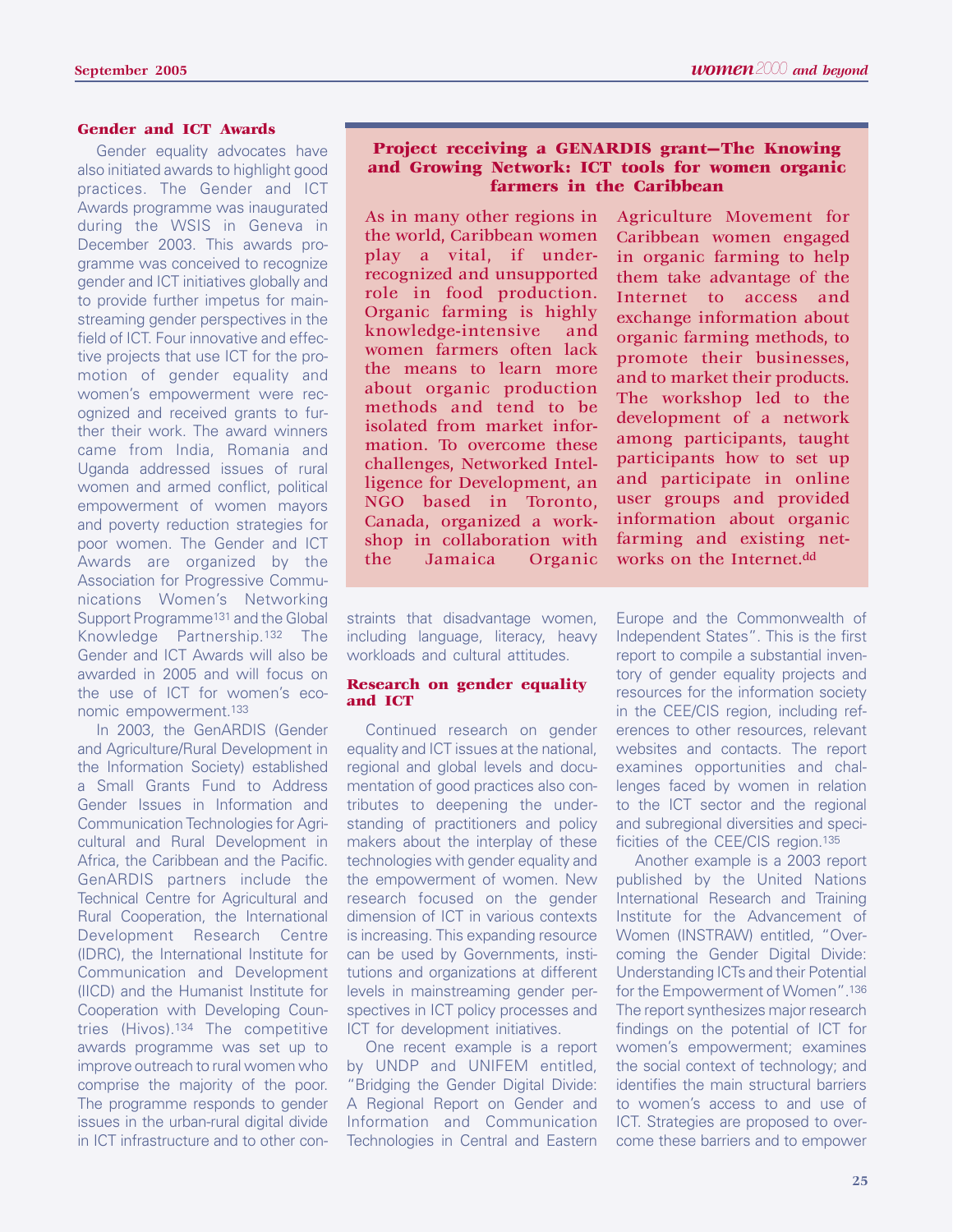women through ICT. Emphasis is placed on the need for women in developing and developed countries to share knowledge, strategies and experiences to develop their capacity to engender the ICT policymaking and regulation process.

In August 2004, the WSIS Gender Caucus launched a competitive programme of small research grants (funded by bilateral donors) to support innovative research on gender and information communications technologies from 2004 to 2005.137 It is anticipated that the supported research will be presented at the Gender Caucus panels to be held during the second WSIS in Tunis in November 2005. The overall objective of the programme is to enlarge the knowledge base for gendersensitive policy on information communications technologies. Research topics include the analysis and evaluation of efforts to mainstream gender perspectives into ICT policy; applications and content including case studies; and theories and methodologies for better understanding and analysing the relationship between ICT and gender equality.

# **Enhanced role for national machineries for the advancement of women**

The Commission on the Status of Women, in its consideration of gender equality and ICT at its fortyseventh session, recommended that action be taken to "strengthen the capacity of national machineries for the advancement of women, including through the allocation of adequate and appropriate resources and the provision of technical expertise, to take a lead advocacy role with respect to media and ICTs and gender equality, and support their involvement in national, regional and international processes related to media and ICTs issues, and enhance coordination among ministries responsible for ICTs,

A capacity-building project is being carried out by the United Nations Division for the Advancement of Women to enhance the capacity of national machineries for the advancement of women in Africa to systematically and effectively use traditional and new forms of ICT to achieve their goals. The capacitybuilding project aims to enhance dissemination of national data on gender equality issues; improve advocacy and mobilization efforts; increase access to and utilization of relevant research at the national level;

facilitate networking at subregional and regional levels for sharing experiences and good practices among national machineries; and increase the involvement and influence of national machineries in national processes on ICT as well as their involvement in WSIS II in Tunis in November 2005. The project includes five subregional workshops and a regional meeting, carried out between 2003 and 2005, and a panel on the role of national machineries during the WSIS II.ee

national machineries for the advancement of women, the private sector and gender advocacy NGOs within countries".138

It is also important that women's ministries and agencies, gender focal points, and gender advocates educate themselves and their membership on ICT issues and their relevance to women and consequently coordinate their efforts to participate in and influence telecommunications and ICT policy processes and programmes.139 These groups should be involved in the development of national gender equality and ICT agendas and the provision of training on gender equality and ICT for Government bodies involved in national ICT policy development.

# **Moving forward on addressing the gender digital divide**

The World Summit on the Information Society has led to a stronger recognition of the value of peoplecentred rather than technology-

centred ICT development and the need to integrate ICT policies with sectoral policies in all areas, such as health, education, agriculture, labour and industry. It has also highlighted the importance of aligning ICT policies with national poverty reduction strategies and the implementation of the Millennium Development Goals.

In the follow-up to the WSIS process, a key priority should be ensuring that gender perspectives are incorporated into the development and implementation of e-strategies at the national level. This will require concerted action from gender equality advocates in Governments, civil society organizations and networks, and international and regional organizations, including United Nations entities. New partnerships are needed with development partners such as academic institutions, the private sector and venture capital funds.

An enabling environment at the national level requires that overall gender equality policies give attention to ICT and that gender perspectives are taken into account in identifying the ICT implications in policies in all sec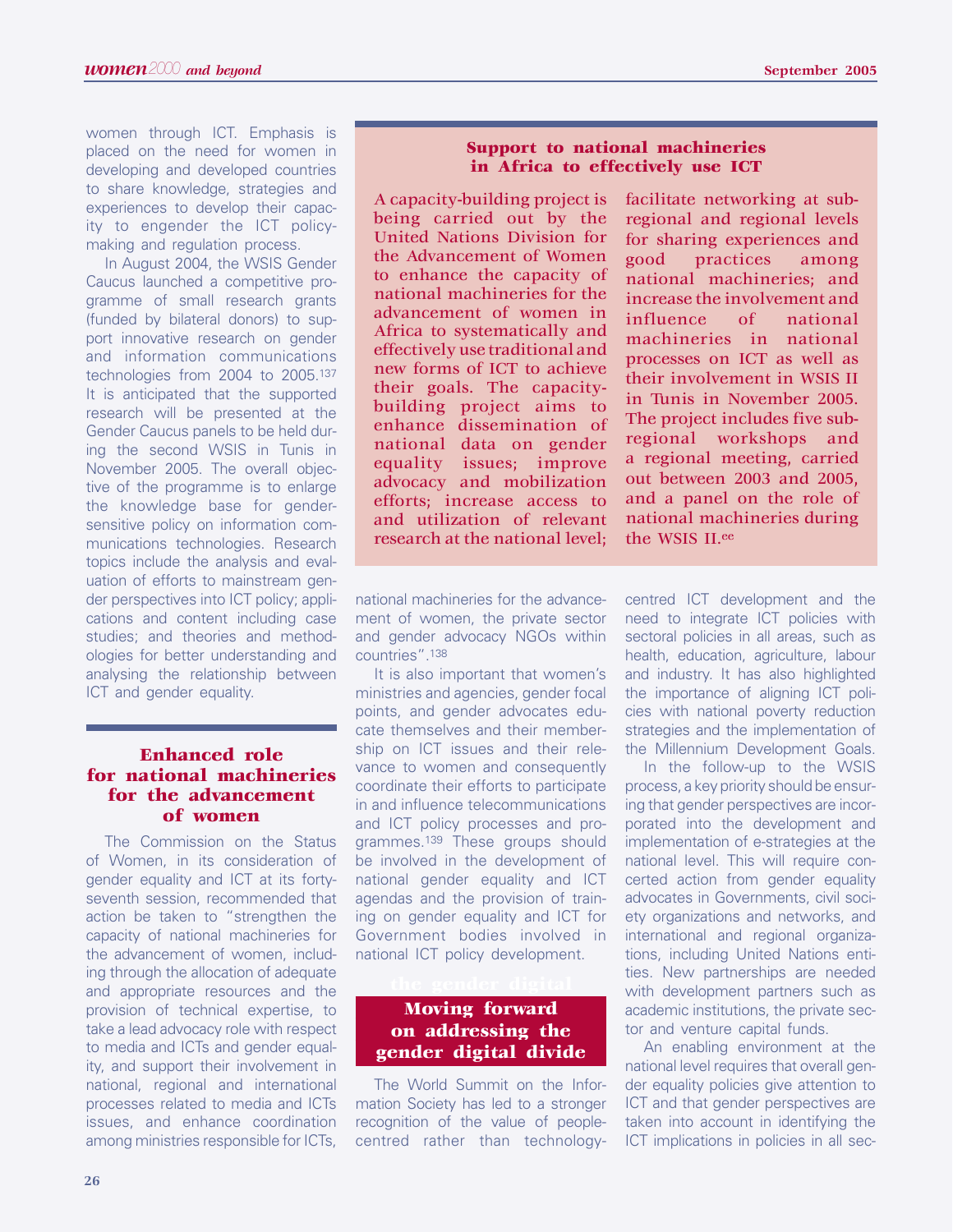tor areas. Governments must be committed to adopting specific legislative, regulatory and administrative measures to promote gender equality in the ICT sector, and to developing capacity and creating monitoring frameworks to ensure implementation. Gender-sensitive budget processes should ensure that national and local budgets allocate specific resources to support strategies that will increase women's participation in the information economy and ensure that women gain access to new employment opportunities in the ICT sector. Such measures must recognize the diversity of women and their roles as producers and consumers of ICT; identify the differential impact of ICT on women and men; and respond to the different development needs and priorities of women throughout their life cycle.

Another crucial element is ensuring the active participation of all stakeholders in the policy process, including national machineries for the advancement of women and women's groups and networks, and providing adequate resources for their work. This includes supporting research, compiling sex disaggregated statistics on ICT use and employment in the ICT sector, developing gender-specific indicators, and

initiating innovative pilot projects to increase women's access to and use of ICT.

Gender equality advocates in national machineries and civil society need to educate themselves about ICT policy issues and become more actively involved in the policy process at the national level, including by strengthening their capacity to monitor national actions in ICT-related areas. To support this work, a more substantial body of evidence needs to be developed that can demonstrate the links between gender and ICT for development. An important goal must also be to take every opportunity to sensitize policy makers about the importance of gender issues in ICT through briefings, consultation and training.

National machineries for the advancement of women should increase the use of ICT in their work for the advancement of women and gender equality, for example, to support their role as advocates and catalysts for gender mainstreaming, to facilitate the production of relevant information on national priorities and to enhance networking and the sharing of good practices at national and regional levels. National machineries should advocate for relevant content on women and gender issues on all

official Government websites, in addition to those websites that specifically address gender equality issues. Priority should also be given to proactively influencing national ICT policy formulation and implementation, and, in particular, the positions of national delegations to the World Summit on the Information Society and other international and regional meetings on ICT. Participation of women in these meetings should be supported.

Donors, including from the private sector, can play a catalytic role by mobilizing resources to support innovative projects which promote gender equality in ICT. Examples include the production and/or repackaging of content particularly relevant to women's interests and concerns; the support of women as producers of content, including at local levels; enhancing women's participation and representation in business and professional organizations related to the ICT sector; promoting and strengthening women's entrepreneurship in the ICT sector, including by identifying and disseminating positive role models; and facilitating the creation of networks, mentoring programmes, and the development of business support programmes and linkages between national and regional diaspora.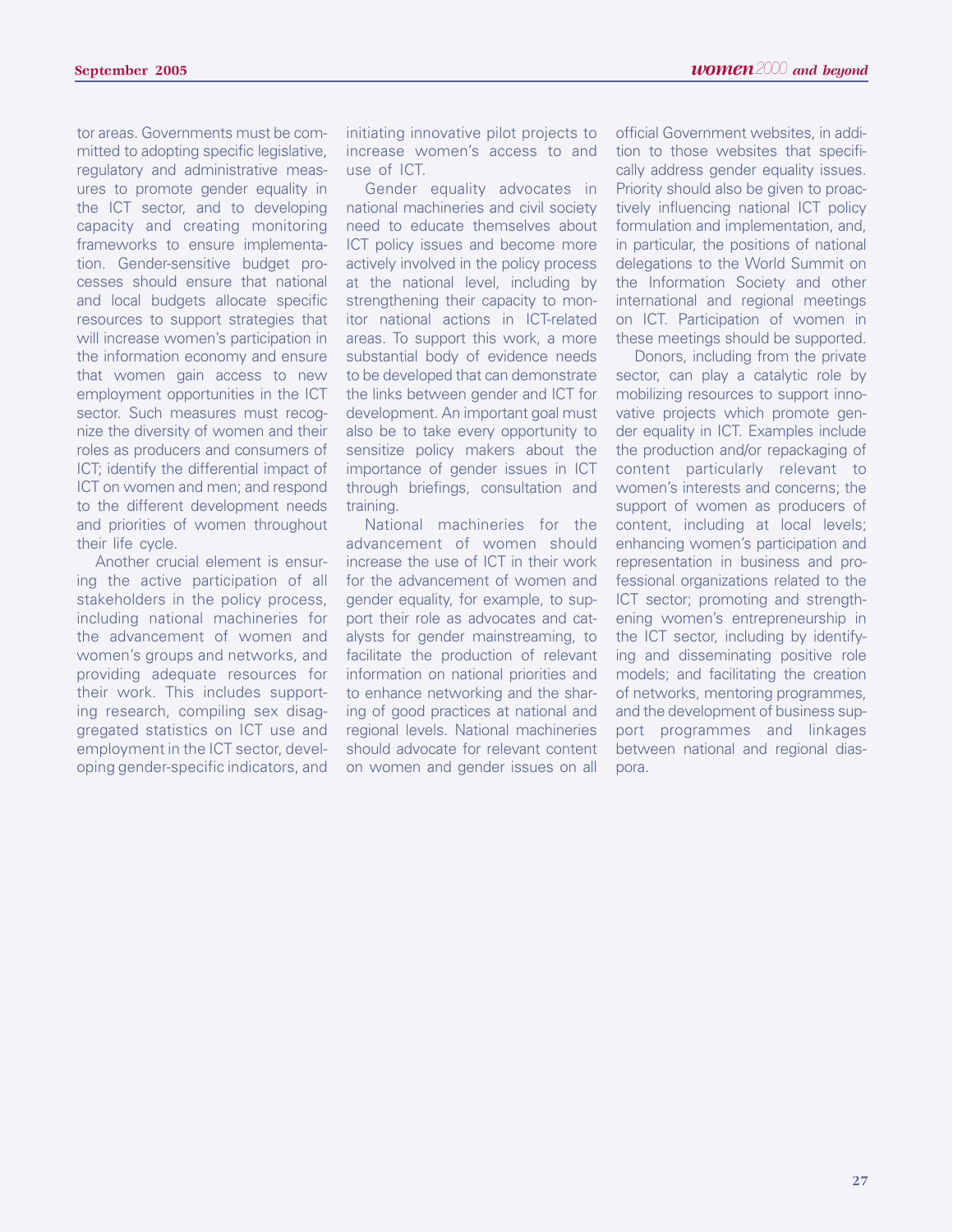## **Endnotes**

<sup>1</sup> United Nations Economic and Social Council, 2000, para. 6.

- <sup>2</sup> United Nations Information and Communication Technologies (UN ICT) Task Force, 2002, para. 2.
- <sup>3</sup> United Nations, 2003a.
- <sup>4</sup> United Nations, 2003c.
- <sup>5</sup> Gillian Marcelle, 2000.
- <sup>6</sup> Concepcion Garcia Ramilo and Pi Villanueva, 2001,
- p. 6.
- <sup>7</sup> ITU, 2005.
- <sup>8</sup> Kerry S. McNamara, 2003, p. 3.
- <sup>9</sup> Ibid.

<sup>10</sup> United Nations Commission on Science and Technology Gender Working Group, 1995.

- <sup>11</sup> Natasha Primo, 2003, pp. 11-12.
- <sup>12</sup> United Nations, 1995.
- 13 Ibid., Critical Area of Concern J, Women and the Media, Strategic Objective J.
- 14 Ibid., Strategic Objective J.1.
- 15 United Nations, 2000a.
- 16 Ibid., IV, B (78) (e) and D (100) (b).
- 17 United Nations Economic and Social Council, op. cit., para. 17.
- 18 Ibid.
- 19 UN ICT Task Force, op. cit., Short Term Actions, Point 7.
- 20 Ibid., paras. 1, 6 and 11.
- 21 Agreed conclusions on the participation and access of women to the media, and information and communication technologies and their impact on and use as an instrument for the advancement and empowerment of women. See United Nations Commission on the Status of Women, 2003, p. 7.
- 22 http://www.un.org/womenwatch/daw/
- 23 http://www.itu.int/home/
- 24 http://www.unicttaskforce.org/
- 25 http://www.un.org/womenwatch/daw/egm/ict2002/ index.html

26 United Nations Division for the Advancement of Women, 2002a.

<sup>27</sup> United Nations Division for the Advancement of Women, 1996.

- <sup>28</sup> UNESCO, 2004.
- <sup>29</sup> Marilee Karl, 2000.
- <sup>30</sup> ITU, 1998.

<sup>31</sup> The Working Group on Gender Issues (WGGI) is comprised of representatives from Member States, the private sector, the United Nations, international and regional organizations, NGOs, academia and staff from ITU-D. This Group has assumed several tasks, one of which is to sensitize the ICT community about the need for, and importance of, gender sensitive programmes and policies. See http://www.itu.int/ITU-D/ gender/WGGI/index.html

32 For an overview of Gender Issues in ITU-D, see http://www.itu.int/ITU-D/gender/Introduction.html 33 ITU, 2002b.

34 ITU, 2002a.

35 http://www.itu.int/ITU-D/gender/Introduction.html

<sup>36</sup> United Nations Division for the Advancement of Women; the Economic Commission for Europe (ECE); the Food and Agricultural Organization (FAO); INSTRAW; ITU; the International Trade Centre; the United Nations Conference on Trade and Development (UNCTAD); the United Nations Development Fund for Women (UNIFEM); UNESCO; and the World Bank.

- 37 http://www.un.org/womenwatch
- <sup>38</sup> United Nations, 2003a, op. cit., para. 12.
- <sup>39</sup> Ibid., para. 1.
- <sup>40</sup> United Nations, 2003b, op. cit.
- 41 http://www.itu.int/wsis/basic/about.html

<sup>42</sup> WSIS Gender Caucus, 2005, Statement on financing issues read by Anita Gurumurthy on behalf of the Association for Progressive Communications, Bread for All, CRIS, Instituto del Tercer Mundo (ITeM), IT for Change, the Gender Caucus and the Civil Society Financing Working Group at the WSIS PrepCom-2, available from http://www.genderwsis.org/fileadmin/ resources/WSIS2Prepcom2/GCInterventiononFinancing.pdf 43 This section draws on an unpublished paper by Karen Banks, Association for Progressive Communications Women's Networking Support Programme, who is a member of the Working Group on Internet Governance. 44 http://www.wgig.org/

45 Asian Pacific Women's Information Network Center, Korea Agency for Digital Opportunity and Promotion, and ITU, 2005, Seoul-Gyeonggi Declaration on the Equal Participation of Women in the Information Society of the Forum on ICTs and Gender for WSIS 2005, 24-25 June 2005, available from http://women.or.kr/wsisforum/

- 46 Nancy Hafkin, 2002a.
- 47 Natasha Primo, 2003, op. cit.
- 48 Nancy Hafkin and Nancy Taggart, 2001.
- 49 Natasha Primo, 2003, op. cit.
- 50 Ibid.
- 51 UNDP, 1999, p. 62.
- 52 Natasha Primo, 2003, op. cit.
- 53 Anita Gurumurthy, 2004.
- 54 Ibid.
- 55 Sonia N. Jorge, 2000.
- 56 Anita Gurumurthy, 2004, op. cit.
- <sup>57</sup> Ibid.

<sup>58</sup> Part of the TELELAC (Latin American and Caribbean Telecentre) Network which consists of a rapidly growing community of 350 telecentres throughout Latin America and the Caribbean, committed to fulfilling the potential contribution that telecentres can make to digital inclusion strategies throughout the region. See http://www.chasquinet.org/telelac/indexII.html

- 59 http://www.tele-centros.org/
- <sup>60</sup> International Labour Organization (ILO), 2001.
- <sup>61</sup> Anita Gurumurthy, 2004, op. cit.
- 62 As cited in Sophia Huyer and Swasti Mitter, 2003.
- 63 Nancy Hafkin, 2003.
- 64 Swasti Mitter, 2001.
- 65 Nancy Hafkin, 2003, op. cit.
- 66 United Nations Commission on the Status of Women, 2003, op. cit.
- <sup>67</sup> Sonia N. Jorge, 2001.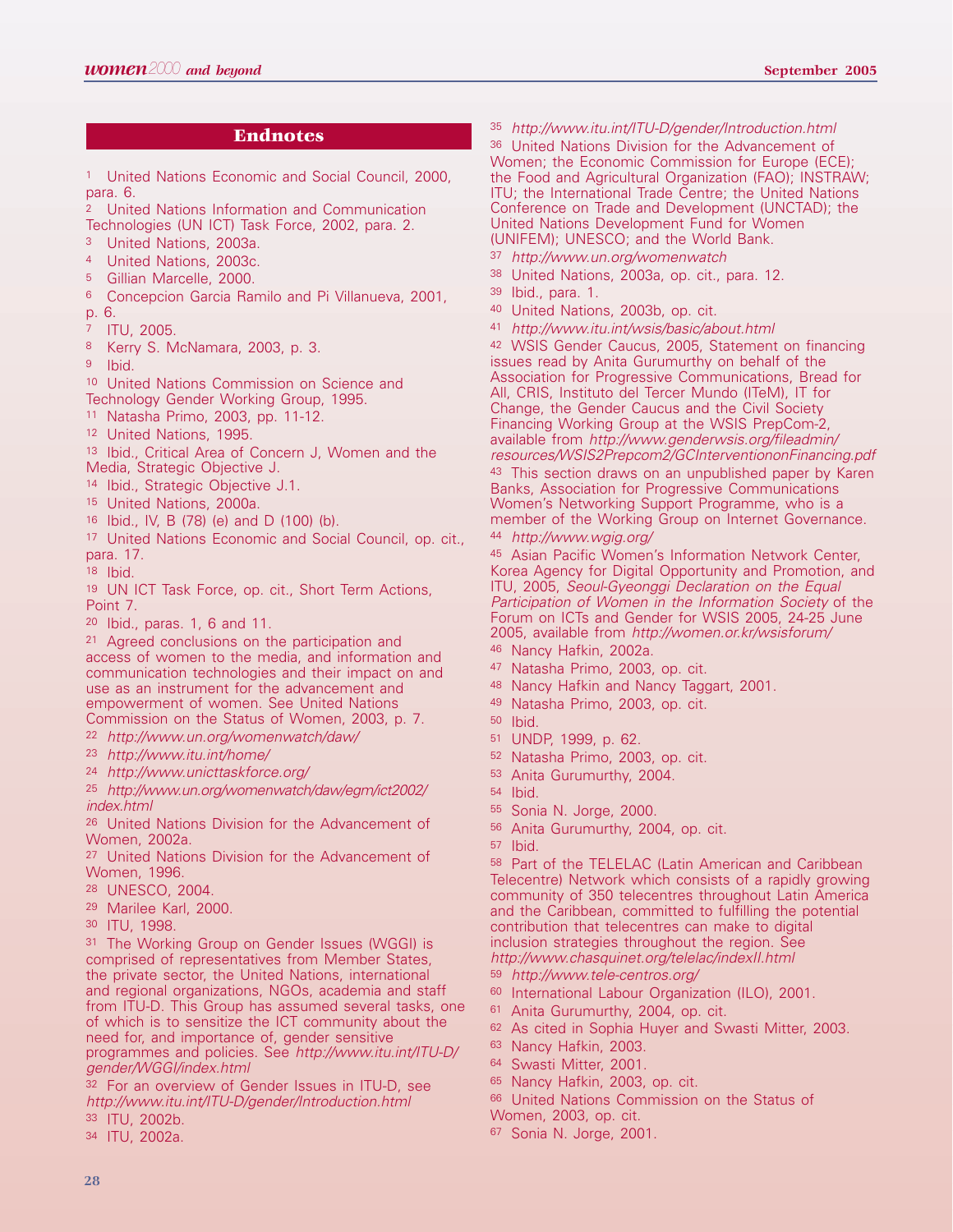<sup>68</sup> Javati Ghosh, 2004, and Nancy Hafkin, 2004.

<sup>69</sup> Manjeet Kripalani, Pete Engardio and Steve Hamm, 2003.

<sup>70</sup> Nancy Hafkin, 2004, op. cit.

<sup>71</sup> Javati Ghosh, 2004, and Nancy Hafkin, 2004, op. cit. <sup>72</sup> ILO, 2001, op. cit.

<sup>73</sup> Association for Progressive Communications Women's Networking Support Programme (APC-WNSP),

Gender Evaluation Methodology (GEM) website available from http://www.apcwomen.org/gem/

<sup>74</sup> Lina Abirafeh, "Afghan women: one year later, creating digital opportunities for Afghan women", Development Gateway (2003), available from http://www.developmentgateway.org/node/134111/sdm/ docview?docid=427938 as cited in Anita Gurumurthy, 2004, op. cit.

75 http://www.uneca.org/itca/cnra/train\_partners.htm

<sup>76</sup> See, for example, UNESCO, 2004, op. cit.

<sup>77</sup> Rosa M. Gonzales, 2004.

78 Ibid., and Sarmad Hussain, 2004.

79 Natasha Primo, 2003, op. cit.

80 United Nations Division for the Advancement of Women, 2002b.

81 United Nations, 1995, op. cit., para. 237.

82 Ibid., para 246.

83 Top Ten Reviews, Internet Pornography Statistics, available from http://www.internetfilterreview.com/ internet-pornography-statistics.html

84 Donna M. Hughes, 2002.

85 Ibid.

- 86 Jaclyn S. M. Kee, 2005.
- 87 Cindy Southworth, 2003.
- 88 Ann Krantz and Karen Nakamura, 2002.

89 See, for example, Harvard Law School, Berkman Center for Internet and Society, 2002b, Violence against women on the Internet: The Internet and the sex industry, available from http://cyber.law.harvard.edu/ vaw02/mod3-2a.htm

90 Anita Gurumurthy, 2004, op. cit.

91 Randy Spence, 2003, pp. 4-6.

92 United Nations Division for the Advancement of Women, 2002a, op. cit.

93 United Nations, 2003b, p. 7.

<sup>94</sup> Rebecca Holmes, 2004, pp. 25-28.

95 United Nations Division for the Advancement of Women, 2002a, op. cit.

96 Anita Gurumurthy, 2004, op. cit.

<sup>97</sup> See http://www.digitalpartners.org/disk.html

98 United Nations Division for the Advancement of Women, 2002a, op. cit.

<sup>99</sup> Natasha Primo, 2003, op. cit.

<sup>100</sup> Ibid., p. 23.

<sup>101</sup> Don Slater and Jo Tacchi, 2004, op. cit.

102 http://www.satellife.org/

103 http://www.healthnet.org

104 Sophia Huyer and Swasti Mitter, 2003, op. cit.

105 Anita Gurumurthy, 2004, op. cit.

106 United Nations Economic and Social Council, 2000, op. cit.

<sup>107</sup> Bill Mead, e-Governance: Toward a Practitioner's Definition (Washington, D.C., American Society for Public Administration, 2003), available from http://www.aspanet. org/source/communities/documentArchive.cfm?section= Communities&CmtyId=160&ParID=26

<sup>108</sup> Nancy Hafkin, 2003, op. cit.

- <sup>109</sup> Nancy Hafkin and Nancy Taggart, 2001, op. cit.
- <sup>110</sup> Sophia Huyer and Swasti Mitter, 2003, op. cit.
- <sup>111</sup> Michael Minges, 2003.
- <sup>112</sup> Nancy Hafkin, 2003, op. cit.
- <sup>113</sup> ITU, 2005.
- <sup>114</sup> Ibid., "Key points highlighted in the meeting", p. 10.

<sup>115</sup> Nancy Hafkin, 2003, op. cit.

- <sup>116</sup> Ibid.
- 117 See http://www.krnic.or.kr.
- <sup>118</sup> Lenka Simerska and Katerina Fialova, 2004.

<sup>119</sup> United Nations Economic Commission for Europe Statistical Division and UNDP (n.d.), Gender Statistics Website for Europe and North America, available from http://www.unece.org/stats/gender/web/genstats.htm 120 Nancy Hafkin 2002a, op. cit.

121 Australia, Japan, India, Malaysia, Philippines and the Republic of Korea.

122 Concepcion Garcia Ramilo and Pi Villanueva, 2001.

123 Sonia N. Jorge, 2001, op. cit.

124 Nancy Hafkin, 2002a, op. cit.

125 Maja Andjelkovic, 2003, "Talk to her: a dialogue to action among young women in ICT", consultation report of on-line discussion, 24 October–17 November 2003, hosted by the International Institute for Sustainable

Development, available from http://www.takingitglobal. org/opps/event.html?eventid=3411

126 Nancy Hafkin, 2002a, op. cit.

127 Examples of guidelines can be found at http://www.bridge.ids.ac.uk/reports\_gend\_CEP.html#ICTs

128 Gillian Marcelle, 2000, op. cit.

129 Sonia N. Jorge, 2002.

130 Association for Progressive Communications Women's Networking Support Programme, (APC-WNSP), op. cit.

131 See http://www.apcwomen.org

- 132 See http://www.globalknowledge.org
- 133 http://www.genderawards.net/the\_awards/2005.htm
- 134 http://ictupdate.cta.int/index.php/article/frontpage/29
- <sup>135</sup> Lenka Simerska and Katerina Fialova, 2004, op. cit.
- <sup>136</sup> Sophia Huyer and Tatjana Sikoska, 2003.

137 http://www.genderwsis.org/research.0.html

<sup>138</sup> United Nations Commission on the Status of Women,

2003, op. cit., para. 4 (x).

<sup>139</sup> Nancy Hafkin, 2002b.

#### **Box Endnotes**

United Nations Division for the Advancement of Women, 2002a, op. cit.

- b http://www.cemina.org.br/
- c http://www.genderawards.net/gict\_pr\_db.shtml
- d Don Slater and Jo Tacchi, 2004.
- <sup>e</sup> Don Slater and Jo Tacchi, 2004, op. cit.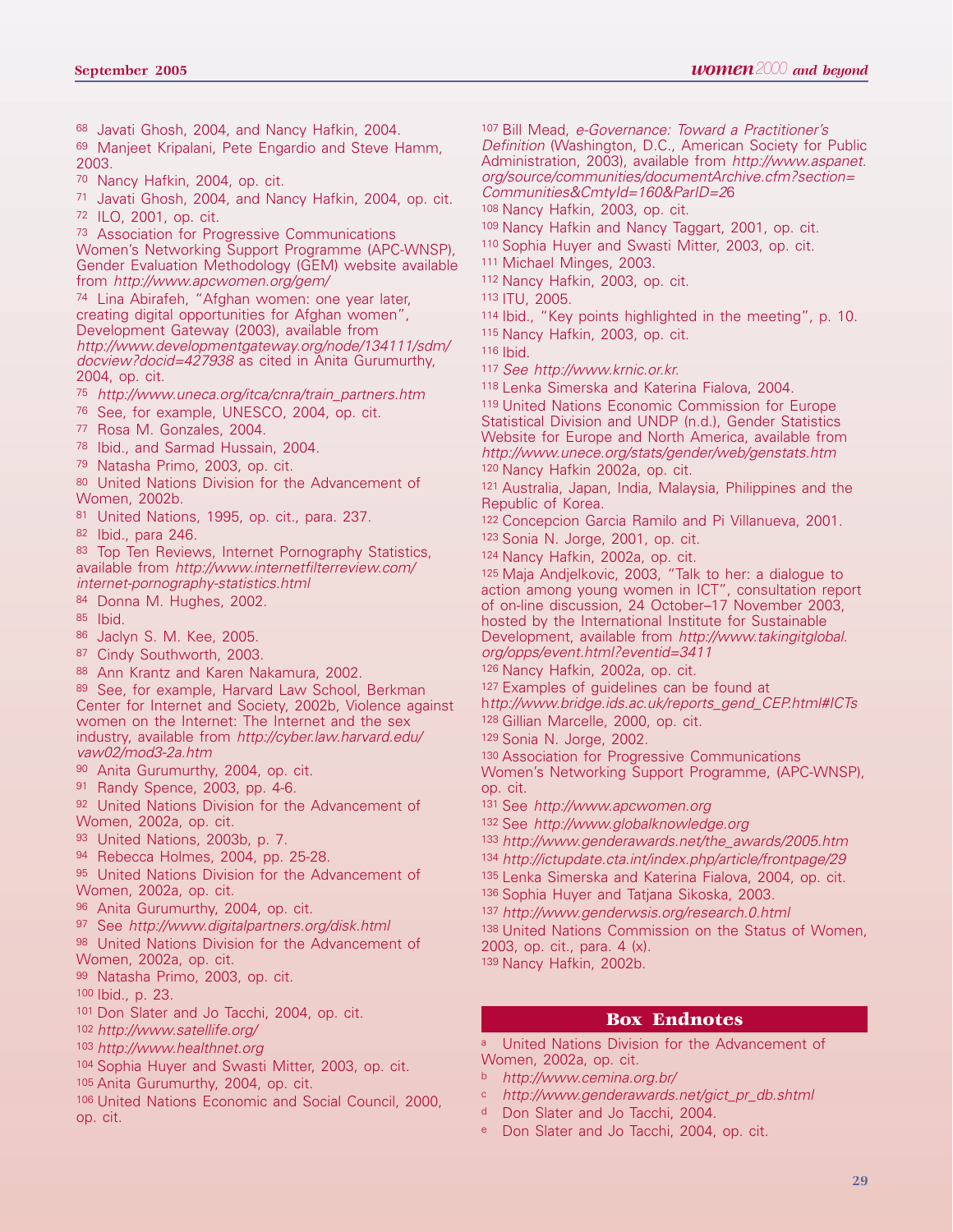In 2003, E-homemakers conducted an evaluation plan called "A Study on How Gender Dynamics Affect Teleworkers' Performance in Malaysia". The main objective of the evaluation was to explore how women's family lives and home situations affect teleworking and their job performance. http://www.ehomemakers.net/ <sup>g</sup> Association for Progressive Communications Women's Networking Support Programme (APC-WNSP), op. cit., Report on the M4M Interviews and Focus Group Discussions, available from http://www.apc women.org/gem/gem\_tool/phase2/m4m\_visit\_report.doc h See Kyonggi Women's Development Center,

http://www.womenpro.or.kr/

See Mujeres Hoy at www.mujereshoy.com, Agenda de las Mujeres at www.agendadelasmujeres.com.ar and Radio Internacional Feminista (FIRE) at www.fire.or.cr

http://www.un.org/womenwatch

<sup>k</sup> Harvard Law School, Berkman Center for Internet and Society, 2002a, Violence against women on the Internet: Modules 1-5, available from http://cyber.law.harvard.edu/ vaw02/index.html

Harvard Law School, Berkman Center for Internet and Society, 2002c, Violence against women on the Internet: Safety on the Internet, available from http://cyber.law. harvard.edu/vaw02/module5.html2002c

m Nancy Hafkin and Helen Hambly Odame, 2002.

n http://www.radiomundoreal.fm

o United Nations Division for the Advancement of Women, 2002b, op. cit.

p United Nations Division for the Advancement of Women, 2002b, op. cit.

q R. Siaciwena, 2000.

Anita Gurumurthy, 2004, op. cit., and Victoria L. Tinio, 2003.

- s George Koomson, 1999.<br>t http://www.kaippg.org/
- 

u The inaugural Fiji broadcast of femTALK 89.2FM aired live in May 2004 from St. Joseph's Secondary School in Suva. See http://lyris.spc.int/read/messages?id=31083

Association for Progressive Communications Women's Networking Support Programme (APC-WNSP), op. cit.

- w Vikas Nath, 2000.
- x http://www.piatazena.sk/engl/index\_engl.htm
- <sup>y</sup> Ibid.
- <sup>z</sup> Bessie Nyirenda, 2004.

aa Republic of Korea, Ministry of Gender Equality, 2002, "Study of women's informatization survey and index development", statement by Republic of Korea at APEC 2nd Ministerial Meeting on Women, Guadalajara, Mexico, 28-29 September 2002, available from

http://www.apec.org/apec/documents\_reports/ministerial\_ meeting\_on\_women/2002.html as cited in Nancy Hafkin, 2003, op. cit.

bb Angela Me and Marie Sicat, 2003.

cc Lenka Simerska and Katerina Fialova, 2004, op. cit.

dd Nidhi Tandon, 2004.

ee See http://www.un.org/womenwatch/daw/meetings/ workshop/natmach-ict04/namibia-apr04.htm

#### **References**

Bonder, Gloria (2002). From access to appropriation: women and ICT policies in Latin America and the Caribbean. Paper presented to the United Nations Expert Group Meeting on Information and Communication Technologies and their Impact on and Use as an Instrument for the Advancement and Empowerment of Women, hosted by the United Nations Division for the Advancement of Women, Seoul, Republic of Korea, 11-14 November 2002. Available from http://www.un.org/ womenwatch/daw/egm/ict2002/reports/Paper-GBonder.PDF

Ghosh, Jayati (2004). Globalization and the economic empowerment of women. Paper presented to the United Nations Economic and Social Commission for Asia and the Pacific (ESCAP) High Level Intergovernmental Meeting to Review the Implementation of the Beijing Platform for Action and its Regional and Global Outcomes, Bangkok, Thailand, 7-10 September 2004. Available from http://www.unescap.org/esid/GAD/Events/ High-level%20meeting%20Sep%202004/English/Jayati% 20Ghosh.pdf

Gonzales, Rosa M. (2004). Role of media and communication: new possibilities for local content distribution. Information for Development, vol. 2, No. 6. Available from http://www.i4donline.net/june04/roleofmedia.asp

Gurumurthy, Anita (2004). Gender and ICTs: Overview Report. Brighton, United Kingdom: Bridge. Available from http://www.bridge.ids.ac.uk/reports/CEP-ICTs-OR.pdf

Hafkin, Nancy (2002a). Are ICTs gender neutral?: a gender analysis of six case studies of multi-donor ICT projects. Background paper for United Nations International Research and Training Institute for the Advancement of Women (INSTRAW) "Virtual Seminar Series" on gender and ICTs. Available from http://www. un-instraw.org/en/docs/gender\_and\_ict/Hafkin.pdf

(2002b). Gender issues in ICT policy in developing countries: an overview. Paper presented to the United Nations Expert Group Meeting on Information and Communication Technologies and Their Impact on and Use as an Instrument for the Advancement and Empowerment of Women, hosted by the United Nations Division for the Advancement of Women, Seoul, Republic of Korea, 11-14 November. Available from http://www.un.org/womenwatch/daw/egm/ict2002/reports/ Paper-NHafkin.PDF

(2003). Some thoughts on gender and telecommunications/ICT statistics and indicators. Paper presented to the 3rd World Telecommunication/ICT Indicators Meeting, Geneva, 15-17 January 2003. Available from http://www. itu.int/ITU-D/ict/wict02/doc/pdf/Doc46\_Erev1.pdf

\_\_\_\_\_ (2004). Gender responsive information society. Paper presented to the United Nations ESCAP High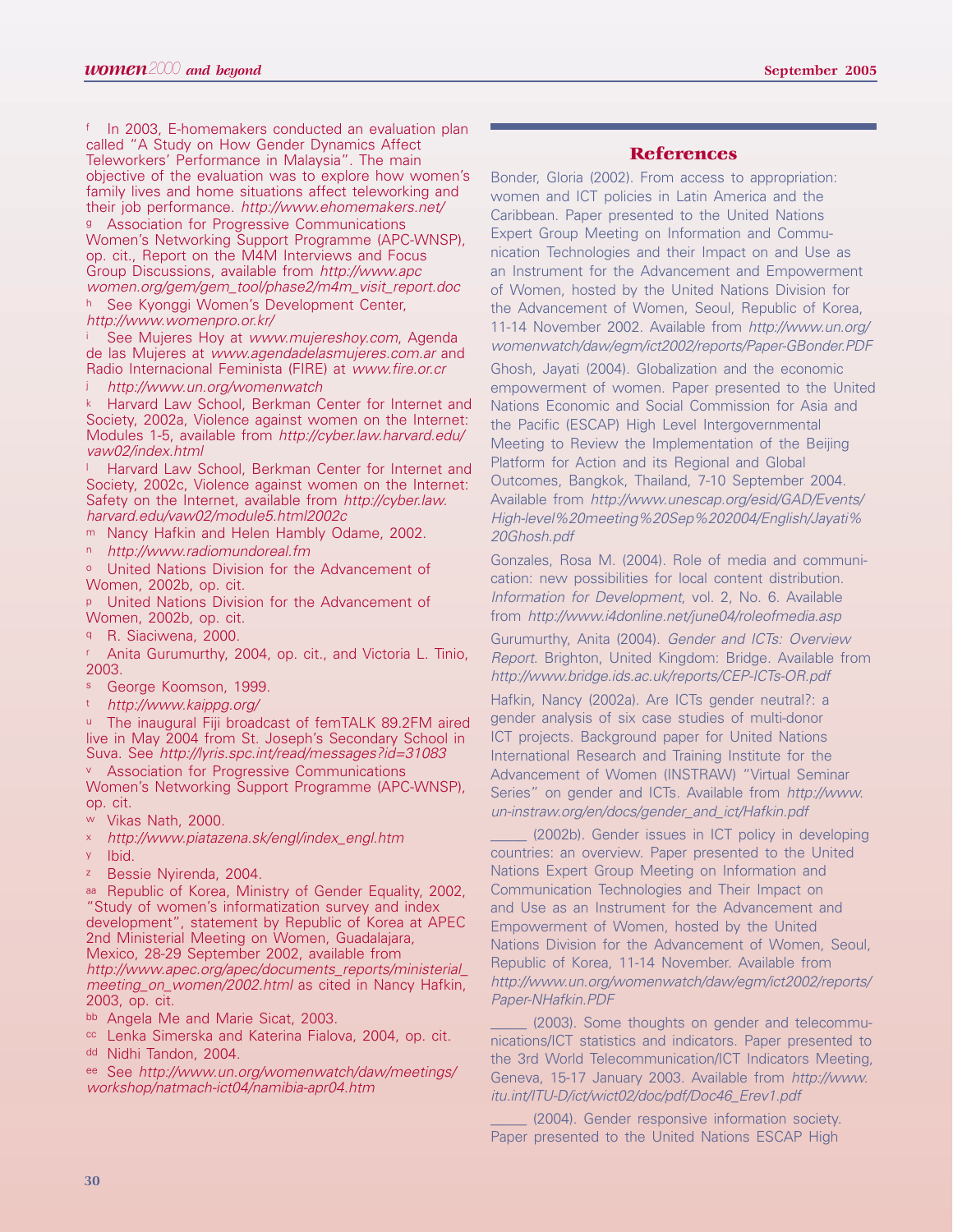Level Intergovernmental Meeting to Review the Implementation of the Beijing Platform for Action and its Regional and Global Outcomes, Bangkok, Thailand, 7-10 September 2004. Available from http://www.unescap.org/ esid/GAD/Events/High-level%20meeting%20Sep%202004/ English/Nancy%20Hafkin.pdf

Hafkin, Nancy and Helen Hambly Odame (2002). Gender, ICTs and agriculture: a situational analysis. Paper presented to the 5th Consultative Expert Meeting of the Technical Centre for Agricultural and Rural Co-operation (CTA) ICT Observatory Meeting on Gender and Agriculture in the Information Society, Wageningen, Netherlands, 11-13 September 2002. Available from http://www.agricta.org/observatory2002/documents.htm

Hafkin, Nancy and Nancy Taggart (2001). Gender, Information Technology and Developing Countries: An Analytical Study. Washington, D.C.: Academy for Educational Development. Available from http://learnlink. aed.org/Publications/Gender\_Book/Home.htm

Holmes, Rebecca (2004). Advancing rural women's empowerment: Information and Communication Technologies (ICTs) in the service of good governance, democratic practice and development for rural women in Africa. Background paper for the FAO Dimitra Network Workshop on Advancing Rural Women's Empowerment: ICTs in the Service of Good Governance, Democratic Practice and Development for Rural Women in Africa, Johannesburg, South Africa, 23-25 February 2004. Available from http://womensnet.org.za/dimitra\_ conference/Empowering\_Rural\_Women.doc

Hughes, Donna M. (2002). The use of new communications and information technologies for sexual exploitation of women and children. Hastings Women's Law Journal, vol. 13, No. 1. Available from http://www.uri.edu/artsci/ wms/hughes/new\_tech.pdf

Hussain, Sarmad (2004). Developing local language computing. Information for Development, vol. 2, No. 6 (June). Available from http://www.i4donline.net/june04/panlocal\_ full.asp

Huyer, Sophia and Swasti Mitter (2003). ICTs, Globalization and Poverty Reduction: Gender Dimensions of the Knowledge Society. Kampala, Uganda: United Nations Commission on Science and Technology for Development (UNCTAD), Gender Advisory Board. Available from http://gab.wigsat.org/policy.htm

Huyer, Sophia and Tatjana Sikoska (2003). Overcoming the gender digital divide: understanding ICTs and their potential for the empowerment of women. INSTRAW Research Paper Series, No. 1. Available from http://www. un-instraw.org/en/docs/gender\_and\_ict/Synthesis\_Paper.pdf

International Labour Organization (ILO) (2001). World Employment Report 2001. Available from http://www.ilo. org/public/english/support/publ/wer/index2.htm

International Telecommunication Union (ITU) (1998). Gender and Telecommunication Policy in Developing Countries (Resolution 7) of the World Telecommunication Development Conference, Valletta, 1998. Available from http://www.itu.int/ITU-D/gender/resolutions/WTDC% 20Valetta%20Res-7.pdf

(2002a). Gender mainstreaming in ITU (Resolution 70, rev.) of the World Telecommunication Development Conference, Marrakech, 2002. Available from http://www. itu.int/ITU-D/gender/resolutions/PP-MARRAKESH-RES% 2070revE.pdf

\_\_\_\_\_ (2002b). Mainstreaming Gender in ITU-D Programmes (Resolution 44) of the World Telecommunication Development Conference, Istanbul, 2002. Available from http://www.itu.int/ITU-D/gender/resolutions/WTDC% 20ISTANBUL-Res-44.pdf

(2005). Final Report of the World Telecommunication/ICT Indicators Meeting, Geneva, 10-11 February 2005. Available from http://www.itu.int/md/meetingdoc. asp?type=sitems&lang=e&parent=D02-ISAP2B.1.1-C-0053 Jorge, Sonia N. (2000). Gender perspectives on telecen-

ters. Paper presented to the ITU and Telecom Americas 2000 Telecom Development Symposium on Communications: Universal Access and Community Telecenters, Rio de Janeiro, Brazil, 11 April 2000. Available from http://www.siyanda.org/docs/jorge\_telecenters.pdf

(2001). Gender-aware guidelines for policy making and regulatory agencies. Paper presented to the ITU, Telecommunication Development Bureau (BDT) Task Force on Gender Issues, Geneva, 27-28 September 2001. Available from http://www.itu.int/ITU-D/gender/ documents/policy-regulations/Jorge.pdf

(2002). The economics of ICT: challenges and practical strategies of ICT use for women's economic empowerment. Paper presented to the United Nations Expert Group Meeting on Information and Communication Technologies and Their Impact on and Use as an Instrument for the Advancement and Empowerment of Women, hosted by the United Nations Division for the Advancement of Women, Seoul, Republic of Korea, 11-14 November 2002. Available from http://www.un.org/ womenwatch/daw/egm/ict2002/reports/Paper%20by%20 Sonia%20Jorge.pdf

Karl, Marilee, editor (2000). Transcending the gender information divide. Final Report of the Global Knowledge Women's Forum, Kuala Lumpur, Malaysia, 6-7 March 2000. Available from http://www.globalknowledge.org/gkii/ GKII\_WomenForum\_FinalReport.doc

Kee, Jaclyn S.M. (2005). Cultivating violence through technology?: exploring the connections between Internet Communication Technologies (ICT) and violence against women (VAW). Draft report for the Association of Pro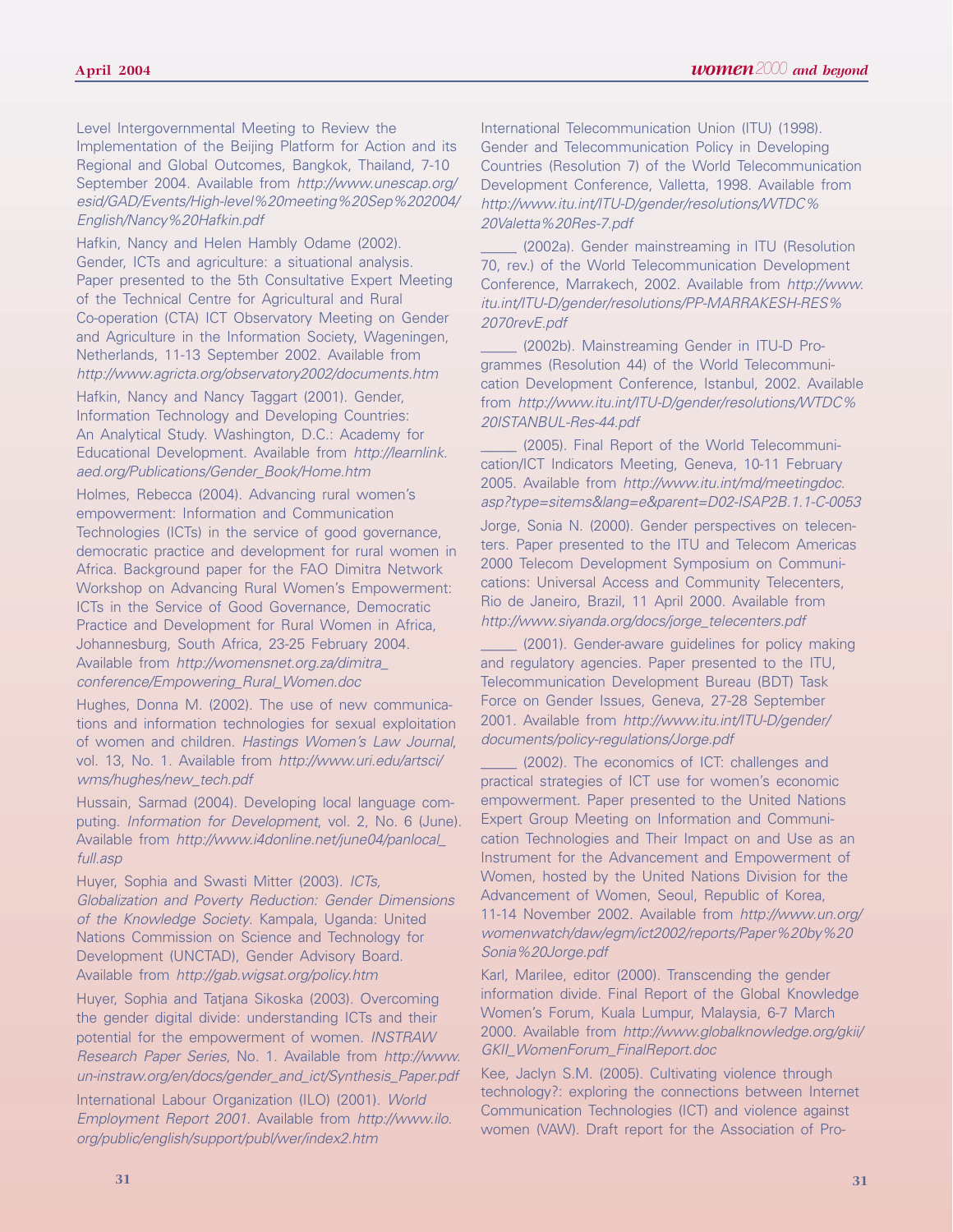gressive Communications and Women's Networking Support Programme. Available from http://www.genderit. org/upload/ad6d215b74e2a8613f0cf5416c9f3865/VAW\_ ICT\_Drft1MARCH2005.pdf

Koomson, George (1999). Telemedicine in rural Uganda. Africa Recovery Online, vol. 13, No. 4, (December). Available from http://www.un.org/ecosocdev/geninfo/ afrec/vol13no4/26musoke.htm

Krantz, Ann and Karen Nakamura (2002). Helpful or harmful?: how innovative communication technology affects survivors of intimate violence. Violence against Women On-Line Resources. Minnesota: Minnesota Center against Violence and Abuse. Available from http://www.vaw.umn.edu/documents/5survivortech/ 5survivortech.html

Kripalani, Manjeet, Pete Engardio and Steve Hamm (2003). The rise of India. Business Week Online. 8 December 2003. Available from http://www.business week.com/magazine/content/03\_49/b3861001\_mz001.htm

McNamara, Kerry S. (2003). ICTs, poverty and development: learning from experience. A background paper for the InfoDev Annual Symposium, Geneva, 9-10 December 2003. Washington, D.C.: World Bank. Available from http://www.infodev.org/files/1041\_file\_ Learning\_From\_Experience.PDF

Marcelle, Gillian M. (2000). Transforming Information and Communications Technologies for gender equality. Gender in Development Monograph Series, No. 9. Available from http://www.undp.org/gender/resources/ mono9.pdf

(2002). Information and Communication Technologies (ICT) and their impact on and use as an instrument for the advancement and empowerment of women. Report from the online conference hosted by the United Nations Division for the Advancement of Women. Available from http://www.un.org/womenwatch/ daw/egm/ict2002/online.html

Me, Angela and Marie Sicat (2003). Statistics on women and men and ICT: the ECE region. Paper presented at the Joint UNECE/UNCTAD/UNESCO/ITU/OECD/Eurostat Statistical Workshop, Monitoring the Information Society: Data, Measurement and Methods, Geneva,

8-9 December 2003. Available from http://www.unece. org/stats/documents/2004/10/gender/wp.31.e.pdf

Minges, Michael (2003). Gender and ICT statistics. Paper presented to the 3rd World Telecommunication/ ICT Indicators Meeting, Geneva, 15-17 January 2003. Available from http://www.itu.int/ITU-D/ict/WICT02/ doc/pdf/Doc07\_E.pdf

Mitter, Swasti (2001). Asian Women in the Digital Economy: Policies for Participation. Kuala Lumpur, Malaysia: United Nations Development Programme (UNDP). Available from http://www.undp.org.my/ cms\_undp/document/un\_information/AsianWomen.pdf Nath, Vikas (2000). Empowerment and governance through information and communication technologies: women's perspective. Paper presented at the International Conference on Women in the New ICT Era: Challenges and Opportunities, Kuala Lumpur, Malaysia, 23-24 October 2000. Available from http://www.cddc.vt. edu/knownet/articles/WomenandICT.htm

National Council for Research on Women (2004). Missing: Information about Women's Lives. New York: National Council for Research on Women. Available from http://www.ncrw.org/misinfo/report.pdf

Nyirenda, Bessie (2004). Malawi: Farmwise. ICT Update, issue 21 (October). Available from http://ictupdate.cta.int/ index.php/article/articleview/366/1/69/

Primo, Natasha (2003). Gender Issues in the Information Society. Paris: United Nations Educational, Scientific and Cultural Organization (UNESCO). Available from http:// portal.unesco.org/ci/en/file\_download.php/250561f2413381 4c18284feedc30bb5egender\_issues.pdf

Ramilo, Concepcion Garcia and Pi Villanueva (2001). Issues, policies and outcomes: are ICT policies addressing gender equality? Paper presented to the United Nations ESCAP Expert Group Meeting to Review ICT Policy from a Gender Perspective, Bangkok, Thailand, 18- 19 December 2001. Available from http://www.unescap. org/esid/GAD/Events/EGMICT2001/backgroundpaper.pdf

Siaciwena, R., ed. (2000). Case Studies of Non-Formal Education by Distance and Open Learning. Vancouver, British Columbia: The Commonwealth of Learning and British Department for International Development, United Kingdom. Available from http://www.col.org/consultancies/ 00nonformal.htm

Simerska, Lenka and Katerina Fialova (2004). Bridging the Gender Digital Divide: A Report on Gender and ICT in Central and Eastern Europe and the Commonwealth of Independent States. Bratislava, Slovakia, UNDP/UNIFEM. Available from http://web.undp.sk/uploads/Gender%20 and%20ICT%20reg\_rep\_eng.pdf

Slater, Don and Jo Tacchi (2004). ICT Innovations for Poverty Reduction. New Delhi: UNESCO. Available from http://www.bellanet.org/leap/docs/136121e.pdf?OutsideIn Server=no

Southworth, Cindy (2003). Technology's dark side. The Washington Post, 8 June 2003, p. B08. Available from http://www.ncdsv.org/images/TechnologyDarkSide.pdf

Spence, Randy (2003). Information and Communications Technologies (ICTs) for Poverty Reduction: When, Where and How? Ottawa: International Development Research Center (IDRC). Available from http://web.idrc.ca/ uploads/user-S/1074024575110618469203RS\_ICT-Pov\_18\_July.pdf

Tandon, Nidhi (2004). The Caribbean: ICT tools for women organic farmers: the knowing and growing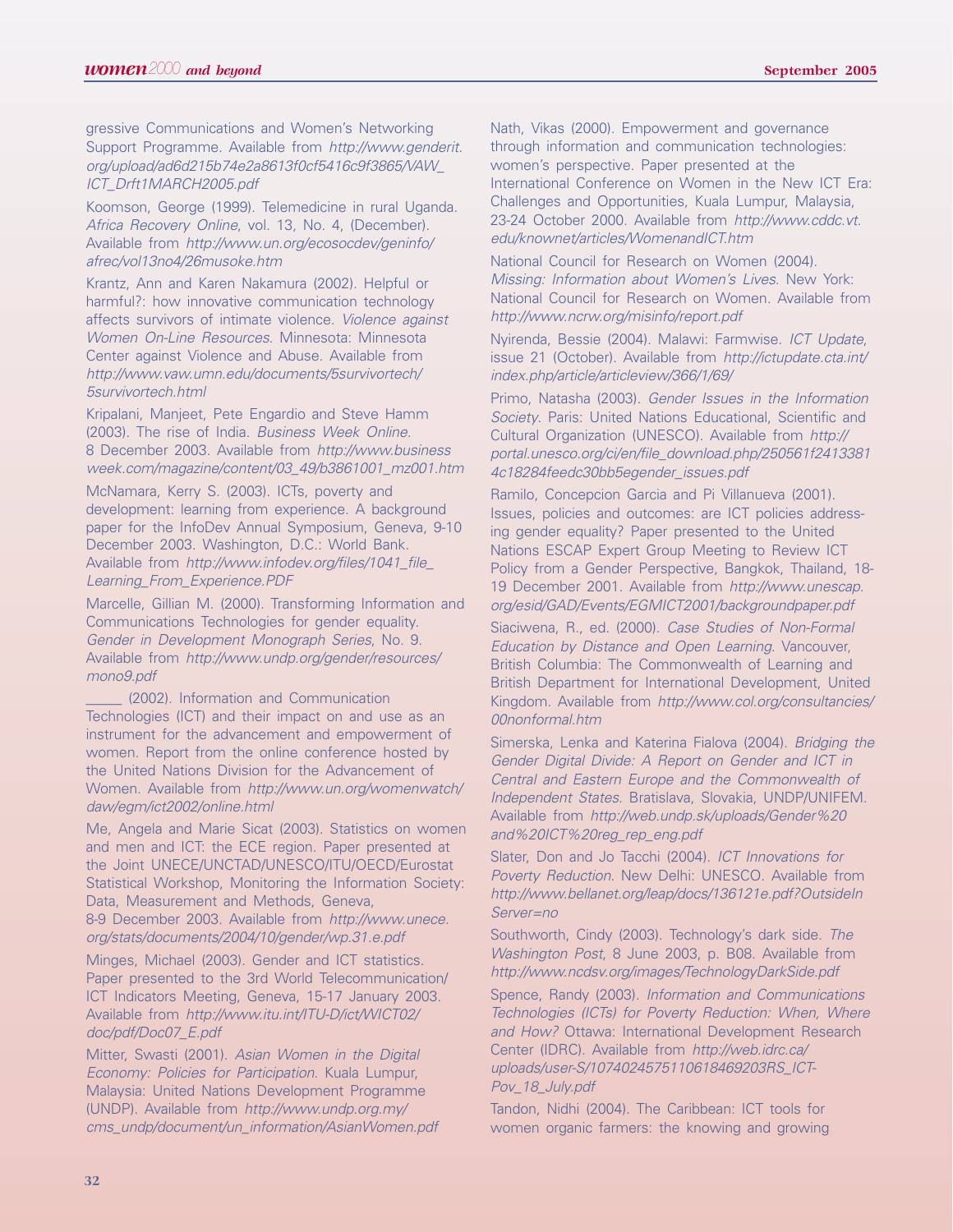network. ICT Update, issue 21 (October). Available from http://ictupdate.cta.int/index.php/article/articleview/367/1/69/

Tinio, Victoria L. (2003). ICT in education. e-Primers Series. Bangkok, Thailand: UNDP. Available from http://eprimers.apdip.net/series/info-economy/edu-toc

United Nations (1995). The Beijing Declaration and Platform for Action. Report of the Fourth World Conference on Women in Beijing, 4-15 September 1995. Sales No. 96.IV.13.

(2000a). Further Actions and Initiatives to Implement the Beijing Declaration and Platform for Action. Outcome document of the twenty-third special session of the General Assembly (A/RES/S-23/3).

(2000b). United Nations Millennium Declaration (A/RES/55/2). Available from http://www.un.org/ millennium/declaration/ares552e.htm

\_\_\_\_\_ (2003a). Declaration of Principles. Building the Information Society: A Global Challenge in the New Millennium. World Summit on the Information Society, Geneva, 10-12 December 2003 (WSIS-03/GENEVA/ DOC/4-E). Available from http://www.itu.int/wsis/docs/ geneva/official/dop.html

(2003b). Participation In and Access of Women to the Media, and Information and Communication Technologies and Their Impact on and Use as an Instrument for the Advancement and Empowerment of Women. Report of the Secretary-General (E/CN.6/2003/6). Available from http://daccessdds.un.org/doc/UNDOC/ GEN/N02/760/05/PDF/N0276005.pdf?OpenElement

(2003c). Plan of Action. World Summit on the Information Society, Geneva, 10-12 December 2003 (WSIS-03/GENEVA/DOC/5-E). Available from http://www. itu.int/wsis/docs/geneva/official/poa.html

(2005). In Larger Freedom: Towards Development, Security and Human Rights For All. Report of the Secretary-General (A/59/2005). Available from http://www. un-ngls.org/UN-report-largerfreedom.pdf

United Nations Commission on Science and Technology Gender Working Group (1995). Missing Links: Gender Equity in Science and Technology for Development. Ottawa/London/New York: International Development Research Centre/Intermediate Technology Publications/UNIFEM. Available from http://web.idrc.ca/en/ev-9359-201-1-DO\_TOPIC.html

United Nations Commission on the Status of Women (2003). Report on the forty-seventh session of the Commission on the Status of Women. In Official

Records of the Economic and Social Council, 2003, Supplement No.7 (E/2003/27-E/CN.6/2003/12). Available from http://www.un.org/womenwatch/daw/csw/csw47/ documents.html

United Nations Development Programme (UNDP) (1999). Human Development Report 1999: Globalization with a Human Face. Available from http://hdr.undp.org/reports/ global/1999/en/

United Nations Division for the Advancement of Women, Department of Economic and Social Affairs (1996). Women and the Information Revolution. Women2000, No. 1/1996. Available from http://www.un.org/women watch/daw/public/w2cont.htm

(2002a). Report of the United Nations Expert Group Meeting on Information and Communication Technologies and Their Impact on and Use as an Instrument for the Advancement and Empowerment of Women, hosted by the United Nations Division for the Advancement of Women, Seoul, Republic of Korea, 11-14 November 2002 (EGM/ICT/2002/Report). Available from http://www.un.org/womenwatch/daw/egm/ ict2002/reports/EGMFinalReport.pdf

(2002b). Report of the Expert Group Meeting on Participation and Access of Women to the Media and Their Impact on and Use as an Instrument for the Advancement and Empowerment of Women, hosted by the United Nations Division for the Advancement of Women, Beirut, Lebanon, 12-15 November 2002. Available from http://www.un.org/womenwatch/daw/egm/ media2002/reports/EGMFinalReport.PDF

United Nations Economic and Social Council (2000). Ministerial Declaration on Development and International Cooperation in the Twenty-First Century: the Role of Information Technology in the Context of a Knowledgebased Global Economy (E/2000/L.9). In Official Records of the General Assembly, Fifty-fifth Session, Supplement No. 3 (A/55/3/Rev.1), chap. III. Available from http://www. un.org/documents/ecosoc/docs/2000/e2000-l9.pdf

United Nations Educational, Scientific and Cultural Organization (UNESCO) (2004). Preliminary Draft Convention on the Protection of the Diversity of Cultural Contents and Artistic Expressions (CLT/CPD/2004/CONF-201/2). Available from http://portal.unesco.org/culture/ en/ev.php-URL\_ID=26320&URL\_DO=DO\_TOPIC& URL\_SECTION=201.html

United Nations Information and Communication Technologies Task Force (2002). Plan of Action. Available from http://www.unicttaskforce.org/about/planofaction.html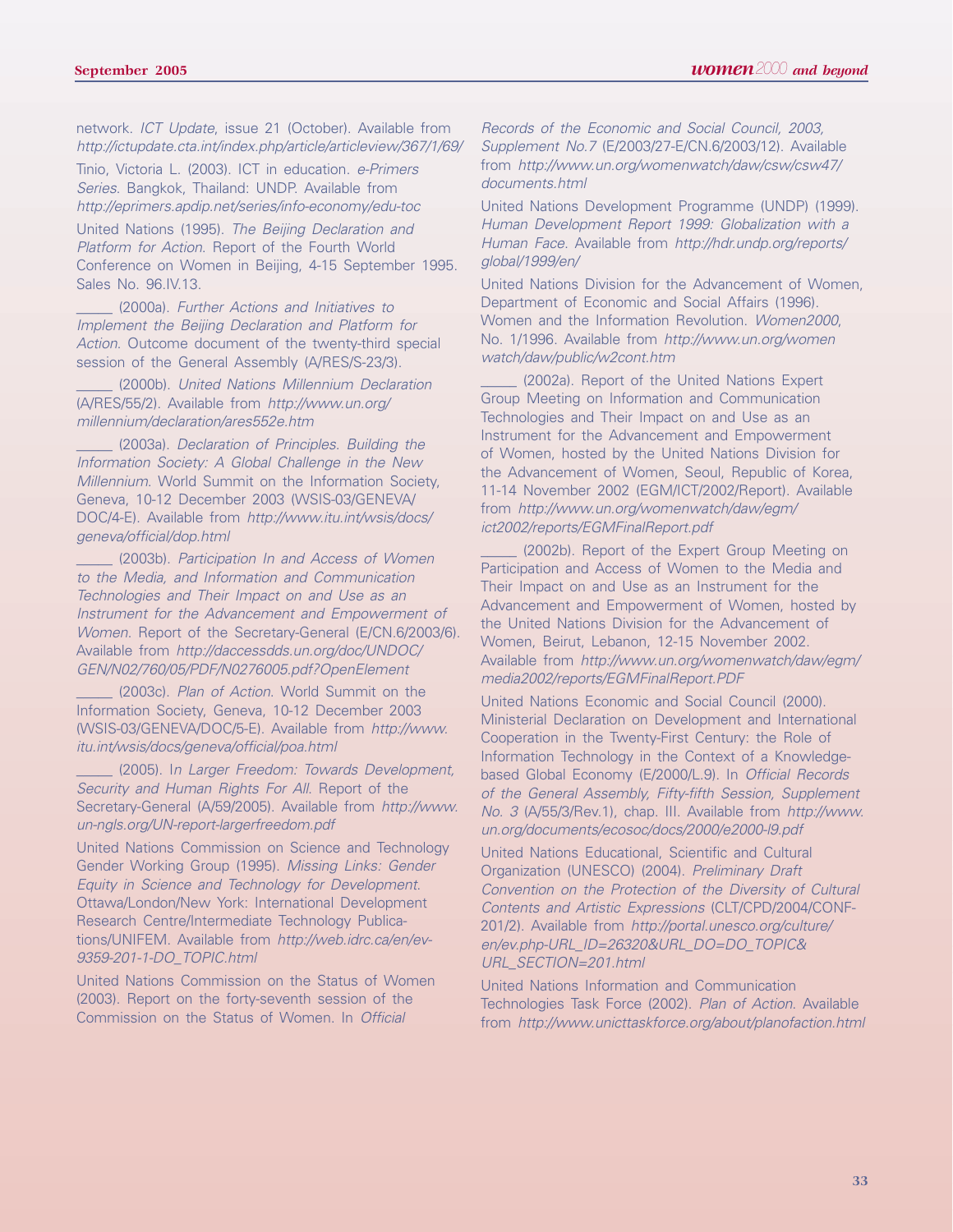#### **Publications**

## **World Survey of the Role of Women in Development Women and Migration**

A flagship publication of the Department of Economic and Social Affairs of the United Nations Secretariat, the 2005 World Survey on the Role of Women in Development addresses key issues related to women and international migration. The migration of women has always been an important component of international migration. A gender perspective is essential to understanding both the causes and consequences of international migration despite that a dearth of data on women and migration makes it difficult to assess the full implications of international migration for women. Migrant women contribute to the economic development of their country of destination and to the country of origin through financial contributions from remittances, the improvement of their own skills or their contributions to the improvement of the education and skills of the next generation. Women often migrate officially as dependent family members of other migrants or to marry someone in another country. Various international instruments specifically or generally enumerate the rights of migrants. Many national laws on emigration and immigration of voluntary migrants include discriminatory provisions that affect the protection of migrant women. Refugee women and girls face particular problems regarding their legal and physical protection. The trafficking of people for prostitution and forced labour is one of the fastest growing areas of international criminal activity and one that is of increasing concern to the international community. International migration affects gender roles and opportunities for women in destination countries. Some countries have laws that particularly disadvantage women migrants as well as native women who marry foreign men. Migration can profoundly affect the health and well-being of both migrating women and women staying behind when their spouses migrate. The 2005 World Survey analyzes key issues on labour migration, family formation and reunification, rights of migrant women, refugees and displaced persons, as well as trafficking of women and girls. It sets out recommendations, which, if adopted, will improve the situation of migrant, refugee and trafficked women.

Sales No. E.04.IV.4 • ISBN 92-1-130235-8 • Price \$19.95

# **Handbook for Parliamentarians The Convention on the Elimination of All Forms of Discrimination against Women and its Optional Protocol**

This Handbook, produced by the Division for the Advancement of Women of the United Nations Secretariat in collaboration with the Inter-Parliamentary Union, offers a comprehensive and educational presentation of the Convention on the Elimination of All Forms of Discrimination against Women and its Optional Protocol. The Handbook presents the background to and content of the Convention and the Optional Protocol and describes the role of the Committee on the Elimination of Discrimination against Women, which secures implementation at the national level. It provides examples of good practices and gives an overview of what parliamentarians can do to ensure effective implementation of the Convention and encourage use of the Optional Protocol. It also proposes model instruments and reference materials as aids designed to facilitate the work of legislators.

The Handbook is available in Arabic, Chinese, English, French, Russian and Spanish.

Sales No. E.03.IV.5 • ISBN 92-1-130226-9 • Price \$18.95

# **Women, Peace and Security**

#### **Study submitted by the Secretary-General pursuant to Security Council resolution 1325 (2000)**

This study on women, peace and security was mandated by Security Council resolution 1325 (2000) and the preparation was coordinated by the Special Adviser on Gender Issues and Advancement of Women in close cooperation with the Inter-Agency Task Force on Women, Peace and Security. It indicates that while women and girls share experiences with men and boys during armed conflict, the culture of violence and discrimination against women and girls that exists during peace times is often exacerbated during conflict and negatively affects women's ability to participate in peace processes and ultimately inhibits the attainment of lasting peace.

The study documents how, over the last 15 years, the United Nations system, Member States, regional organizations and civil society increased efforts to better respond to the differential impact of armed conflict on women and girls and recognized women's efforts in conflict mandates of peacekeeping and peace-building missions as well as in the programming and delivery of humanitarian assistance; representation of women at all stages and at all levels of peace operations, in humanitarian operations and in decision-making processes in post-conflict reconstruction; as well as improved compliance with existing international legal norms.

The study draws on the collective experiences of the United Nations system: it analyses the impact of armed conflict on women and girls; it describes the relevant international legal framework; and it reviews the gender perspectives in peace processes, peace operations, humanitarian operations, reconstruction and rehabilitation, and in disarmament, demobilization and the reintegration processes.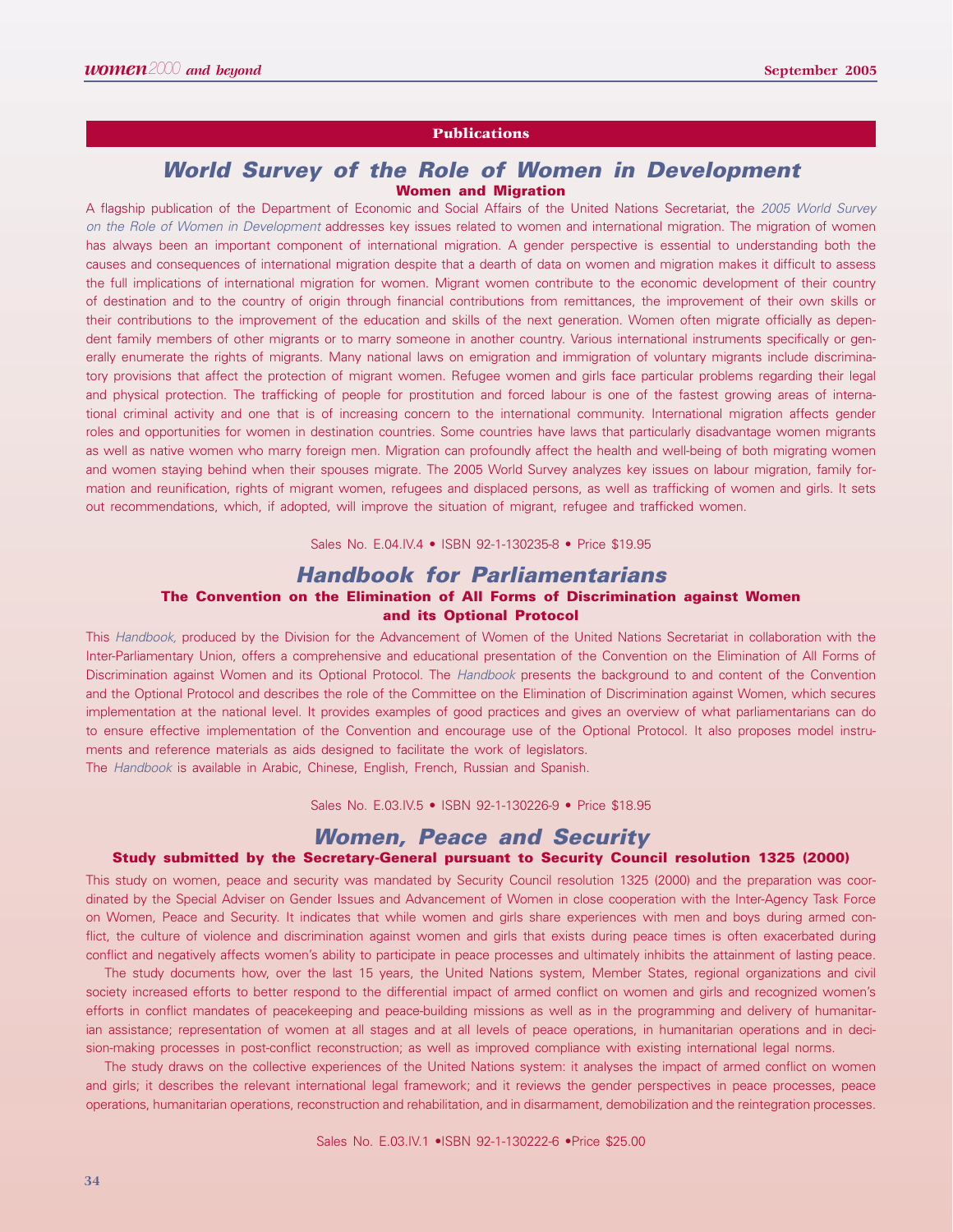#### **All orders from North America, Latin America and the Caribbean, and Asia and the Pacific should be sent to:**

United Nations Publications Room DC-2-853, 2 UN Plaza New York, NY 10017, USA Tel.: (212) 963-8302; toll free (1) (800) 253-9646 (North America only) Fax: (212) 963-3489 E-Mail: publications@un.org

#### **Customers in Europe, Africa, and the Middle East should send their orders to:**

United Nations Publications Sales Office and Bookshop CH-1211, Geneva 10, Switzerland Tel.: 41 (22) 917-2614 Fax: 44 (22) 917-0027 E-mail: unpubli@unog.ch

#### **Back issues of Women2000 and Beyond**

http://www.un.org/womenwatch/daw/public/w2000.html

Women and water (February 2005)

Making risky environments safer: women building sustainable and disaster-resilient environments (April 2004)

Women, nationality and citizenship (June 2003)

Gender dimensions of ageing (March 2002)

Widowhood, invisible women, secluded or excluded (December 2001)

Integrating a gender perspective into United Nations human rights work (December 1998)

Sexual violence and armed conflict: United Nations response (April 1998)

Women and decision-making (1997)

Women and the information revolution (1996)

The role of women in United Nations peacekeeping (1995)



*The cover is adapted from "Stardust", 1998, by Edwina Sandys*

*This issue of* women2000 and Beyond

*was prepared by the Division for the Advancement of Women, Department of Economic and Social Affairs of the United Nations Secretariat, with Ms. Chat Ramilo, Ms. Nancy Hafkin and Ms. Sonia Jorge.*